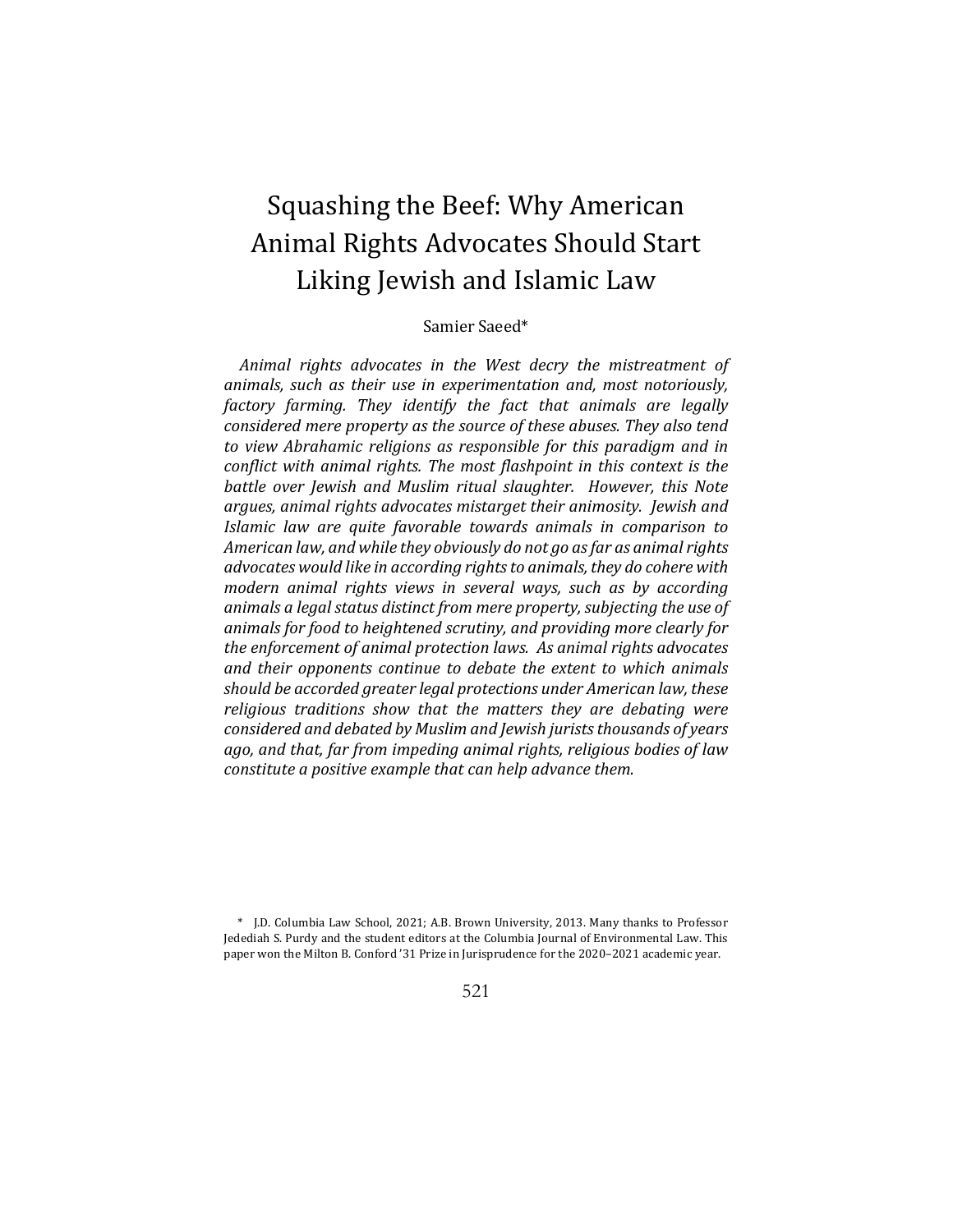| COLUMBIA JOURNAL OF ENVIRONMENTAL LAW<br>522<br>[Vol. 47:2]      |
|------------------------------------------------------------------|
| 522<br>L                                                         |
| 526                                                              |
| 526                                                              |
|                                                                  |
| i.                                                               |
|                                                                  |
|                                                                  |
| 534                                                              |
| A. Provisions Pertaining to Animals in the Torah 535             |
| Shechitah and Other Rules Pertaining to the Killing of<br>i.     |
| 537                                                              |
|                                                                  |
|                                                                  |
| 540<br>i.                                                        |
|                                                                  |
| Determinants of the Legal Status of Animals 543<br>i.            |
|                                                                  |
|                                                                  |
| Remedies for Violations of Anti-Cruelty Injunctions<br>551<br>i. |
| ii. Dhabihah and Other Rules Pertaining to the Killing of        |
|                                                                  |
|                                                                  |
|                                                                  |

## I. INTRODUCTION

The Talmud speaks of Rabbi Judah ha-Nasi who was famously "forced to endure excruciating pain for a long period of time" due to his cold rebuke of a fearful calf that hid in his robes as it was being led to slaughter.<sup>1</sup> "Go," Rabbi Judah said, "for this were you created."<sup>2</sup> For his lack of pity and compassion, he was cursed with pain and suffering.<sup>3</sup> This suffering was alleviated only when, years later, he

<sup>1</sup>RABBI ELIJAH JUDAH SCHOCHET, ANIMAL LIFE IN JEWISH TRADITION 164 (1984). <sup>2</sup>*Id.*

<sup>3</sup>*Id.* Some versions say his affliction was specifically a toothache. *See, e.g.*, Lenn E. Goodman, *Respect for Nature in the Jewish Tradition, in JUDAISM AND ECOLOGY: CREATED WORLD AND REVEALED* WORD 227, 258 (Hava Tirosh-Samuelson ed., 2002).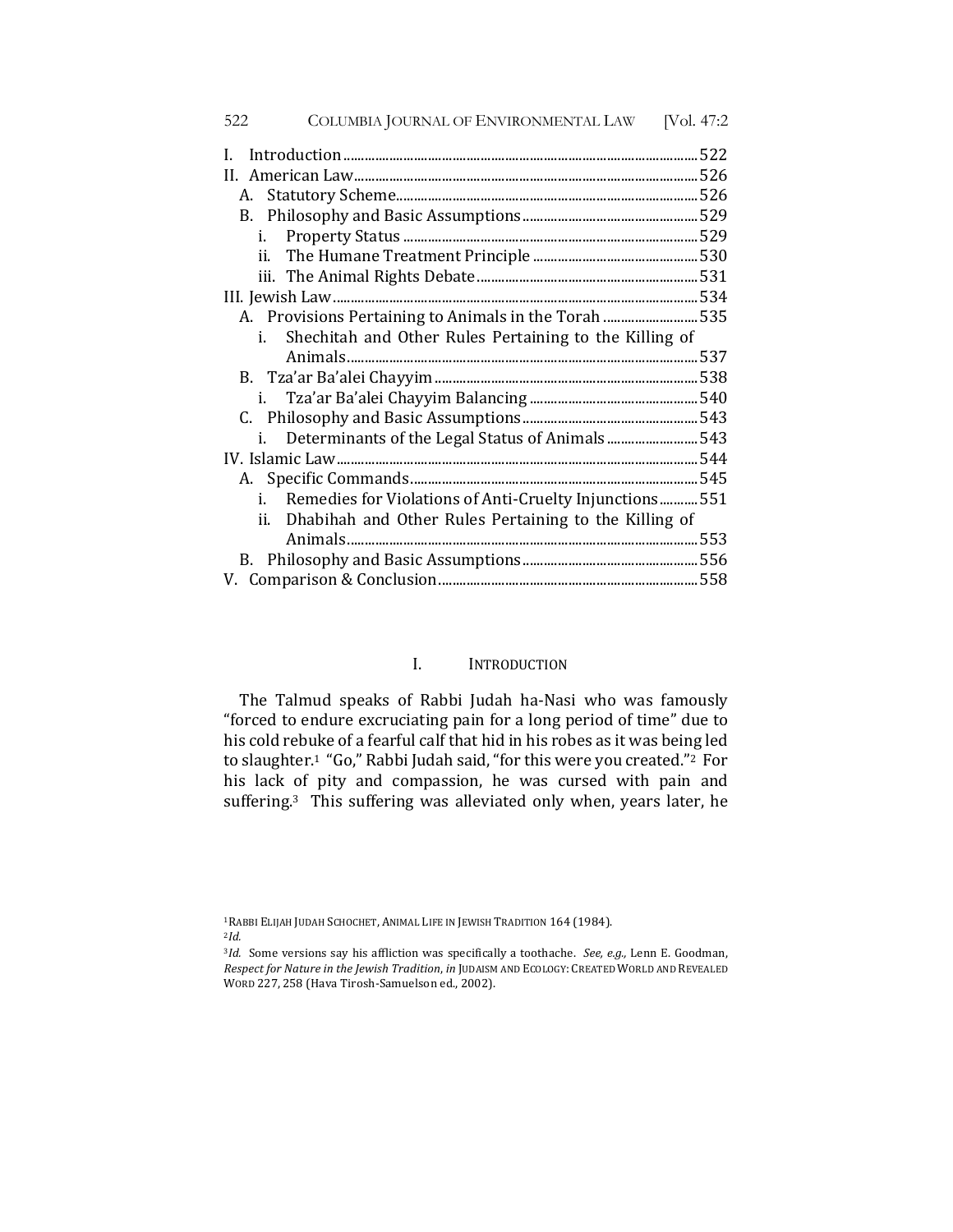prevented harm to some other animals, saying "let them be, for it is written: 'and His tender mercies are over all His works.""<sup>4</sup>

Commentators have noted this is a "powerful narrative."<sup>5</sup> It makes " $[p]$ unishment and absolution ... clearly contingent upon compassion towards animals."<sup>6</sup> The animal's potential utility to humans is not an apparent factor in the story, and the punished is "the eminent Rabbi Judah the Prince, redactor of the Mishnah," his stature emphasizing the gravity of the moral issues at stake.<sup>7</sup> Nevertheless, this story raises several issues. Is there a general duty to come to the aid of distressed animals, even the ones whose injury might otherwise be legitimate in the strictly legal sense?<sup>8</sup> Wasn't the calf a kosher animal that was going to be slaughtered in a permissible manner?<sup>9</sup> If so, what was wrong with what Rabbi Judah did?

In the Islamic tradition, various other stories raise similar questions. Two Hadith,<sup>10</sup> one about a prostitute<sup>11</sup> and one about a nondescript man,<sup>12</sup> tell of people who had all of their sins forgiven for giving water to thirsty dogs. What is the moral formula that leads to total moral absolution for one small act of kindness irrespective of whatever else one has done with their life? Another story relates that one of the Prophet Mohammad's early followers was seen putting bread crumbs out for an ant hill. When asked what he was doing, he responded that he didn't want the ants testifying against him before God that he failed to fulfill their rights as his neighbors.<sup>13</sup> This

<sup>6</sup>*Id*. at 165. 

7Id. at 164-65.

<sup>8</sup>*Id.*

<sup>9</sup>*Id.* at 165.

<sup>4</sup>SCHOCHET, *supra* note 1 at 164; Goodman, *supra* note 3 at 258; Jacob S. Raisin, *Humanitarianism*  of the Laws of Israel, in JUDAISM & ANIMAL RIGHTS 17, 26 (Roberta Kalechofsky ed., 1992). Raisin says the creatures Rabbi Judah saved were kittens, Rabbi Schochet's main version says weasels, and Goodman says "some creeping creature." The difference between mammals and "creeping" things seems non-trivial; even the most ardent animal rights arguments, both Jewish and non-Jewish, do not seek to extend the scope of significant moral consideration to insects. <sup>5</sup>Schochet, *supra* note 1 at 164.

<sup>&</sup>lt;sup>10</sup>Hadith (pl: Ahaadith) are sayings of the Prophet Mohammad, or little anecdotes about him and/or his contemporary followers. FAZLUR RAHMAN, ISLAM 53 - 54 (2002). From a legal standpoint, such reports are considered a primary source of Islamic Law alongside the Quran. *Id.* at 43.

<sup>&</sup>lt;sup>11</sup>Sahih al-Bukhari, Book 59, Hadith 127, SUNNAH.COM, https://sunnah.com/bukhari:3321 [https://perma.cc/U9PK-TTFD].

 $12$  James L. Wescoat, Jr., *The 'Right of Thirst' for Animals in Islamic Law: A Comparative Approach,* 13 ENV'T PLANNING D: SOC'Y AND SPACE 637, 643 (1995).

<sup>&</sup>lt;sup>13</sup>Blue Peace, *Food Habit, Animals, and Islam - Hamsa Yusuf, YouTuBE* (Jan. 1, 2015), https://youtu.be/MfI0XwsMK1g?t=210 [https://perma.cc/GEG2-QM4D].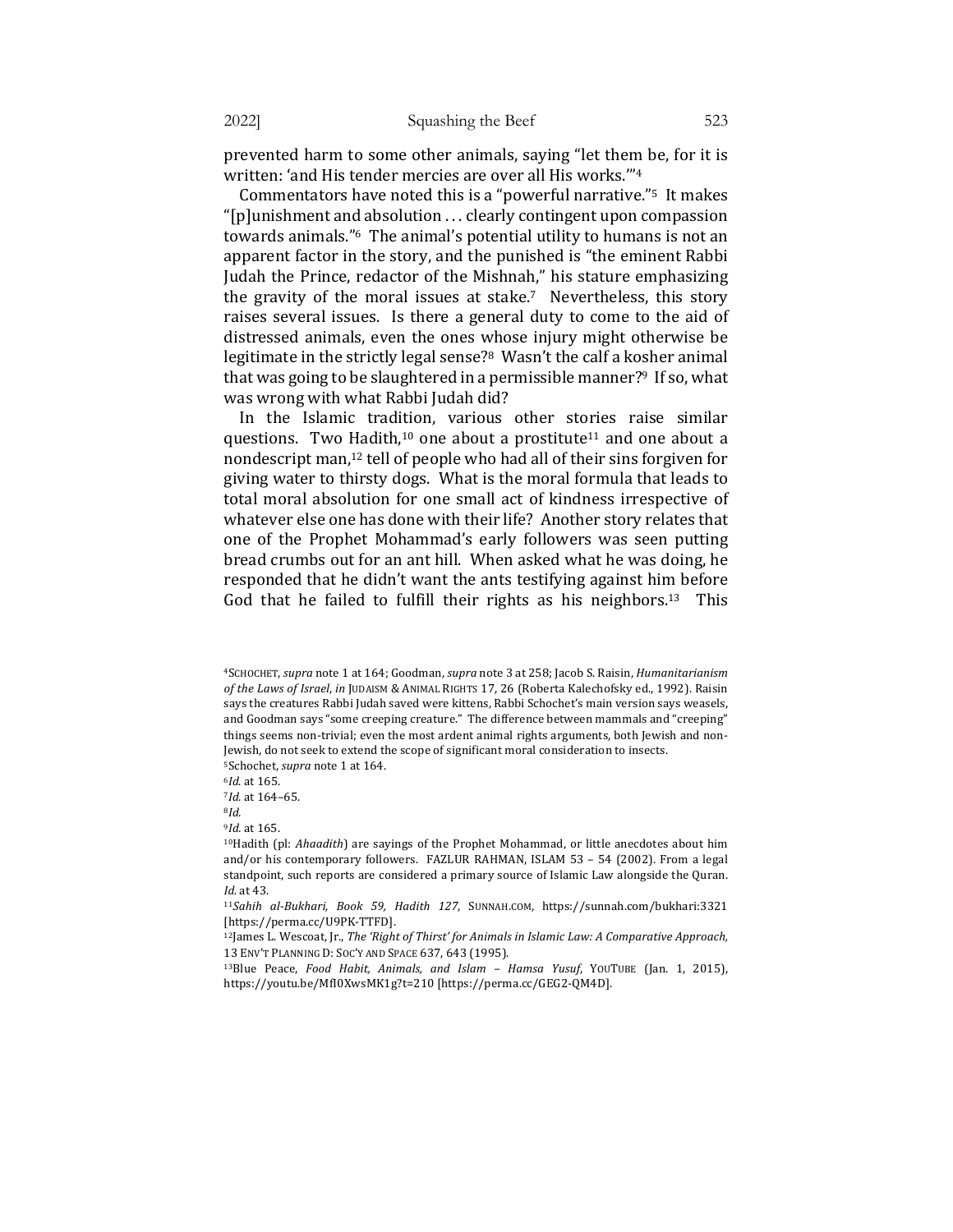narration raises a number of questions about the normative relationship Islam seeks to establish between humans and animals. Among them: if feeding ants is so important, why does Islam permit some might even say celebrate—the slaughter of animals much more similar to humans both physically and psychologically than ants?

Almost every legal, ethical, and religious system on the planet experiences these kinds of tensions with respect to animals. On the one hand, such systems often make lofty claims about the moral worth of animals; on the other, most permit killing animals for food, and none of them accord animals the same levels of legal protection or moral rights as they do humans.

Animal rights advocates in the West assault this paradigm as "speciesist," and many blame Judaism (or a "Judeo-Christian" worldview) for the plight of animals in countries such as the United States.<sup>14</sup> Such blame is unfair; for one thing, treating animals as "soulless machines" whose sole function is to serve human needs is as much a secular Enlightenment idea as it is a "Judeo-Christian" one,<sup>15</sup> and thus the religious backdrop of Western legal systems is getting an unfair share of the blame. For another, their criticism of Judaism in this regard, whatever its merits, constitutes an insufficiently complete and fair account of Judaism's view on animals.<sup>16</sup>

Today, strong animal rights proponents are in frequent conflict with the Jewish and Muslim communities in their respective geographies

<sup>15</sup>RICHARD C. FOLTZ, ANIMALS IN ISLAMIC TRADITION & MUSLIM CULTURES 27 (2006).

<sup>16</sup>See Peter Singer, for example, also lays blame on Judaism and Ancient Greek thought, which "unite in Christianity." TLILI, *supra* note 14, at 5.

<sup>&</sup>lt;sup>14</sup>See, e.g., STEVEN M. WISE, RATTLING THE CAGE 17 (2000). Wise tends to blame Judeo-Christian thought for the way contemporary American law treats animals—specifically, that body of thought's borrowing of the "Great Chain of Being" concept from the Greeks. *Id.* at 17-19. That concept essentially places all lifeforms in a hierarchy based on how developed their consciousnesses appear to humans, and holds that "lower" animals exist for the purpose of serving "higher ones." *Id.* at 11. It should be noted that Wise does not confine his criticism to the West. For example, Wise doubts that "dignity-based rights ... can find acceptance" in places such as East Asia or India "where equality is sometimes pejoratively characterized as a Western ideal." Katie Sykes, "Nations Like Unto Yourselves": An Inquiry into the Status of a General Principle of International Law on Animal Welfare, 49 CANADIAN YEARBOOK OF INT'L L. 3, 38 (2011). Wise's contention is not without merit, but it also fails to provide a complete picture of the situation, at least as far as India goes. As Sykes points out, India has rather robust legal protections for animals. *Id.* at 38-39. Sure, they may not be "dignity-based," but there's also no reason to think that the blocker is the Western origin of "dignity-based rights," especially given the extent to which India's laws pertaining to human rights do purport to enshrine rights in the modern, Western sense. Furthermore, India is the birthplace of two of the most animal-friendly religions: Jainism and Buddhism. SARRA TLILI, ANIMALS IN THE QURAN 30-33 (2015) (describing at a very high-level the attitudes of Jainism and Buddhism towards animals).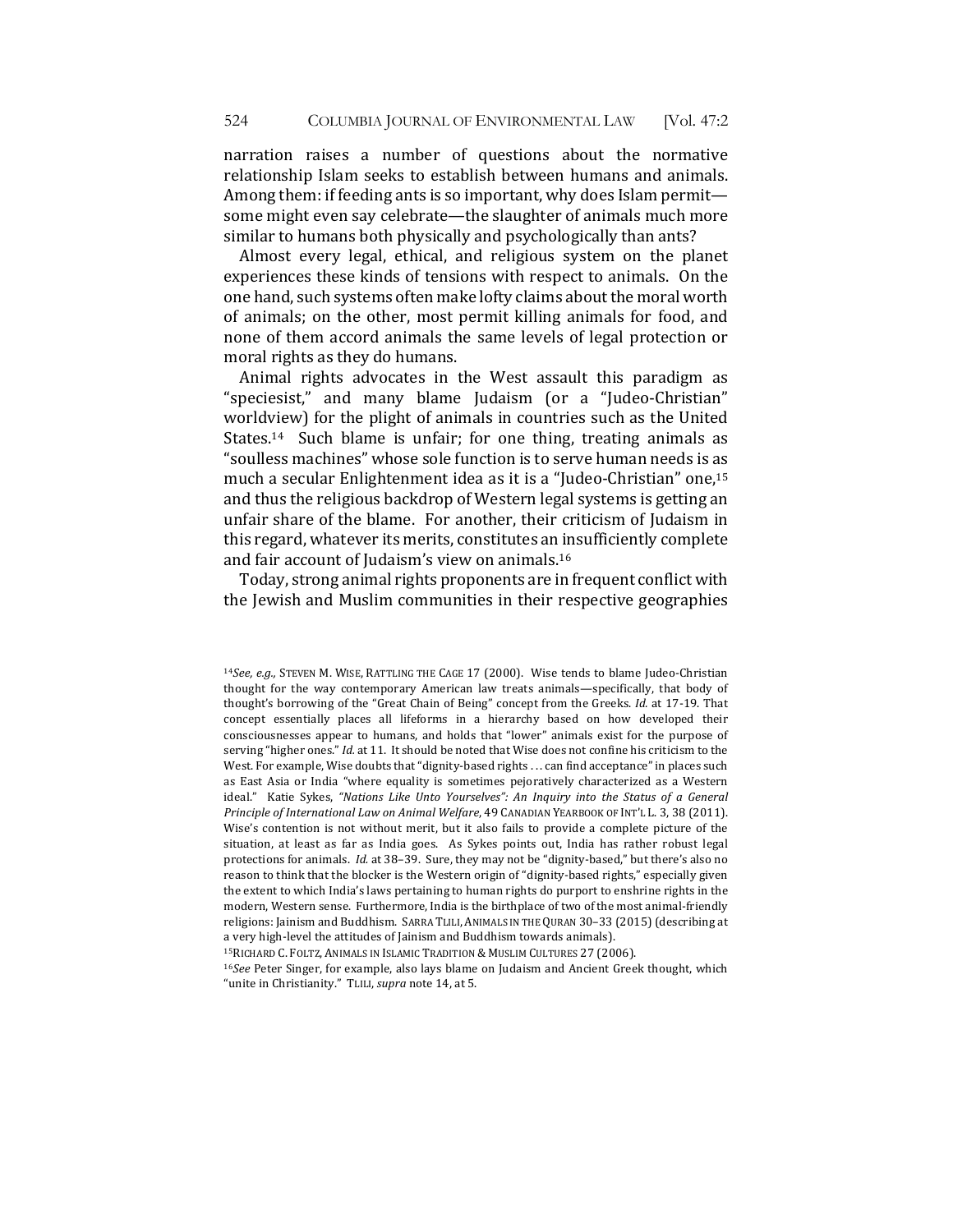over religious animal slaughter.<sup>17</sup> It need not be this way; animal rights and religion need not be opposed. In fact, Judaism and Islam are quite respectful and protective of animals. They are certainly more protective of animals than American law, and their philosophical outlooks and internal debates regarding the status and treatment of animals are interesting foils to the current debate over animal rights in the American legal academy. I contend that animal rights advocates should look to these religious communities as allies instead of viewing them as enemies.

This Note begins with American law, giving a high-level overview of its anti-cruelty provisions, describing the philosophy underlying them, and outlining contemporary lines of thought about animal rights. Next, the paper looks at Jewish law, and, finally, Islamic law. For each of the religious bodies of law, the paper examines specific anti-cruelty provisions as well as the general philosophies underlying the religious laws.

I endeavor to use a consistent framework in analyzing the philosophies of these three legal systems. Professor Sarra Tlili, who has done much work to illuminate Islam's historical attitude towards animals, states that any system of law or morality must determine two things when it comes to animals: first, the legal and moral status nonhuman animals should have; second, what, concretely, the human obligations towards them should consist of  $18$  The former inquiry is

<sup>&</sup>lt;sup>17</sup>See, e.g., Animal Welfare, HUMANISTS UK, https://humanism.org.uk/campaigns/public-ethicalissues/animal-welfare/ [https://perma.cc/3T3M-FWWX] (last visited Apr. 23, 2022); see also Brian Klug, Ritual Murmur: The Undercurrent of Protest Against Religious Slaughter of Animals in *Britain in the 1980's, in* JUDAISM & ANIMAL RIGHTS, *supra* note 4, at 114, 134 (describing how British animal rights organizations employed rhetoric against mostly Muslim, but also Jewish, religious slaughter that was indistinguishable from that of neo-Nazis). The lack of pre-slaughter stunning in Jewish and Muslim ritual slaughter is a particularly frequent flashpoint. See Arthur Nelsen, *EU States can Ban Kosher and Halal Ritual Slaughter, Court Rules*, POLITICO (Dec. 17, 2020), https://www.politico.eu/article/eu-states-can-ban-kosher-and-halal-ritual-slaughter-courtrules/ [https://perma.cc/GVW7-XUEP]. Some argue this episode reflects long-standing anti-Jewish and anti-Muslim sentiment in Europe. See, e.g., Azeezah Kanji, *Kosher and Halal Bans: Fur*washing Factory Farming's Brutality, AL JAZEERA (Nov. 3, 2021), https://www.aljazeera.com/opinions/2021/11/3/kosher-and-halal-bans-fur-washingfactory-farmings-brutality [https://perma.cc/6AJS-HSJ8]. In addition to noting disturbing parallels between contemporary right-wing European rhetoric on this issue and that of Nazis preceding the Holocaust, Kanji's article describes a number of appalling cruelties—many documented by video and well-known—towards animals with which Europeans are apparently a-okay, such as "showing animals being knifed, scalded, and drowned while fully conscious, as well as beaten, kicked, and dragged by chains." Id. 18TLILI, *supra* note 14, at 13.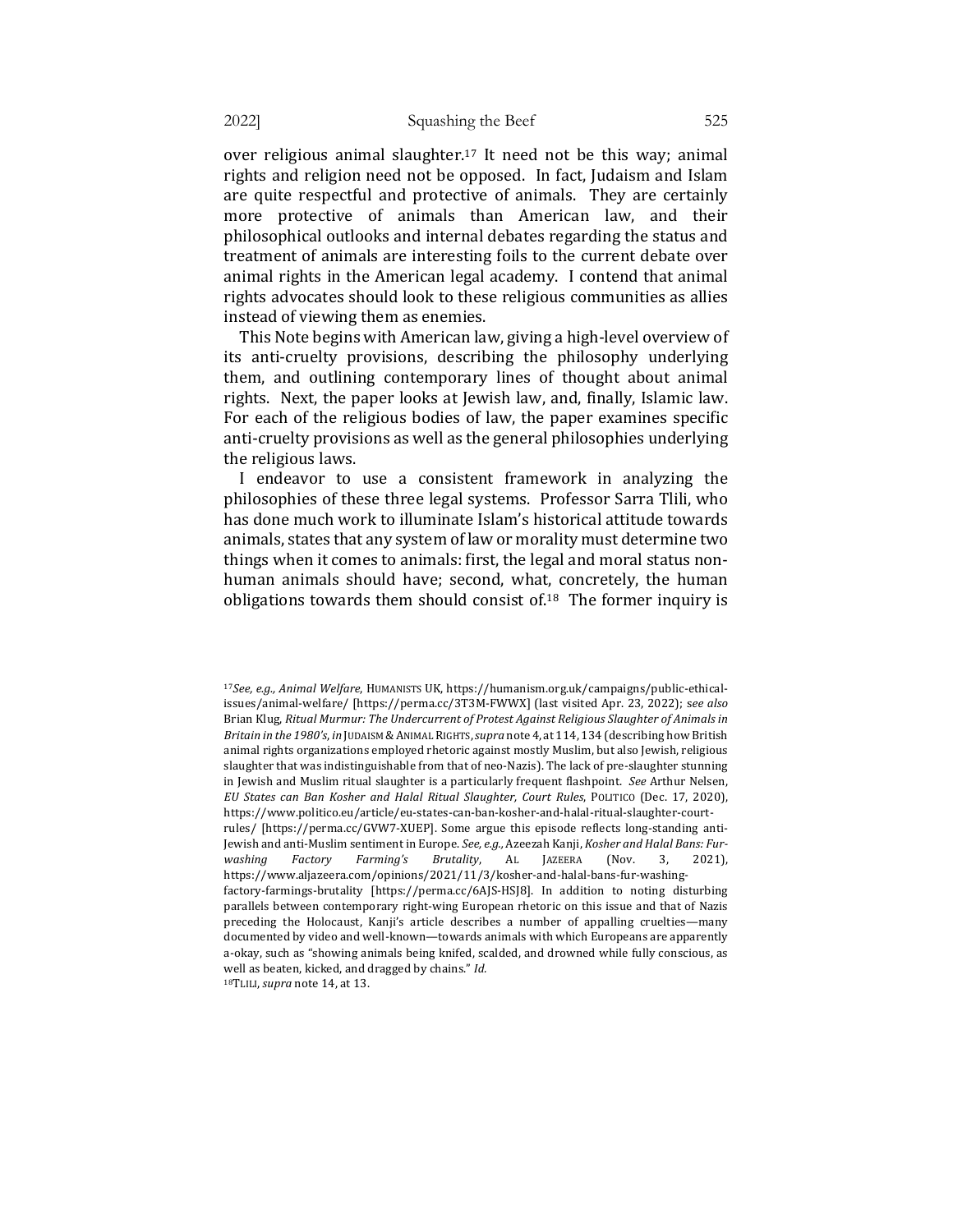more abstract, while the latter has to do with how that status is operationalized as matters of law and morality.<sup>19</sup> Additional structure will be provided by addressing matters of philosophical contention that are common to all of these legal traditions. Scholars within each tradition have considered and debated issues such as the extent to which the cognitive capacities of animals should determine their legal and moral status, and the extent to which human conduct towards animals should be a matter of law, as opposed to one of mere morality.

While all three bodies of law purport to take animal suffering seriously and contain anti-cruelty provisions pursuant to that goal, American law is less effective than Jewish law and Islamic law at protecting animals because it fails to accord animals the conceptual legal status they deserve. Because it conceives of animals as essentially just property, American law's protections for animals are context-specific and are always about human utility, not animal welfare. This is of course not a new criticism. The meager contribution of this Note, however, is to suggest that these old, religious bodies of law parallel some of the arguments made by modern, secular animal rights advocates in the hope this at least provides some food for thought.<sup>20</sup>

### II. **AMERICAN LAW**

#### A. Statutory Scheme

American animal law is divided between state anti-cruelty laws and federal laws and regulation. At the federal level, the Humane Slaughter Act (HSA) mandates that animal slaughter be carried out only via "humane methods" to prevent "needless suffering."<sup>21</sup> This command is ineffective for two reasons. First, it exempts from this requirement the slaughter of poultry, which constitute about ninetyfive percent of farmed animals in the United States.<sup>22</sup> Second, it imposes virtually no penalties for failing to comply.<sup>23</sup>

Even where HSA requirements are enforced, they do not always actually benefit or protect animals. Among the HSA's enforced

<sup>20</sup>Pun intended. <sup>21</sup>David J. Wolfson & Mariann Sullivan, *Foxes in the Hen House*, *in* ANIMAL RIGHTS: CURRENT DEBATES AND NEW DIRECTIONS 205, 208 (Cass R. Sunstein & Martha C. Nussbaum eds., 2004). <sup>22</sup>*Id*. 

23*Id*. 

<sup>19</sup>*Id.*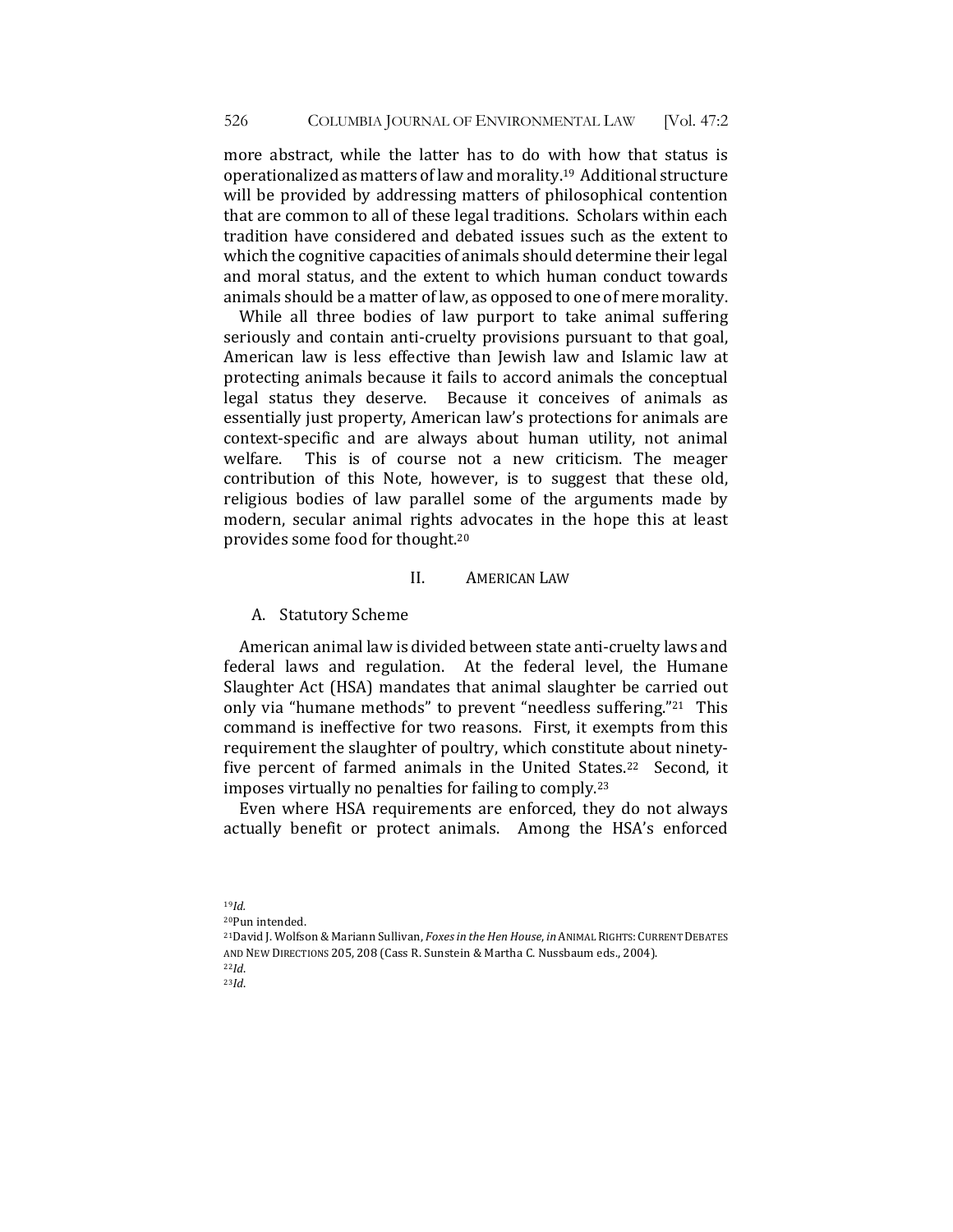requirements, for example, is that animals must be stunned unconscious prior to slaughter, and also must be "shackled and hoisted" (suspended from the ceiling) while awaiting slaughter.<sup>24</sup> This often results in the legs of animals being broken while they hang from the ceiling.<sup>25</sup> Naturally, this requirement has nothing to do with the comfort of the animal, but instead is imposed for hygiene considerations.<sup>26</sup> Other than that, federal law tends to focus on protecting wild animals, particularly endangered ones, a task at which it may actually be quite effective (setting aside the issue of hunting).<sup>27</sup>

State anti-cruelty laws regulate the day-to-day treatment of animals, and those animals in our midst fortunate enough to enjoy legal entitlements derive them primarily from state law. These laws tend to follow the same general pattern, and are understood to reflect and embody "the proposition that an animal's interest to be free from unnecessary pain and suffering should be recognized in the legal system."<sup>28</sup> The word "unnecessary" is key. Such laws recognize that human interests will often conflict with the interests of animals, and that thus some pain and suffering must be allowed based on a balancing of the human and animal interests at stake.<sup>29</sup> For example, "if a horse has to be hit to make him start pulling the wagon," such an action would not violate a state anti-cruelty law. $30$  These statutes sometimes also impose vague standards of affirmative care upon animal owners.<sup>31</sup> This legal regime may seem reasonable, but it is

<sup>26</sup>Kalechofsky, *supra* note 24, at 72.

<sup>28</sup>Favre, *supra* note 27, at 346.

 $24$ Muslim and Jewish butchers are able to take advantage of a religious exemption from the requirement that an animal be unconscious prior to slaughter, but there is no exemption from shackling and hoisting. Roberta Kalechofsky, *The Multi-layered Contradictions of Shechitah*, in JUDAISM & ANIMAL RIGHTS, *supra* note 4, at 71, 72.

<sup>&</sup>lt;sup>25</sup>Temple Grandin, *Humanitarian Aspects of Shechitah in the United States*, *in* JUDAISM & ANIMAL RIGHTS, *supra* note 4, at 92, 93-95. Naturally, this sort of thing raises issues for many observant Jews and Muslims who believe that causing such pain or injury is violative of the spirit of religious slaughter requirements, even though the injuries at issue may not render an animal's meat impermissible from a strictly legal standpoint.

<sup>&</sup>lt;sup>27</sup>Oliver A. Houck, *Noah's Second Voyage: The Rights of Nature as Law*, 31 TUL. ENV'T. L.J. 1, 17-22 (2017); David S. Favre, *Judicial Recognition of the Interests of Animals—A New Tort*, 2005 MICH. ST. L. REV. 333, 342-43 (2005); Danny Waltz, *The "Embarrassing" Endangered Species Act: Beyond Collective Rights for Species*, 45 COLUM. J. OF ENV'T. L. 1 (2020) (arguing that, contrary to the criticisms of many animal rights advocates, the ESA offers robust protections for individual animals, not only for collectives of animals).

<sup>29</sup>*Id.*

 $30$ *Id.* 

<sup>&</sup>lt;sup>31</sup>Wolfson & Sullivan, *supra* note 21, at 209.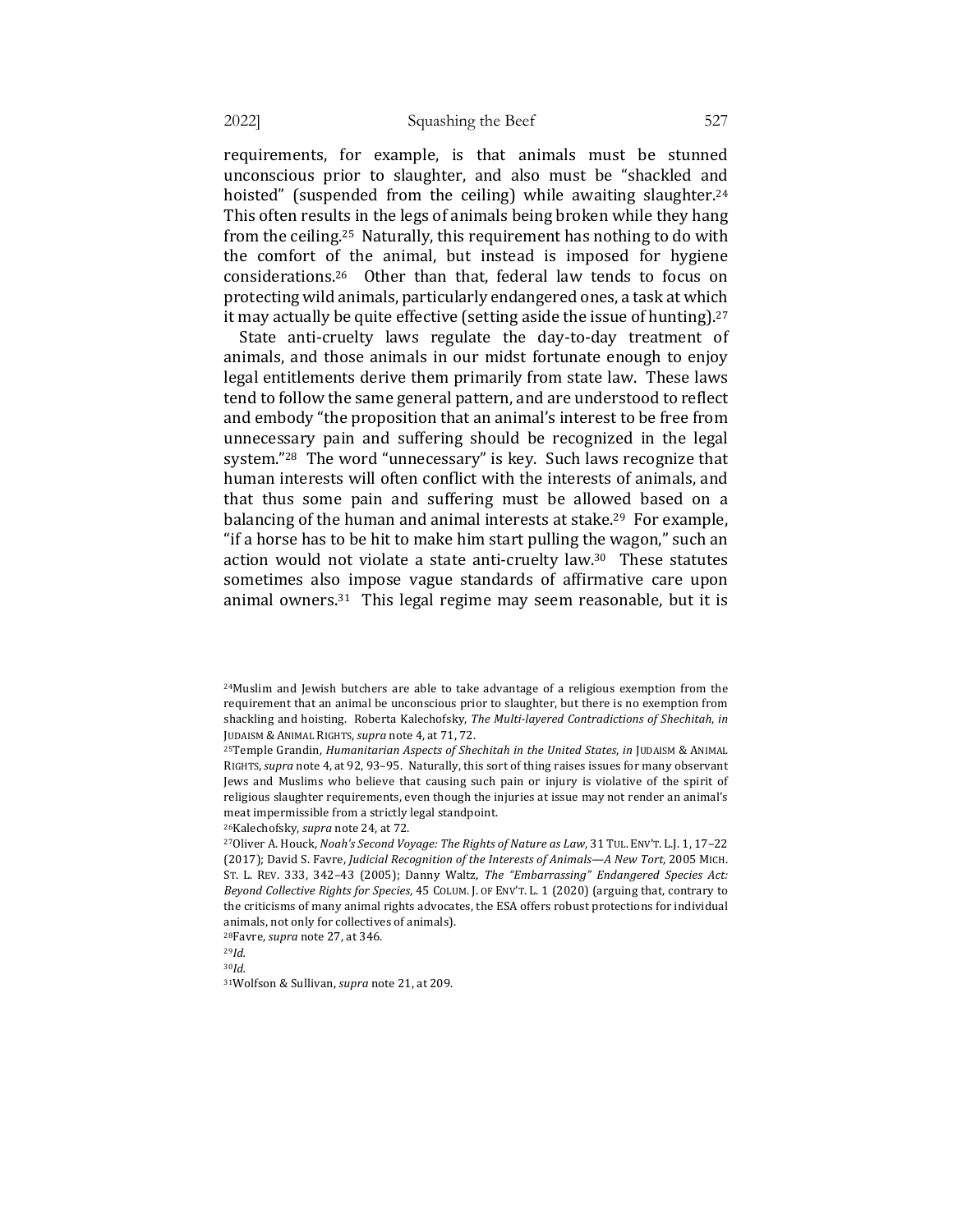generally regarded as ineffective for a variety of reasons, two of which are relevant to this paper.

First, such statutes exempt agriculture, hunting, and scientific research.<sup>32</sup> For agriculture specifically, state legislatures have amended criminal anti-cruelty statutes to prevent prosecution for conduct the industry itself determines is acceptable.<sup>33</sup> The practical effect of these exemptions is difficult to understate; factory farming alone kills upwards of nine-billion animals per year, including approximately 266 chickens per second.<sup>34</sup> That is a lot of un-or-barely regulated animal slaughter.

Second, explicit exemptions aside, the statutory conceptions of "unnecessary" or "needless" are very narrow. The standard for what counts as "unnecessary" has been interpreted to permit extremely cruel practices that are customary or helpful in making "the animal more serviceable for the use of man." $35$  Hence, even in situations where the use of an animal is not explicitly exempted by statute, courts permit cruel and objectively unnecessary acts by interpreting anti-cruelty statutes to permit "the infliction of even extreme suffering if it is incidental to an accepted use of animals and a customary practice on the part of animal owners."<sup>36</sup> I will refer to this as the "customary practice exception." $37$  This exception results in "a great deal of difference between what these statutes ban and what in practice is permitted." $38$  Examples of torturous practices that have been sanctioned on this basis include the dehorning of cattle, $39$  the placement of up to eight hens in twenty-by-nineteen-inch cages for the durations of their egg-laying lives, the castration of animals without anesthesia, and deliberate starvation.<sup>40</sup>

32*Id*. at 206.

<sup>33</sup>*Id*.

<sup>34</sup>*Id*. 

<sup>36</sup>*Id.* at 117–18. 

38Cass R. Sunstein, *Can Animals Sue?*, *in ANIMAL RIGHTS: CURRENT DEBATES AND NEW DIRECTIONS*, *supra* note 21, at 251, 253.

<sup>39</sup>Francione, *supra* note 35, at 118.

<sup>35</sup>Gary L. Francione, Animals—Property or Persons?, in ANIMAL RIGHTS: CURRENT DEBATES AND NEW DIRECTIONS,*supra* note 21, at 108, 118.

<sup>&</sup>lt;sup>37</sup>Wolfson & Sullivan, *supra* note 21, at 219.

<sup>&</sup>lt;sup>40</sup>Wolfson & Sullivan, *supra* note 21, at 217-18; Kanji, *supra* note 18.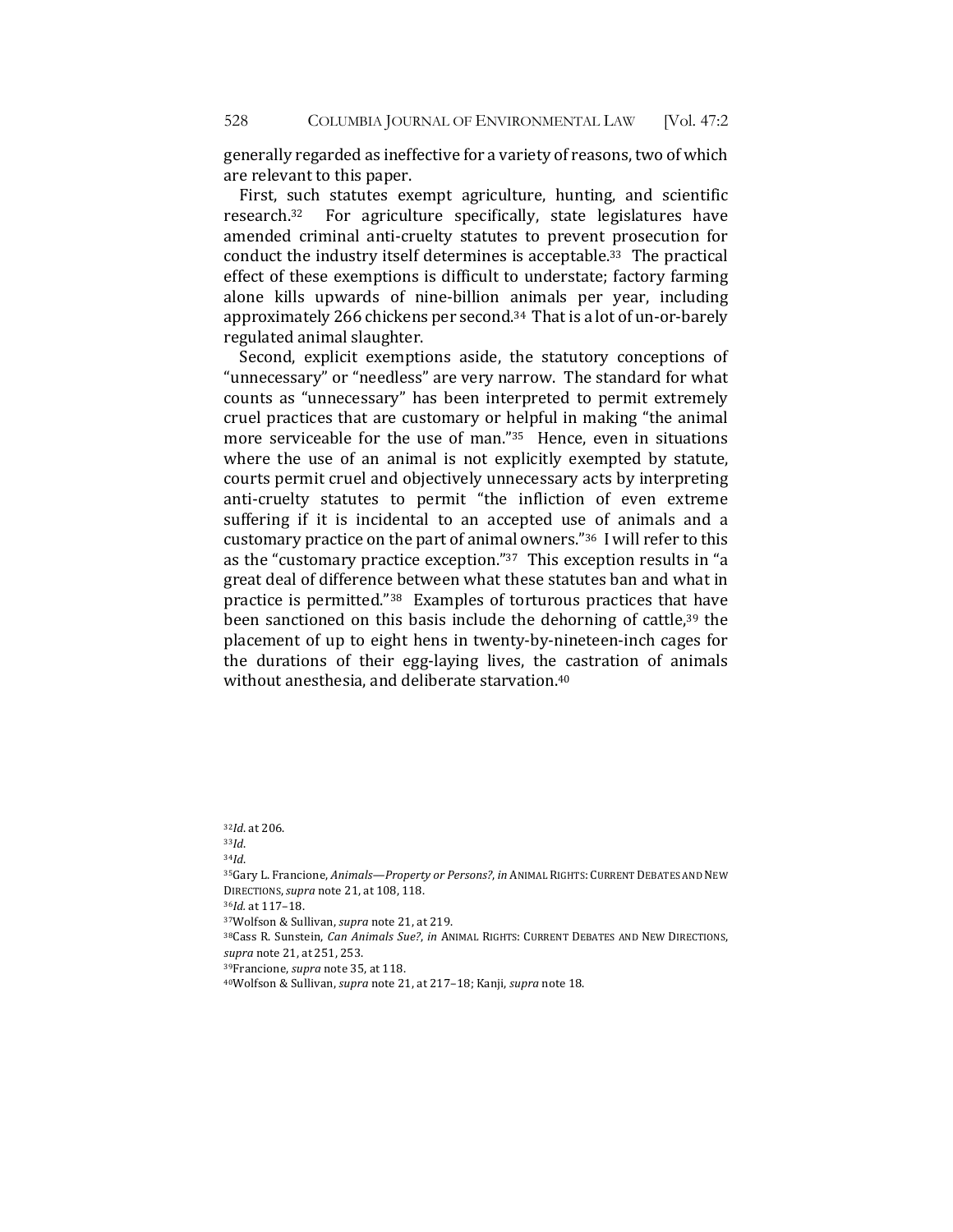- B. Philosophy and Basic Assumptions
- i. Property Status

The customary practice exception strikes at the heart of the philosophical debate in the American legal academy. In the view of animal rights advocates, that exception is a logical consequence of a more fundamental problem: the fact that, under American law, animals are simply movable property—chattels,<sup>41</sup> just like socks, sporks, or spandex.<sup>42</sup>

In order for animals to be legally recognized as something more than mere chattels, they must be summoned into legal existence as such by statute.<sup>43</sup> However, no statute applying to animals needs to apply to all animals.<sup>44</sup> This gives rise to several consequences. First, this enables the American legal system to make animal protections context-specific, and allows it to avoid applying anti-cruelty statutes to entire industries. Second, it means animals under American law are always defined by their use; an animal is always a "laboratory animal" or a "rodeo animal" or an "egg hen."<sup>45</sup> Because animals are always so defined, the outcome of any interest balancing under anti-cruelty statutes is always partially, if not totally, predetermined.<sup>46</sup> Third, it allows courts to feel comfortable assuming that an animal owner would not inflict any more harm than necessary upon an animal because they would be disincentivized from doing so in order to protect their own economic interests.<sup>47</sup> It is a rather Kafkaesque state of affairs.

<sup>44</sup>*Id.*

<sup>&</sup>lt;sup>41</sup>A term which is of course etymologically related to "cattle." Chattel, DICTIONARY.COM, https://www.dictionary.com/browse/chattel [https://perma.cc/8LYL-CJKK] (last visited Apr. 21, 2022).

<sup>&</sup>lt;sup>42</sup>Taimie L. Bryant, Animals Unmodified: Defining Animals/Defining Human Obligations to Animals, 2006 U. CHI. LEGAL F. 137, 141 (2006); Francione, *supra* note 35, at 116.

<sup>&</sup>lt;sup>43</sup>Bryant, *supra* note 42, at 150-53. Irrespective of whether animals gain certain legal entitlements, they are still always property.

<sup>&</sup>lt;sup>45</sup>Francione, *supra* note 35, at 117.

<sup>&</sup>lt;sup>46</sup>*Id*. There are exceptions. Sometimes farmers manage to run afoul of anti-cruelty statutes when they are baselessly cruel or inattentive to their animals, but these are cases when they couldn't meet even the minimal standards of the customary practice exception. *Id.* at 119.

<sup>&</sup>lt;sup>47</sup>See Richard A. Posner, *Animal Rights: Legal, Philosophical, and Pragmatic Perspectives, in* ANIMAL RIGHTS: CURRENT DEBATES AND NEW DIRECTIONS, *supra* note 21, at 51, 73-74 (defending this rationale, but failing to address cases that have sanctioned cruelty on precisely this basis). Of course, there is a difference between the pain an animal feels and impairment to their economic value, but American courts seem to have conflated the two.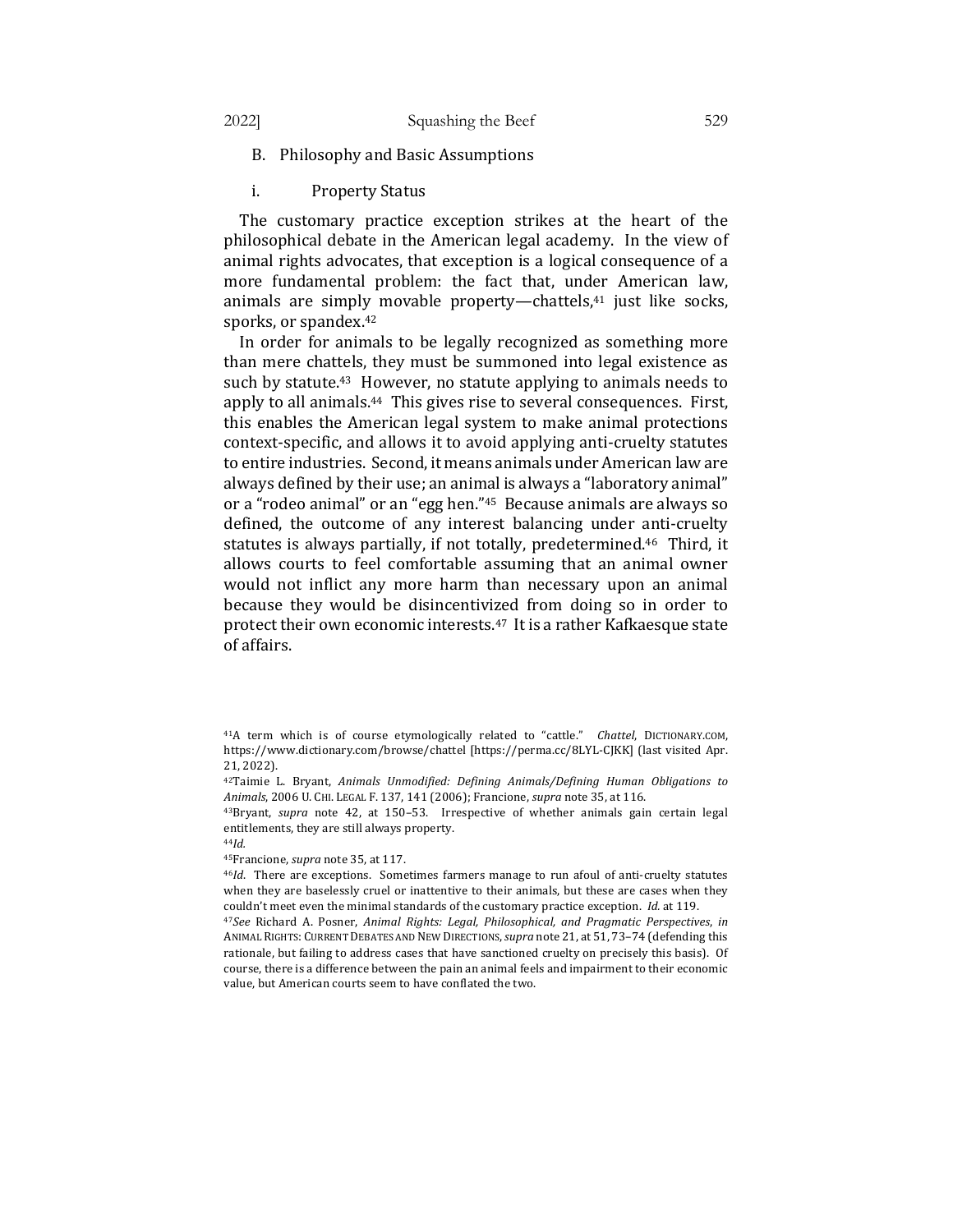#### ii. The Humane Treatment Principle

American anti-cruelty laws were enacted to implement in law what is commonly referred to as "the humane treatment principle," a notion traced back to Jeremy Bentham which holds that, because animals are sentient beings that feel pain, we owe them protection from unnecessary suffering.<sup>48</sup>

Bentham decried that animals were treated as mere "things," but he did not believe that changing this state of affairs required altering their legal status as property. $49$  He also did not seem to consider emotional pain in his calculus or think that animals had what might be called "long-term interests" such as seeing/spoiling one's grandchildren or even a continued desire to exist in an abstract sense.<sup>50</sup> American anti-cruelty laws inherited these assumptions, and thus do not consider or cover the emotional well-being of animals.<sup>51</sup>

Bentham is of course regarded as the original utilitarian thinker. The humane treatment principle is itself quite utilitarian; the utility to humans must outweigh the loss in utility to animals occasioned by their suffering. However, its implementation in the American context considers only human interests and utility.

This is fairly obvious when it comes to the "customary practice" exception to anti-cruelty statutes, as well as the HSA's requirement to "shackle and hoist" animals. But it is also readily apparent from the dichotomy between "pets" on the one hand, and farmed, hunted, and researched animals on the other. We love pets, and so the American

49Francione, *supra* note 35, at 113, 120-22.

<sup>50</sup>*Id.* at 126. 

<sup>&</sup>lt;sup>48</sup>Francione, *supra* note 35, at 113. Bentham's ideas were somewhat revolutionary in the context of the Enlightenment and the Anglo-American legal tradition. *Id.* Of course, Islamic law adopted this principle approximately a thousand years earlier, as did Jewish law a couple thousand years before that. Bentham himself cited both Islam and Hinduism as examples of religions or cultures that treated animals much better than Western civilization did at the time. Sykes, *supra* note 14, at 39. 

<sup>51</sup>Other areas of American law have begun to consider the emotional well-being of animals, in particular family law. Legislation in a number of states empowers or requires states to take the interests of pets into consideration in divorce proceedings, within which it is increasingly frequent that pet custody is hotly contested. Nicole Pallotta, *California's New 'Pet Custody' Law Differentiates Companion Animals from Other Types of Property*, ANIMAL LEGAL DEF. FUND (Nov. 5, 2018), https://aldf.org/article/californias-new-pet-custody-law-differentiates-companionanimals-from-other-types-of-property [https://perma.cc/R9WQ-US4U]. Even judges in states without such laws are starting to treat pets less like sofas and more like children. Melissa Chan, *Pets Are Part of Our Families. Now They're Part of Our Divorces, Too, TIME (Jan. 22, 2020),* https://time.com/5763775/pet-custody-divorce-laws-dogs/ [https://perma.cc/Q6TP-BH6N]; *See also* Raymond v. Lachman, 695 N.Y.S.2d 308 (N.Y. App. Div. 1999).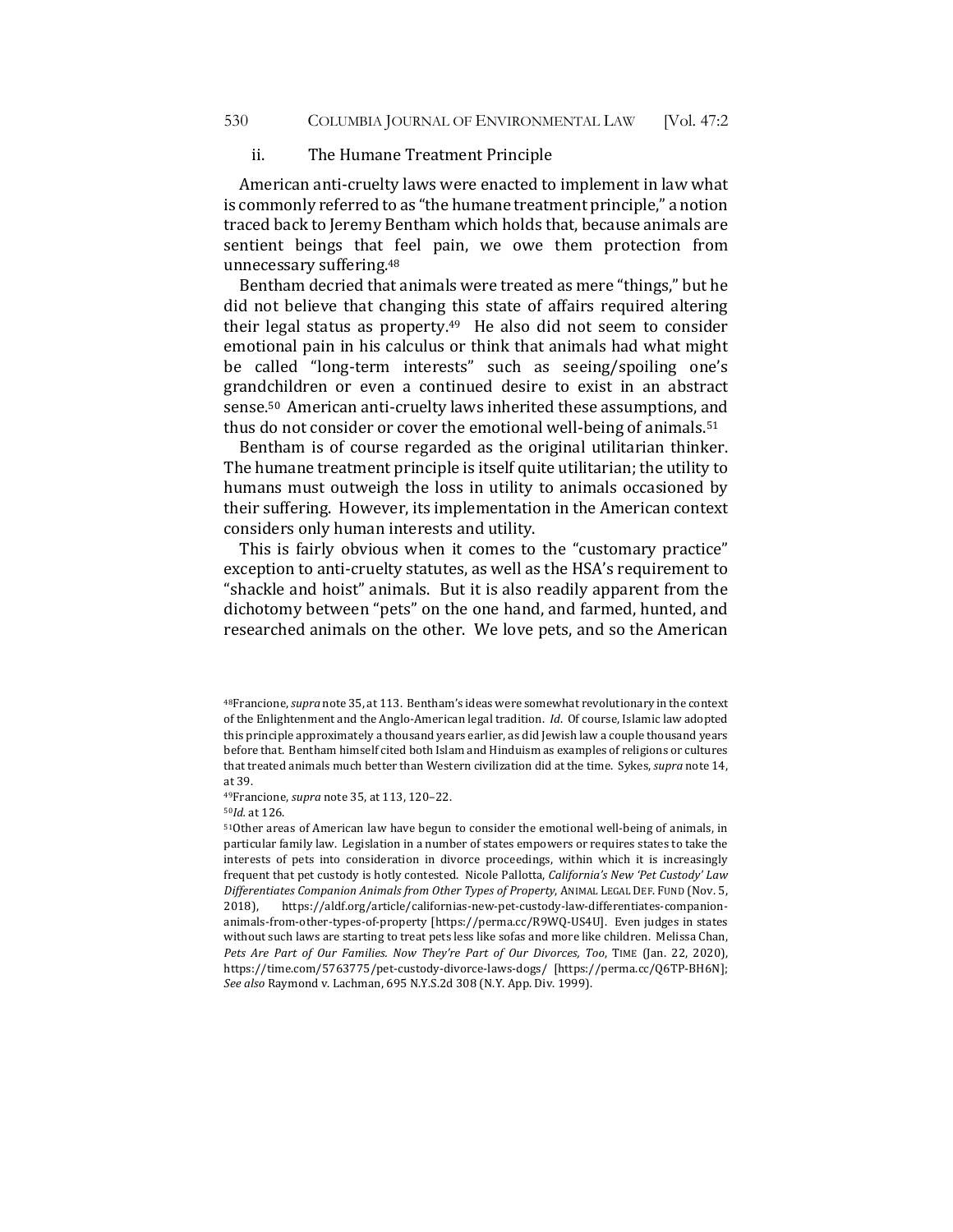legal system makes an effort to protect them via statute. Yet it is perfectly legal to keep farmed animals caged indoors for the duration of their lives and mutilate them in various ways.<sup>52</sup> This is not because the law deems, in any principled or articulated fashion, "pets" to have superior moral claims to "livestock" or research animals. Instead, this situation arises because we don't want people to abuse pets because we, as a society, like "pets,"<sup>53</sup> but we have decided we get more utility, in an economic sense or otherwise, out of permitting, rather than forbidding, researchers and farmers to do things to animals that we would label "abuse" in other contexts.<sup>54</sup> This is key; these designations do not necessarily have anything to do with what various animals "are," at least not in the research context. Killing a cat in a microwave or chopping the head off an iguana are both actions that have been found to violate anti-cruelty statutes when done for no reason other than sadism or because one is annoyed by an animal's non-threatening action.<sup>55</sup> However, such actions are perfectly acceptable when done by researchers in lab coats.<sup>56</sup> The differing legal entitlements of animals in different contexts are thus based on the use humans get out of the animals, and what the animals mean to humans—not on what the animals are in any objective sense. This is a major point of criticism from animal rights advocates.<sup>57</sup>

iii. The Animal Rights Debate

This section seeks to give a high-level overview of the current debate in the American legal academy over animal rights. The debate spans the core issues identified in the Introduction: the grounds for determining the status of non-human animals as well as the legal operationalization and enforcement of that status. The two major points of contention are, first, the extent to which the cognitive capacities of non-human animals should determine their legal or moral status, and, second, whether animals can receive meaningful protection from suffering while fundamentally remaining merely

<sup>52</sup>Wolfson & Sullivan, *supra* note 21, at 218 (discussing the debeaking of chickens); Philip L. Pick, Is It Kosher?, in JUDAISM & ANIMAL RIGHTS, *supra* note 4, at 111, 111 (decrying the fact that factory farmed animals are caged every single day of their lives, violating a provision of Sabbath law). 53See Daisy Yuhas, Pets: Why Do We Have Them?, SCI. AM. MIND, May/Jun. 2015, at 28.

<sup>54</sup>*See* Posner, *supra* note 47, at 70-72; *see generally* HAL HERZOG, SOME WE LOVE, SOME WE HATE, SOME WE HEAT (2011).

<sup>55</sup>Francione, *supra* note 35, at 119.

<sup>56</sup>*Id.* at 120. 

<sup>57</sup>*See, e.g.,* Bryant, *supra* note 42, at 150–53.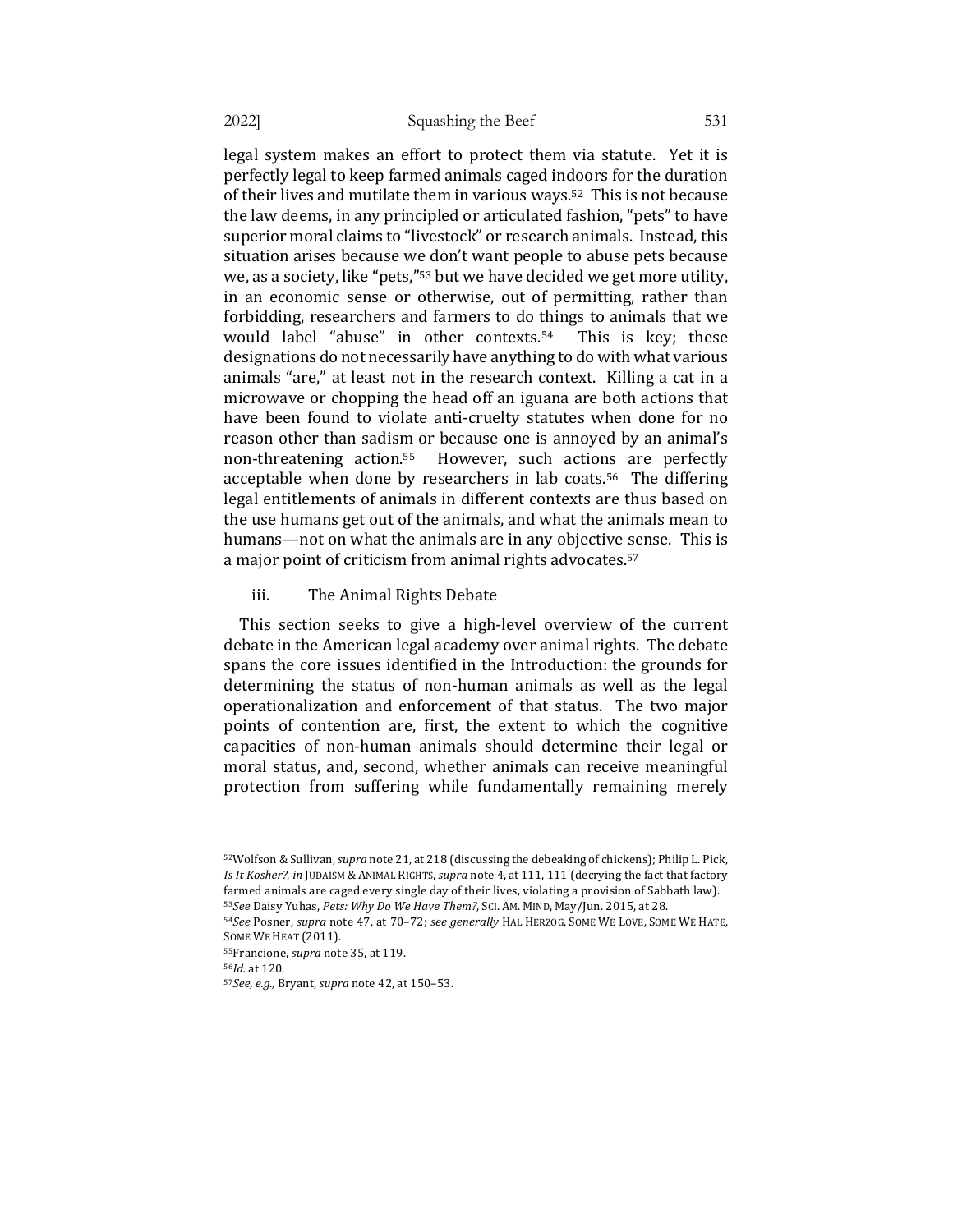human property. These issues are intertwined. Animal rights advocates tend to believe that the property-status of animals is a profound injustice and among the core animal rights issues. They argue that the cognitive capabilities of animals establish that they should not be treated as property, and should instead enjoy various kinds of rights. Because the problems attendant to the property status of animals were described in the preceding sections, this section will focus more on providing a simplistic summary of cognition-based rights theories, as well as the counter-arguments against strong animal rights theories.

It is important to note at the outset that the debate over whether animals need rights is not merely a war pitting the Peter Singers of the world against the Richard Epsteins;<sup>58</sup> it is also internal to the "proanimal" side of this philosophical and legal debate. There are two primary pro-animal orientations: strong animal rights, and animal welfare.59

Adherents of strong animal rights draw a straight line from animal cognition to animal rights, arguing that since animal cognition differs from human cognition only in degree and not in kind, denying animals rights is arbitrary and wrong.<sup>60</sup> They hold that those animals who have the "capacity to have propositional attitudes, emotions, will, and an orientation to oneself and one's future," have "subjecthood."<sup>61</sup> An animal who qualifies as a "subject" should get rights that include not only the right to be free from having pain and suffering visited upon them, but also rights to "conditions for integrity of consciousness and activity, including freedom from boredom, freedom to exercise normal capacities, freedom of movement, and the right to life."<sup>62</sup> Any creature who can suffer has an absolute right not to—not merely a legal entitlement that competes with other legal entitlements.<sup>63</sup> Thus, for a strong animal rights advocate, we shouldn't do to such animals

<sup>58</sup>See Richard A. Epstein, Animals as Objects, or Subjects, of Rights, in ANIMAL RIGHTS: CURRENT DEBATES AND NEW DIRECTIONS, supra note 21, at 143, 143 (defending the current legal regime). 59Elizabeth Anderson, *Animal Rights and the Values of Nonhuman Life*, *in* ANIMAL RIGHTS: CURRENT DEBATES AND NEW DIRECTIONS, *supra* note 21, at 277, 277-78.

<sup>60</sup>Francione, *supra* note 35, at 125-27; *see also* James Rachels, *Drawing Lines, in ANIMAL RIGHTS:* CURRENT DEBATES AND NEW DIRECTIONS, *supra* note 21, at 162, 164-65 (providing commentary on the trend of cognition-based theories of animal rights); Epstein, *supra* note 58, at 151 (rebutting some underlying assumptions of cognition-based theories).

<sup>61</sup>Anderson, *supra* note 59, at 278; *see also* Goodman, *supra* note 3, at 230-33.

<sup>62</sup>Anderson, *supra* note 59, at 278.

<sup>63</sup>Francione, *supra* note 35, at 132.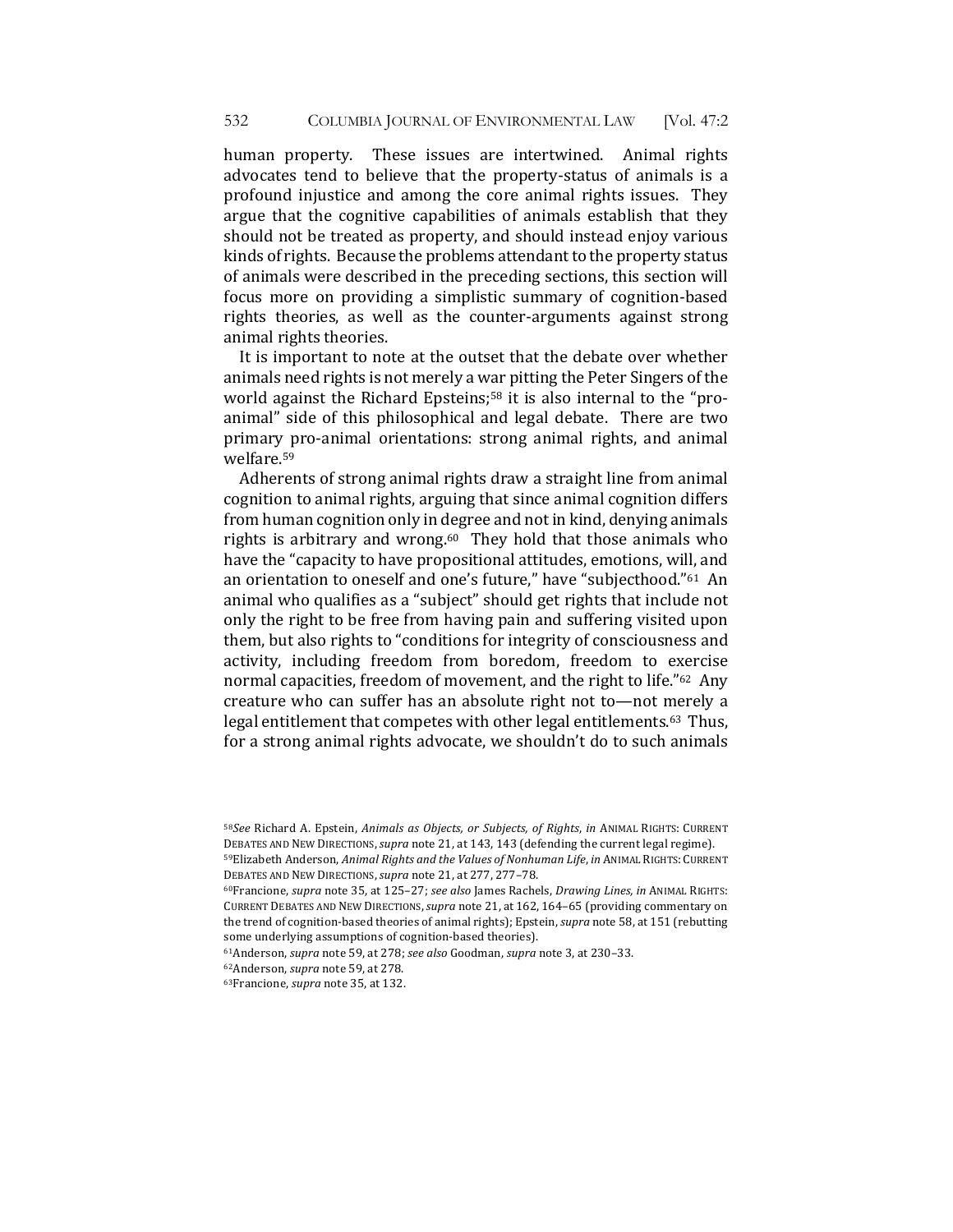what we wouldn't be prepared to do to humans with similar cognition and capacities to suffer, namely children and the mentally handicapped.<sup>64</sup> Prominent proponents of the strong animal rights view include Steven Wise, Professor Tamie L. Bryant, and Professor Gary Francione.

Adherents of the animal welfare position also want to improve the lot of animals, and also feel that animals deserve more moral consideration than American law currently affords them. However, they do not believe that this requires that animals have "rights" in the sense of interests that cannot be overridden.<sup>65</sup> They thus believe that any creature that can suffer is entitled to not be made to suffer-at least not in the absence of a sufficiently good reason.<sup>66</sup> Accordingly, even animal welfare advocates would permit some forms of animal experimentation, provided that the gains to humans outweigh the losses to the animals.<sup>67</sup>

An example of a scholar with an animal welfare perspective is Professor Cass Sunstein. He believes that, industry exemptions for animal cruelty aside, the statutes in place already confer rights upon animals.<sup>68</sup> As a result, Professor Sunstein tends to focus on the lack of enforcement power for animal rights, in particular upon the question of standing. He believes it would be a game-changer to have private standing to enforce anti-cruelty statutes, both at the federal and state level.69

Defenders of the status quo offer a number of counter-arguments to the philosophical attacks made by strong animal rights advocates.<sup>70</sup> As to the notion of animal cognition and its connection to the level of rights animals deserve, defenders point out that human rights are not premised or contingent on any alleged threshold of intelligence or consciousness, and that, similarly, the legal disadvantages of animals

<sup>67</sup>Anderson, *supra* note 59, at 278.

<sup>68</sup>Cass R. Sunstein, *Standing for Animals (With Notes on Animal Rights)*, 47 UCLA L. REV. 1333, 1335 (2000). Thus, in his view, there isn't a big difference between animal rights and animal welfare viewpoints.

<sup>69</sup>*Id.* at 1336. 

70I am going to group Judge Posner in as such a defender because his primary place in this literature is to rebut animal rights arguments, particularly those of Wise. However, it can be inferred from his writing on the subject that he has some degree of sympathy for the notion that animals deserve stronger legal protections than currently afforded under American law. Professor Epstein, on the other hand, holds himself out explicitly as a defender of the status quo.

<sup>64</sup>Anderson, *supra* note 59, at 278-79.

<sup>65</sup>*Id.* at 277–278. 

<sup>66</sup>*Id.*; see also Francione, *supra* note 35, at 113-15.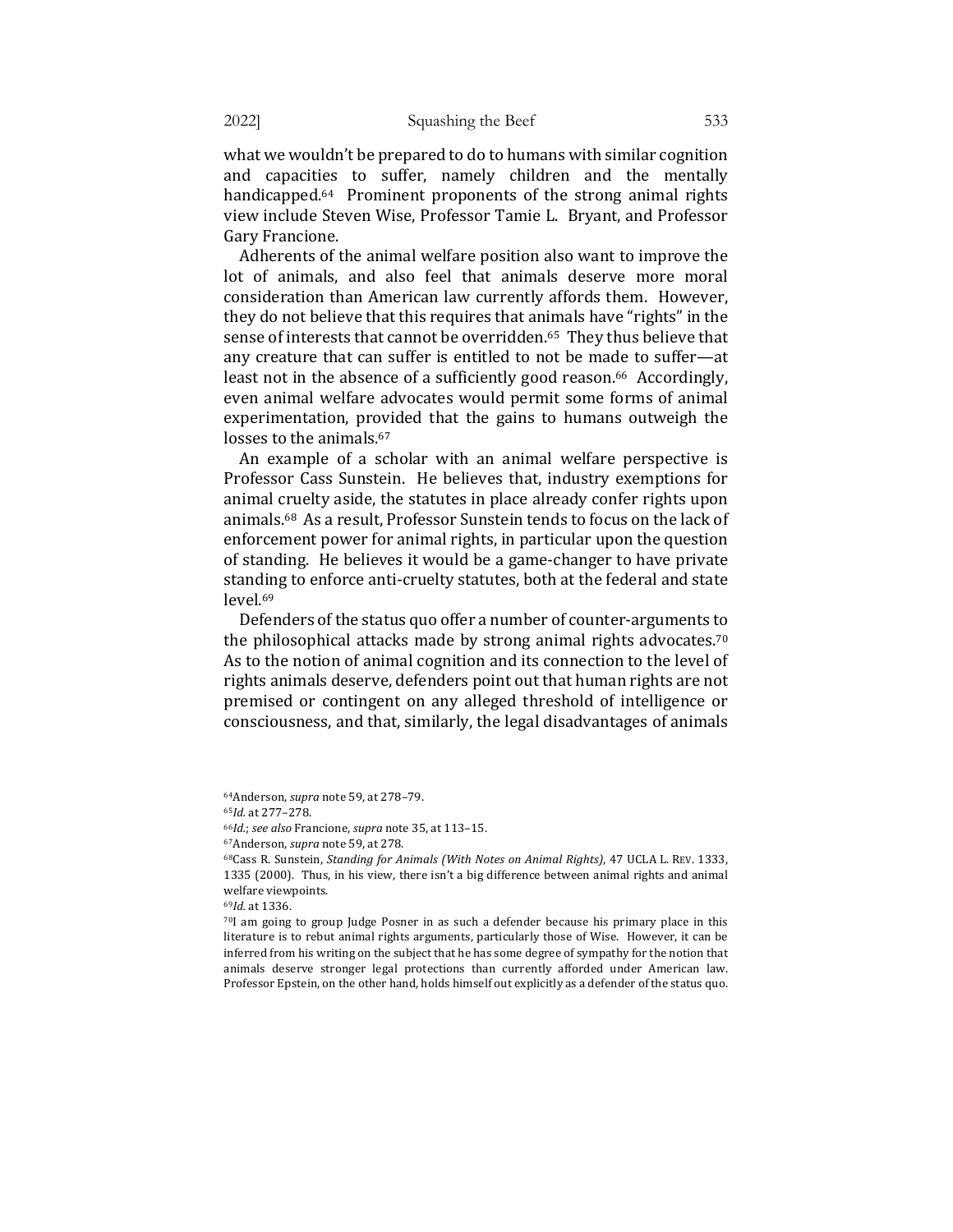are not premised on any misconceptions regarding their cognition, which was fairly well-regarded at various times and places throughout history.<sup>71</sup> Judge Posner also obliquely makes the argument that slavery did not end in the United States because White people became convinced that Black people had as much cognitive capacity as them, and that the same goes for other expansions of civil rights in this country.<sup>72</sup> Professor Epstein makes similar arguments.<sup>73</sup> Thus, status quo defenders assert, animal rights advocates bark up the wrong tree by spending so much effort trying to show everyone how close animal cognition is to that of humans.<sup>74</sup>

Judge Posner also believes that rights are ill-suited to animals.<sup>75</sup> He thinks instead that property rights are a fine way to protect animals because people tend to protect their property.<sup>76</sup> He does, however, agree that stricter enforcement of animal cruelty laws would be a good thing, and suggests those who care about animals would be providing a better service for their "clients" if they stopped trying to push a strong theory of rights, because that is unnecessary to animal well-being, and in fact actually counter-productive, given how much opposition the notion of strong animal rights provokes.<sup>77</sup>

## III. **IEWISH LAW**

Like American law, Jewish law considers animals to be property, and seeks to balance the interests of animals in not suffering against human interests in their use. Jewish law also historically permitted a very wide range of conduct that inflicted pain on animals on the rationale that such conduct was in pursuit of legitimate human interests. Nevertheless, Jewish law protects animals more effectively than American law. I will proceed by first quickly enumerating a number of specific provisions in Jewish law regarding animals, most

77*Id*.

<sup>71</sup>Posner, *supra* note 47, at 57; Epstein, *supra* note 58, at 143, 146-47.

<sup>72</sup>Posner, *supra* note 47, at 57, 68; *see also* Epstein, *supra* note 58, at 151.

<sup>73</sup>Epstein, *supra* note 58, at 151-153.

<sup>74</sup>Posner, *supra* note 47, at 57. To a certain extent, Professor Epstein seems to play the game, and thinks that, even accepting arguendo that cognition is as relevant a factor as animal rights advocates say it is, animal cognition is insufficient to justify the desired rights. Epstein, *supra* note 58, at 152.

<sup>&</sup>lt;sup>75</sup>Posner, *supra* note 47, at 57.

<sup>76</sup>*Id.* at 59.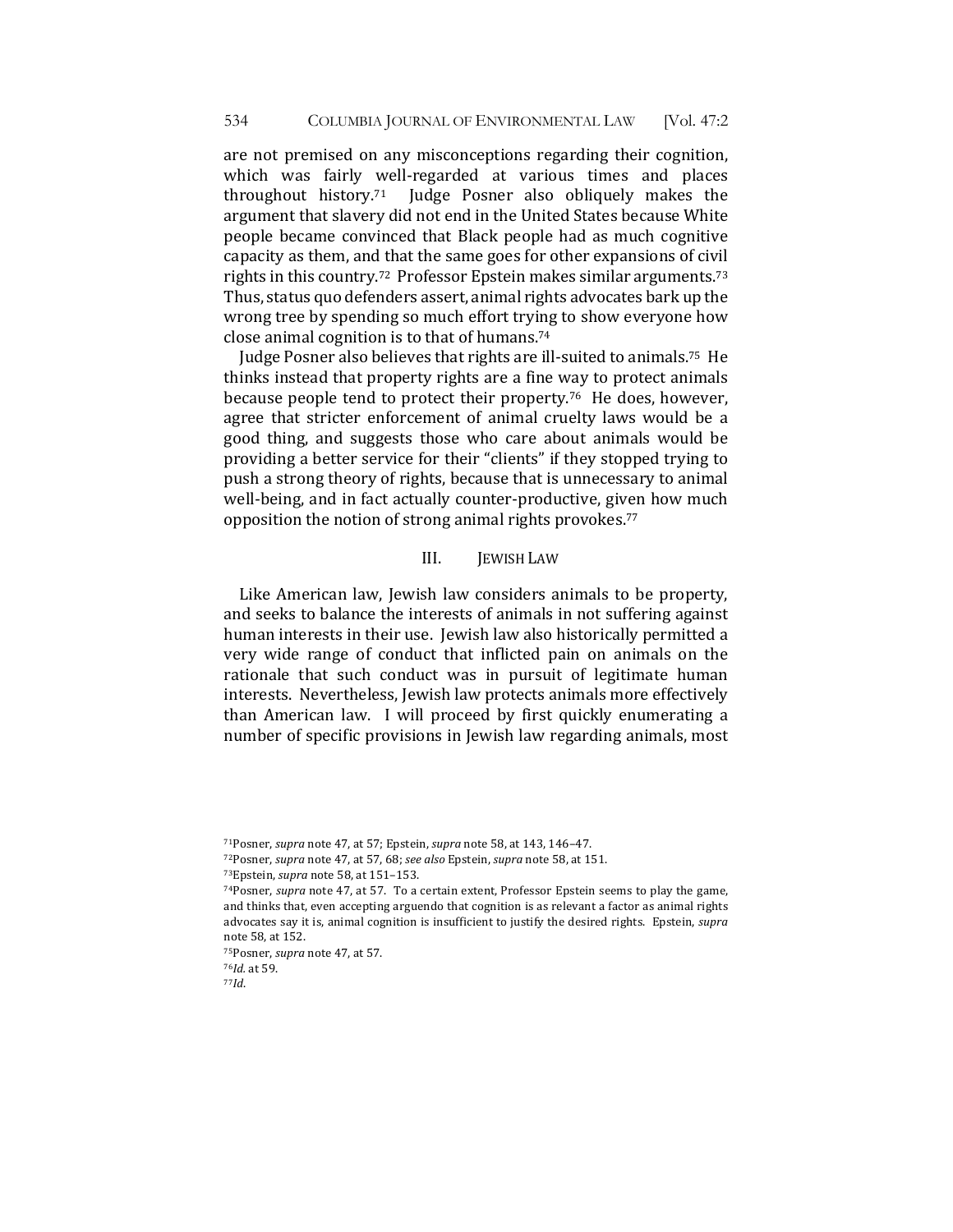of which are explicitly commanded by the Torah.<sup>78</sup> Then, I will discuss the core of Jewish animal law, the principle of *tza'ar ba'alei chayyim*. The section ends by discussing Jewish law's underlying philosophy towards animals.

#### A. Provisions Pertaining to Animals in the Torah

Specific laws regarding animals in Jewish law include both negative injunctions, prohibiting specific conduct towards animals, as well as positive injunctions that require conduct that enhances the well-being of animals. The majority of these can be found in the Written Torah. The notable exception is Shechitah, the rules of which were passed down in the Oral Torah.

The anti-cruelty provisions center upon the use of animals for farming and food. For example, it is forbidden to yoke an ox and a donkey together for labor or transport, "presumably because differences in strength  $\dots$  may cause difficulty for the weaker of the two." $79$  It is also forbidden to cut off and consume flesh from a living animal (*ever min hahai*).<sup>80</sup> To violate this prohibition, which is also Noahide law, $81$  is considered an act of "unspeakable cruelty." $82$  Jewish law also forbids the castration of animals, a prohibition that was unique in antiquity. $83$ 

The anti-cruelty provisions do not only prohibit physical harm to animals, but prohibit mental and emotional harm as well. When gathering eggs from a bird's nest, one is required to send the mother bird away so that it does not witness the taking of the eggs, a

<sup>79</sup>See Schochet, *supra* note 1, at 59 (citing Deuteronomy 22:10).

<sup>82</sup>Schochet, *supra* note 1, at 263.

83This prohibition included a general prohibition against maiming animals, applied also to ritually unclean animals, and is also a Noahide law. See, e.g., id. at 58 (citing Leviticus 22:23-24). *Id.* at 155.

 $78$ When I speak of "the Torah," I am referring to the five books of Moses. Furthermore, I will address only "legal" material. Things such as the implications of Imago Dei/*b'tzelem Elohim*, the connection between shepherding and prophethood, and various morally didactic stories involving animals (which are especially numerous in the Aggadah) are useful in forming an overall picture of Judaism's philosophy regarding animals, but they are not decisive in determining the law and, in any case, do not lend themselves to an apples-to-apples comparison with American law.

<sup>80</sup>*Id*. at 58 (citing Genesis 9:4); *Ever Min Ha-Hai*, JEWISH VIRTUAL LIBRARY, https://www.jewishvirtuallibrary.org/ever-min-ha-hai [https://perma.cc/6ECA-4N66] [last visited Apr. 21, 2022).

<sup>81</sup>J. David Bleich, *Judaism and Animal Experimentation*, 22 TRADITION: A J. OF ORTHODOX JEWISH THOUGHT 1, 3 (1986).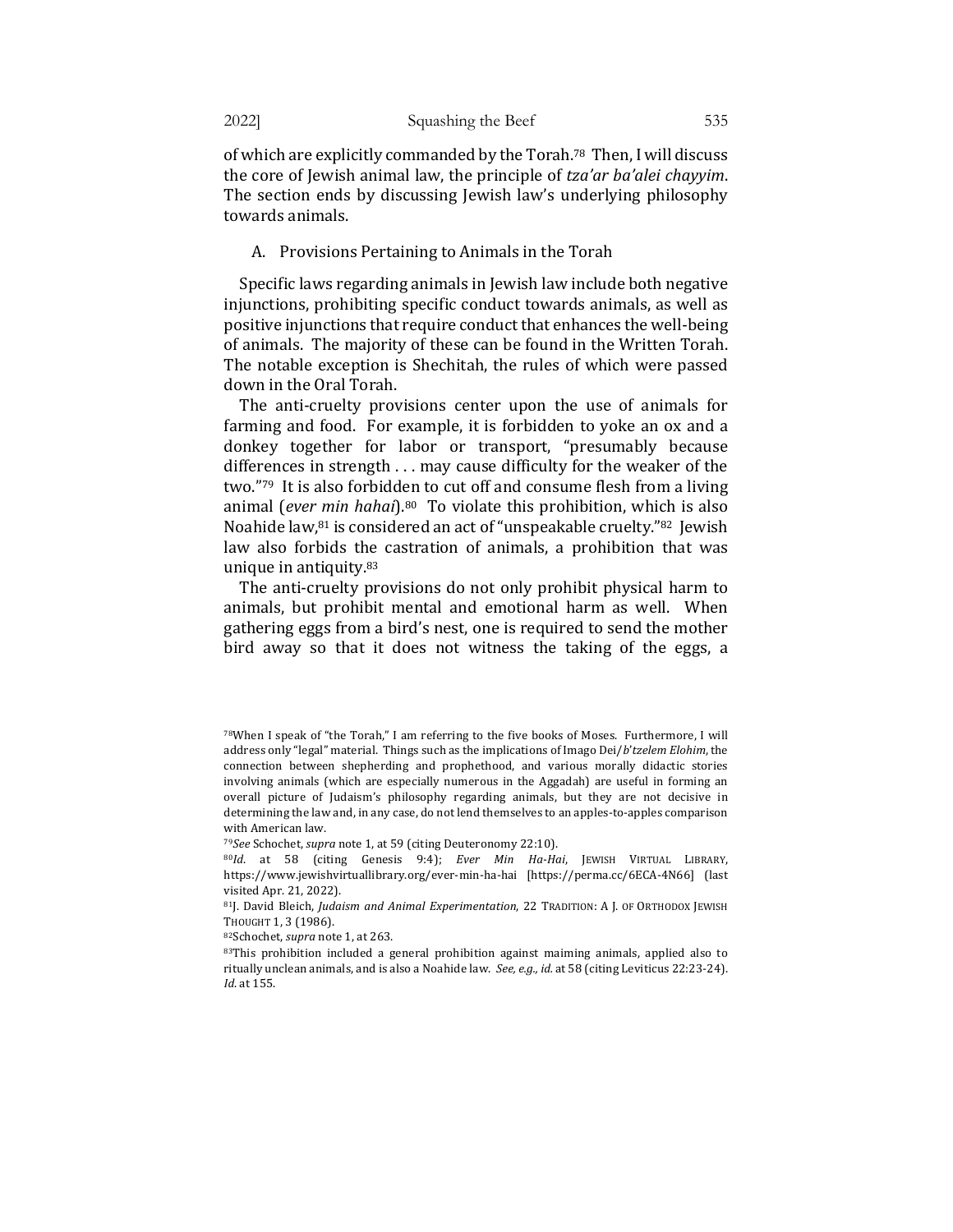commandment referred to as *Shiluakh ha-Ken*.<sup>84</sup> It is also forbidden to boil an animal's meat in the milk of its mother. $85$  Additionally, newborn calves, lambs, kids, and other livestock must remain with their mothers for at least seven days before they may be sacrificed.<sup>86</sup>

Jewish law goes further than merely forbidding cruelty. It also establishes a number of affirmative obligations upon humans to provide for the general welfare of animals. Both domestic and wild animals must be permitted to share in the product of the sabbatical year.<sup>87</sup> Additionally, a person is forbidden from feeding himself without first providing food for his animals.<sup>88</sup> This rule extends even when one is a guest in another's home; one should not eat or drink if they have not fed and watered their animals back at home.<sup>89</sup>

In this area, Judaism distinguishes between different types of animals. Cats and dogs, considered "wild," were traditionally not legally entitled to be fed before humans; that legal entitlement accrued only to "domestic" animals. $90$  This distinction seems to be premised on the fact that wild animals can hunt/find their own sustenance, whereas domestic animals, such as livestock, are totally reliant on humans for food. $91$  This distinction was categorical; cats, dogs, and fish were considered "wild," whereas farm animals such as chicken, cows, and goats were "domesticated."92

The Torah also conferred "labor rights" on animals at least two thousand years prior to human workers having such meaningful rights in countries such as the United States. Animals must be given rest on the Sabbath, $93$  and it is forbidden to muzzle an animal being used to thresh grain; it must be permitted to eat as it works.<sup>94</sup> Indeed, like human workers, animals are entitled to daily "wages."<sup>95</sup>

Not all duties to animals are tied to an animal's property status; one owes certain duties to animals generally, irrespective of whether one

<sup>84</sup> Aviva Cantor, *Scapegoats: Jews, Animals, and Oppression*, 78 LA RESSEGNA MENSILE DI ISRAEL 95, 97 (2012); Schochet, *supra* note 1, at 54.

<sup>&</sup>lt;sup>85</sup>Schochet, *supra* note 1, at 70.

<sup>86</sup>*Id*. at 58-60 (citing Leviticus 22:27).

<sup>87</sup>*See* Bleich, *supra* note 81, at 2; Schochet, *supra* note 1, at 58.

<sup>88</sup>*See* Bleich, *supra* note 81, at 3 (citing Deuteronomy 11:15).

<sup>89</sup>*See* Schochet, *supra* note 1, at 155.

<sup>90</sup>*Id*. at 261. 

<sup>91</sup>*Id.*

<sup>92</sup>*Id*.

<sup>93</sup>*See* Bleich, *supra* note 81, at 3; Schochet, *supra* note 1, at 157.

<sup>94</sup>*See* Bleich, *supra* note 81, at 2 (citing Deuteronomy 25:4).

<sup>95</sup>See Schochet, *supra* note 1, at 154.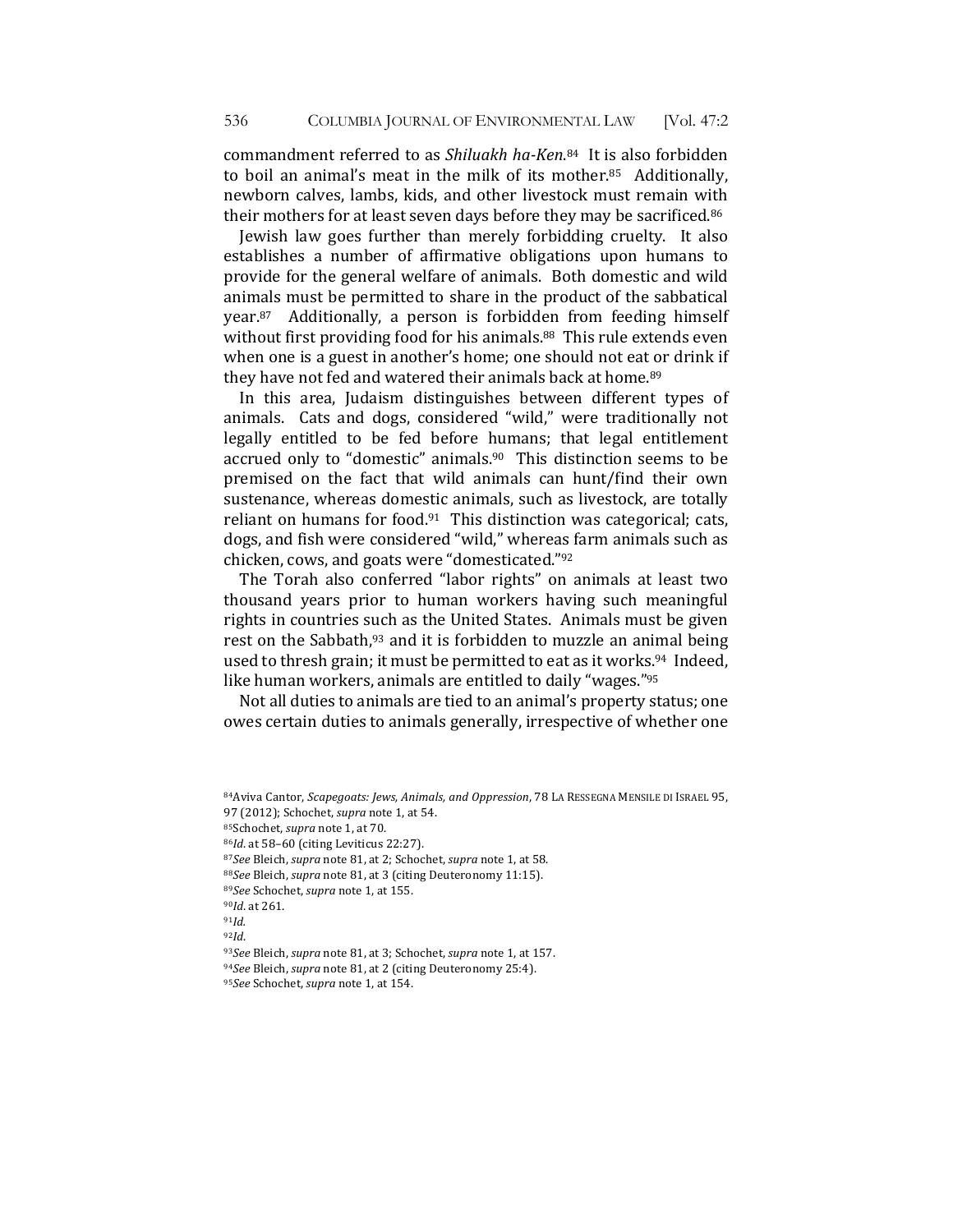owns them. For example, one is required to assist a beast of burden that is fallen or struggling under the weight of its goods, even if the animal belongs to one's enemy. $96$  Similarly, one must return a lost animal to its owner. $97$  If the owner cannot be located or is unknown, one must care for the animal indefinitely.<sup>98</sup>

The violation of these prohibitions seems to have been criminal. Cruelty to animals was punishable by flogging, though it isn't clear whether "cruelty" here is a catchall referring to general cruelty or a violation of one of the specific commands discussed in this section.<sup>99</sup> It may be that every single instance of cruelty to animals was so punishable, whether a violation of a specific command or the general prohibition of cruelty to animals.<sup>100</sup>

i. Shechitah and Other Rules Pertaining to the Killing of Animals

I have set apart the rules pertaining to Shechitah because they are genuinely distinct. The most obvious distinction is that, in contrast to the above rules, which either protect the animal from some harm or enjoin tending to an animal's needs, the rules of Shechitah seek to minimize an animal's pain during a procedure that results in the animal's death.

There is, however, another distinction: these rules prescribe very specifically what actions to take. The rules of Shechitah prescribe in detail, inter alia, the movement that must be made to kill, the length of the knife, and the procedure for checking the knife for blemishes or defects prior to slaughter.<sup>101</sup>

The requirements of Shechitah are meant to minimize an animal's pain during slaughter as much as possible. Proper Shechitah severs the trachea, esophagus, jugular vein, and carotid artery, and thus

<sup>98</sup>*Id*. 

101*See* Ronald L. Androphy, *Shechitah*, in JUDAISM & ANIMAL RIGHTS, supra note 4, at 76, 77.

<sup>96</sup>*Id*. at 59.

<sup>97</sup>*Id.*

<sup>99</sup>Max May, *Jewish Criminal Law and Legal Procedure*, 31 J.L. & CRIMINOLOGY 438, 440 (1940). <sup>100</sup>Maimonides, *Sefer Hamitzvot, Negative Commandment 219, Muzzling a Working Animal,* CHABAD.ORG, https://www.chabad.org/library/article\_cdo/aid/961853/jewish/Negative-Commandment-219.html (last visited Apr. 7, 2022) (stating that the punishment for muzzling an ox while it treads grain is "lashes"); see also Aviva Cantor, *Kindness to Animals: The Soul of Every Living Thing, in* JUDAISM & ANIMAL RIGHTS, *supra* note 4, at 26, 28 ("[T]he punishment for muzzling a working animal is more severe than that for preventing a human laborer from eating as he works.").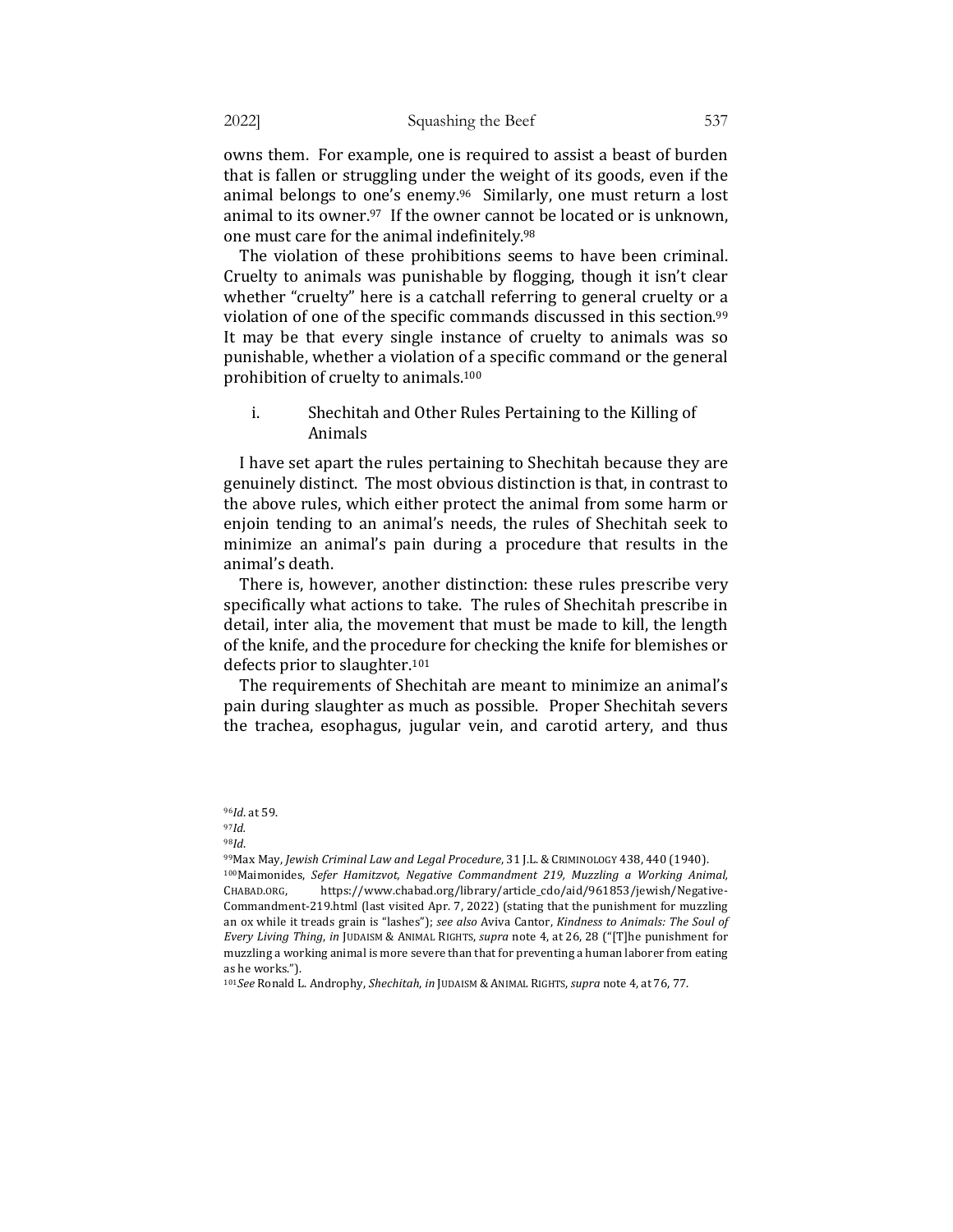should result in a painless death, because rapid blood loss would render the animal unconscious.<sup>102</sup> To this end, the knife must be sharp and free of defect. Furthermore, the shochet (butcher) must be of established good character and piety to ensure that he does not take any take glee in butchering.<sup>103</sup>

Shechitah is not the only circumstance in which Jewish law makes explicit when and how animals should or must be killed. The Torah also subjects animals to punishment for certain specific "crimes." An ox who gores a human to death is punished by stoning,<sup>104</sup> as is an animal involved in bestiality.<sup>105</sup>

### B. Tza'ar Ba'alei Chayyim

The principle of *tza'ar ba'alei chayyim*<sup>106</sup> was derived primarily from the commandments enumerated in the last section regulating human conduct towards animals, as well as from the interpretation of stories in the Torah and other "legends" and "homilies" in the Jewish tradition.<sup>107</sup> The rabbis perceived an underlying rationale of compassion from the commands, and accordingly extrapolated a general principle that mandates treating animals with compassion and taking their moral claim to not suffer seriously.<sup>108</sup> It is generally accepted as *d'orayta*: having the force of Biblical law.<sup>109</sup>

The principle is legally operationalized in two ways: first, it forms the basis to extend existing prohibitions and duties relating to animals. Second, for any proposed action that may cause an animal

105*Id.* at 189 (citing Leviticus 20:15-16.)

<sup>102</sup>*See* Schochet, *supra* note 1, at 161-62, 262.

<sup>&</sup>lt;sup>103</sup>*Id.* (Rabbi Schochet does not take the opportunity in this part of his book to tell the reader whether or not this is the origin of his surname.).

<sup>&</sup>lt;sup>104</sup>*Id*. at 54 (citing Exodus 21:28-32). Of course, the notion that an animal is capable of committing a "crime" is a bizarre and foreign concept to us in the contemporary world. In antiquity, however, it was apparently not unusual to conceptualize things this way and punish animals for certain acts or events. *Id.* at 54.

<sup>&</sup>lt;sup>106</sup>Even though *tza'ar ba'alei chayyim* literally means "pain of things having life," most sources use this name to refer to the overall principle of sensitivity to the pain of animals, as in the sentences "the rabbis attributed a biblical origin to *tzaar baalei hayyim*" or "*tzaar baalei hayyim* supersedes the prohibition of *muktseh."* See Schochet, supra note 1, at 156–57. Hence, I refer to it similarly. But see Bleich, *supra* note 81 (using it in a way that makes grammatical sense if translated literally).

<sup>107</sup>See Schochet, *supra* note 1, at 151.

 $108$ *Id.* 

 $109$ This was (and may still be) a matter of some debate, but the majority position is that it is *d'orayta*. *See, e.g.,* Bleich, *supra* note 81, at 4; Cantor, *supra* note 84, at 97; Schochet, *supra* note 1, at 259.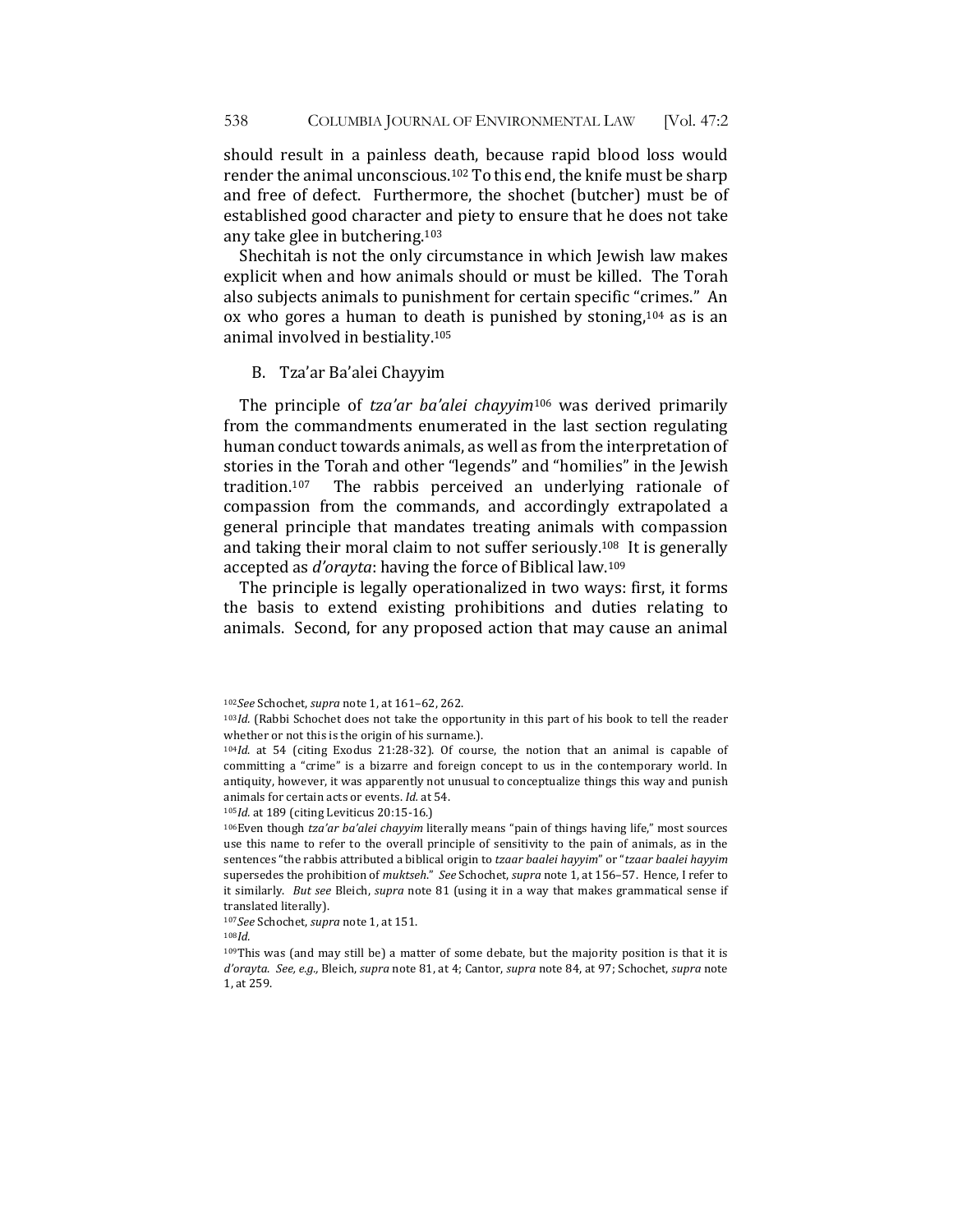pain, it mandates weighing an animal's interest in not suffering against the human utility to be gained. Historically, while tza'ar ba'alei chayyim was somewhat effective in terms of extending existing prohibitions on human conduct towards animals, the principle's application did not often lead to an animal's interests outweighing human interests, even where the suffering to the animal may have been substantial and the human utility may have been relatively minor. Thus, tza'ar ba'alei chayyim did not perform much better than American law, with its customary practice exception. I will briefly discuss some of the additional duties that were added by rabbinic authorities on the basis of *tza'ar ba'alei chayyim*, and then discuss tza'ar ba'alei chayyim as it was applied to situations in which humans proposed using animals for certain purposes.

An exhaustive account of expanded duties and prohibitions would be difficult to provide, but some such expansions stand out. The *Shulchan Aruch* forbids tying the legs of animals in a manner causing them pain.<sup>110</sup> It also prohibits making a bird sit on eggs that are not her own, $111$  thus extending the concern for animal emotions first evinced in *Shiluakh ha-Ken*. Additionally, the prohibition of castration was extended to fowls, as well as to non-kosher animals.<sup>112</sup> One authority extended the prohibition against muzzling to all animals at all times, not just those being used for threshing; the same authority stated that animal laborers were entitled to "payment" on a daily basis, just as human workers were.<sup>113</sup>

Jewish law permits hunting only for "utilitarian purpose[s]," which include both "food" and "economic profit," as well as purposes like pest control.<sup>114</sup> However, *tza'ar ba'alei chayyim* requires that such hunting must be undertaken in a manner that minimizes the animal's pain, and using dogs to hunt was deemed cruel and violative of this principle.<sup>115</sup> Hunting for sport, which is associated with cruelty, villainy, and paganism, is strictly forbidden, as is any blood sport involving animals.<sup>116</sup>

110See Cantor, *supra* note 84, at 28 (citing Kitsur Shulchan Aruch, vol. 5, chap. 191/3). 111*Id.*; Schochet, *supra* note 1, at 265. 112Schochet, *supra* note 1, at 262. 113*Id*. at 265-66. 114*Id.* at 158. 115 Cantor, *supra* note 84, at 31. 116*Id.* at 30; Schochet, *supra* note 1, at 158-59.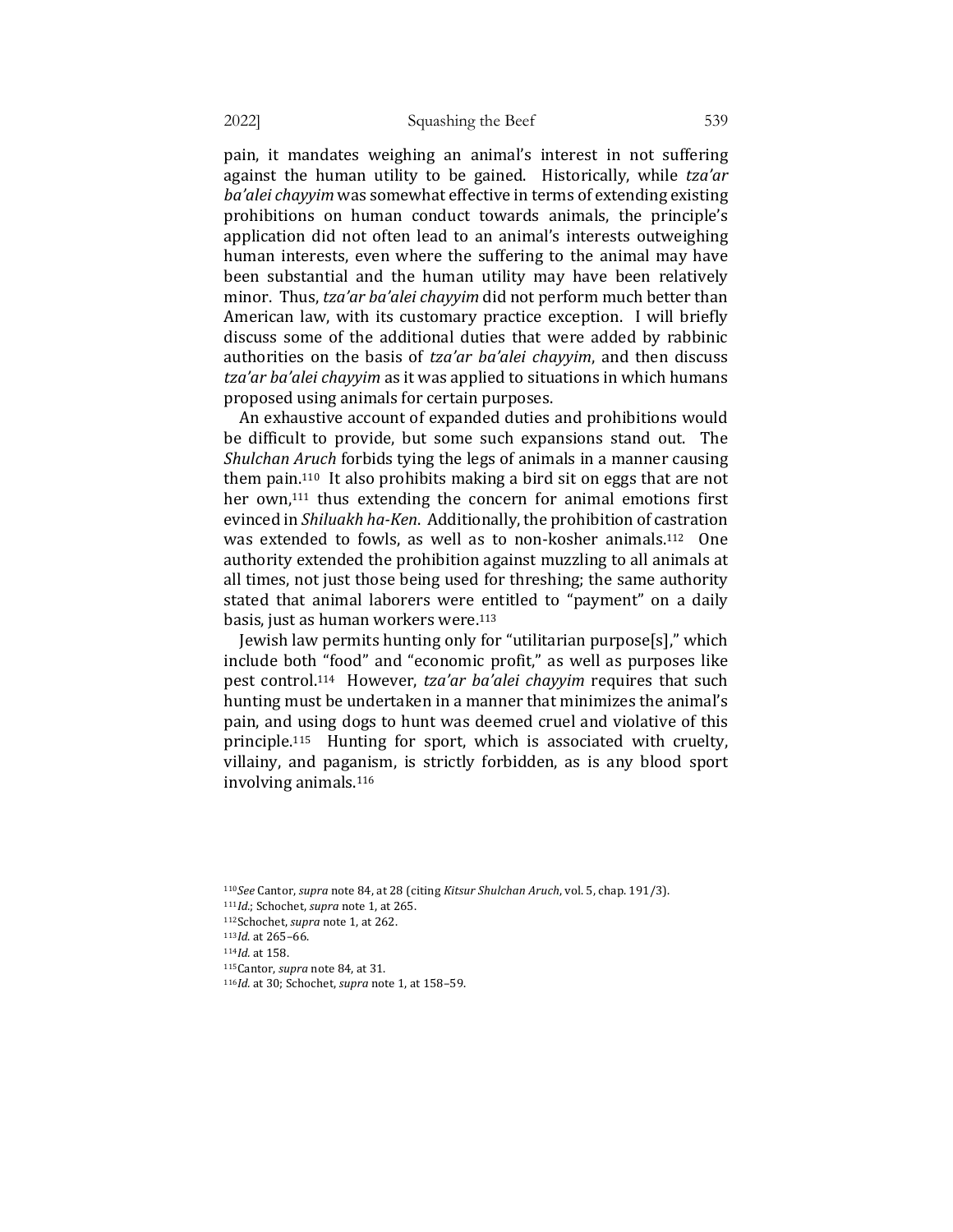A notable expansion of affirmative duties occurred in the context of the Sabbath rules. Because *tza'ar ba'alei chayyim* is deemed *d'orayta*, "an animal's discomfort and suffering [are] also deemed sufficient cause for superseding Sabbath legislation," just as threats to human life would be.<sup>117</sup> Thus, it is permitted to handle otherwise *muktseh* items on the Sabbath when such items are to be given to animals as food.<sup>118</sup> In fact, the handling of such foods is practically required, since, it is a Sabbath obligation to provide food to not only one's own animals, but strays as well.<sup>119</sup> If an animal were to fall in a ditch on the Sabbath, provisions must be made for its sustenance.<sup>120</sup> Additionally, animals are to be exercised on the Sabbath if they experience pain that can be alleviated by so doing.<sup>121</sup> Some authorities, including Rashi, suggested that exercise, or at least letting animals out of pens to graze, may be required irrespective of whether the animals physically need it; they interpreted the injunction to give animals "rest" on the Sabbath to including giving them the emotional satisfaction of walking around and eating freely of grass.<sup>122</sup>

i. Tza'ar Ba'alei Chayyim Balancing

Tza'ar ba'alei chayyim is a principle that mandates compassion for animals, enjoining the minimization, and, where possible, elimination, of their pain and suffering.<sup>123</sup> However, the scope of this general obligation is limited by the permission to inflict pain when such pain is in aid of "a legitimate human purpose." $124$ 

Rabbi Schochet states that the predominant traditional view of how to apply this rule held that human interests "must always take precedence over" animal interests.<sup>125</sup> Thus, it was held that tza'ar ba'alei chayyim should only bar animal pain when such pain provided zero value to humans, or was particularly egregious.<sup>126</sup> Accordingly, a broad range of purposes counted as legitimate.<sup>127</sup> Human interests

117*Id*. at 156. 118*Id.* at 156-57. 119*Id.* at 261; Goodman, *supra* note 3, at 251. 120Schochet, *supra* note 1, at 156. <sup>121</sup>*Id.* 122*Id.* at 263. 123 Cantor, *supra* note 84, at 96. 124Bleich, *supra* note 81, at 12. 125Schochet, *supra* note 1, at 192 (emphasis in original). 126*Id*. at 219-20. 127*See id.* at 176.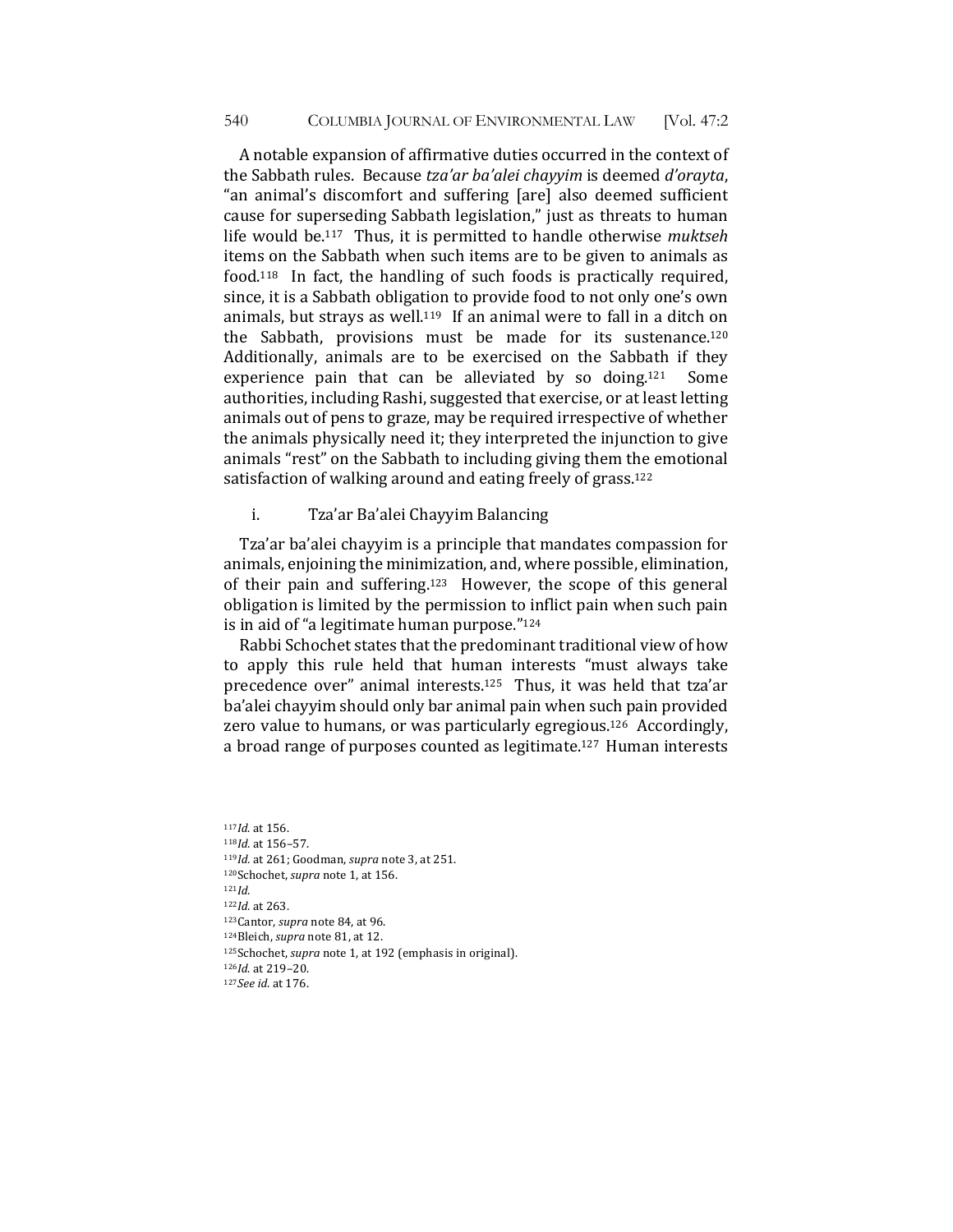in financial gain justified causing pain to animals,<sup>128</sup> as did benefits that may seem merely convenient, such as having an instrument with which to write.<sup>129</sup> Indeed, even "dignitary benefits" were acceptable bases to avoid obligations otherwise owed to animals—including the obligation to unload beasts of burden, which is a command of the Torah.130 

Nevertheless, rabbinic authorities were not unanimous that simply any benefit to humans could constitute a "legitimate purpose." One early authority held that it was impermissible to harm animals solely for financial gain, and the Tosafot also held that only "therapeutic purposes" may justify causing animal suffering.<sup>131</sup> Though such opinions seem to have been in the minority prior to around the 16th century, they indicate that at least one side of the balancing formula, the benefit to humans, was the subject of scrutiny.

It is also important to note that rabbinic authorities considered the ethical implications of tza'ar ba'alei chayyim to outstrip its legal implications. Kindness to animals was considered extremely virtuous and a great distinction of the Jewish people compared to the nations with which they were surrounded in antiquity.<sup>132</sup> Accordingly, it was not uncommon for rabbinic responsa to state that a certain practice, such as plucking feathers from a live bird or cutting off a bird's tongue, may be legally permissible to advance some human purpose, but should be avoided because of the cruelty involved.<sup>133</sup> A number of authorities indicate that divine punishment for cruelty to animals is possible even where no violation of the law occurs.<sup>134</sup> Thus, historically, there was a gap between what legal authorities thought was morally condemnable and what they in fact permitted.

Later generations of rabbinic authorities, however, began to grow "uncomfortable" with the "stark" notion that utility to humans always superseded an animal's interest in not suffering.<sup>135</sup> These later authorities thus began to engage in more sophisticated tza'ar ba'alei chayyim analysis by attempting to further distinguish between

<sup>129</sup>*Id*. at 17 (reporting rabbinic discussion of whether it is permissible to pluck a feather out of a live bird for use as a quill).

130*Id.* at 13; Exodus 23:5.

- 131Bleich, *supra* note 81, at 17; Schochet, *supra* note 1, at 219-20, 264.
- 132Schochet, *supra* note 1, at 151-53 (citing, among others, Philo).

133*Id.* at 264; Bleich, *supra* note 81, at 18-19.

<sup>128</sup>Bleich, *supra* note 81, at 14, 16.

<sup>134</sup>Bleich, *supra* note 81, at 19; Schochet, *supra* note 1, at 264.

<sup>135</sup>Schochet, *supra* note 1, at 264.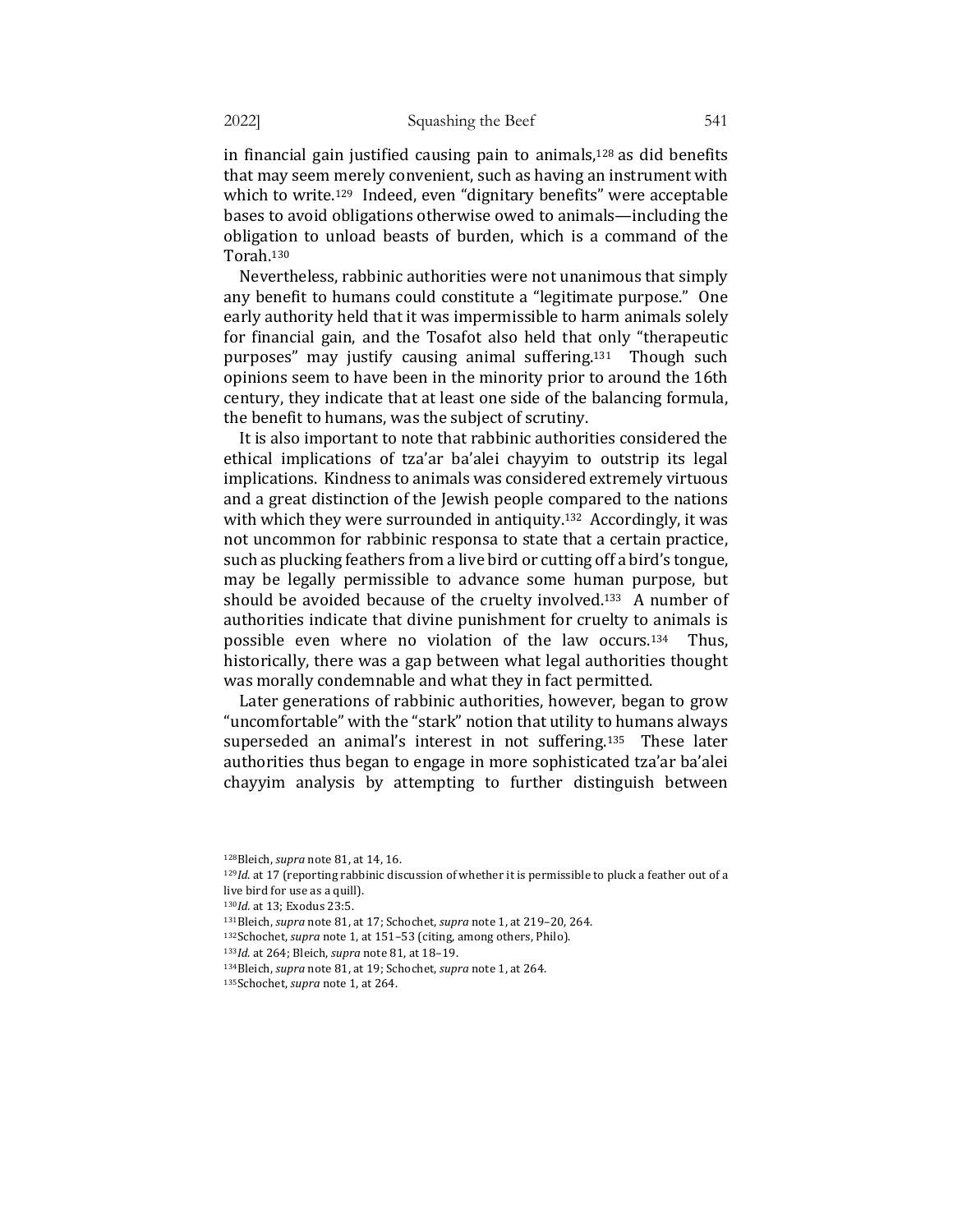legitimate and illegitimate use, as well as by scrutinizing more closely the measure of pain being inflicted upon the animal.<sup>136</sup> For example, one authority prohibited poisoning animals "ravaging one's fields" because such a thing involved foisting a "painful and lingering death upon one of God's creatures." $137$  Thus, as it currently stands, the majority opinion is that Jewish law forbids "the infliction of pain upon animals when the desired benefit can be acquired in an alternative manner," when the pain is great, or when the need is not great.<sup>138</sup> Medical experimentation is a valid reason to cause pain to animals, but "any unnecessary pain [should be] avoided, and, when appropriate, the animal subject should be anesthetized."<sup>139</sup>

Animals enjoy a qualified legal entitlement not to suffer under Jewish law, but their legal entitlement does not encompass a general right to life; after all, animals can unquestionably be killed for food. Indeed, Jewish law not only permits this, but specifies requirements for sacrificial offerings, as well as situations in which animals must be killed as matters of criminal law.<sup>140</sup>

Tza'ar ba'alei chayyim thus covers only the experience of suffering, and fails to reach an animal's interest in life at all.<sup>141</sup> Rabbi Bleich states quite plainly that "putting an animal to death does not constitute a forbidden form of tza'ar ba'alei hayyim."<sup>142</sup> Nevertheless, there is little doubt that animals cannot be killed without any reason. At the very least, doing so would conflict with Bal Taschit <sup>143</sup> as well as the moral and legal opprobrium heaped on sport hunting.

136*Id*. at 266.

138Bleich, *supra* note 81, at 22.

<sup>139</sup>*Id.* at 23. 

140Technically, the requirement to kill an animal for homicide is located among laws of tort, but it blurs the boundary between tort and criminal law, since the animal has a right to trial and the punishment is stoning. See, e.g., J.J. Finklestein, The Ox That Gored, 71 TRANSACTIONS AM. PHIL. Soc'y 5 (1981) (treating it as a matter of criminal law); Marilyn A. Katz, Ox-Slaughter and Goring *Oxen: Homicide, Animal Sacrifice, and Judicial Process, 4 YALE J.L. & HUMANS 249 (1992) (same); but see* Richard A. Epstein, *Animals as Objects, or Subjects, of Rights, in ANIMAL RIGHTS: CURRENT* DEBATES & NEW DIRECTIONS, supra note 21, at 143, 146 (describing it as a matter of noxal liability, a monetary punishment levied on the animal's owner).

141Schochet, *supra* note 1, at 176, 220, 267; Bleich, *supra* note 81, at 8. Both Rabbi Schochet and Rabbi Bleich cite a number of authorities on this point, and both emphasize a story involving Rabbi Judah and Rabbi Pinchas that lends it considerable support.

142Bleich, *supra* note 81, at 10.

<sup>143</sup>Id. at 8. *Bal Taschit* is the prohibition against destroying property for no good reason.

<sup>137</sup>*Id.* at 265.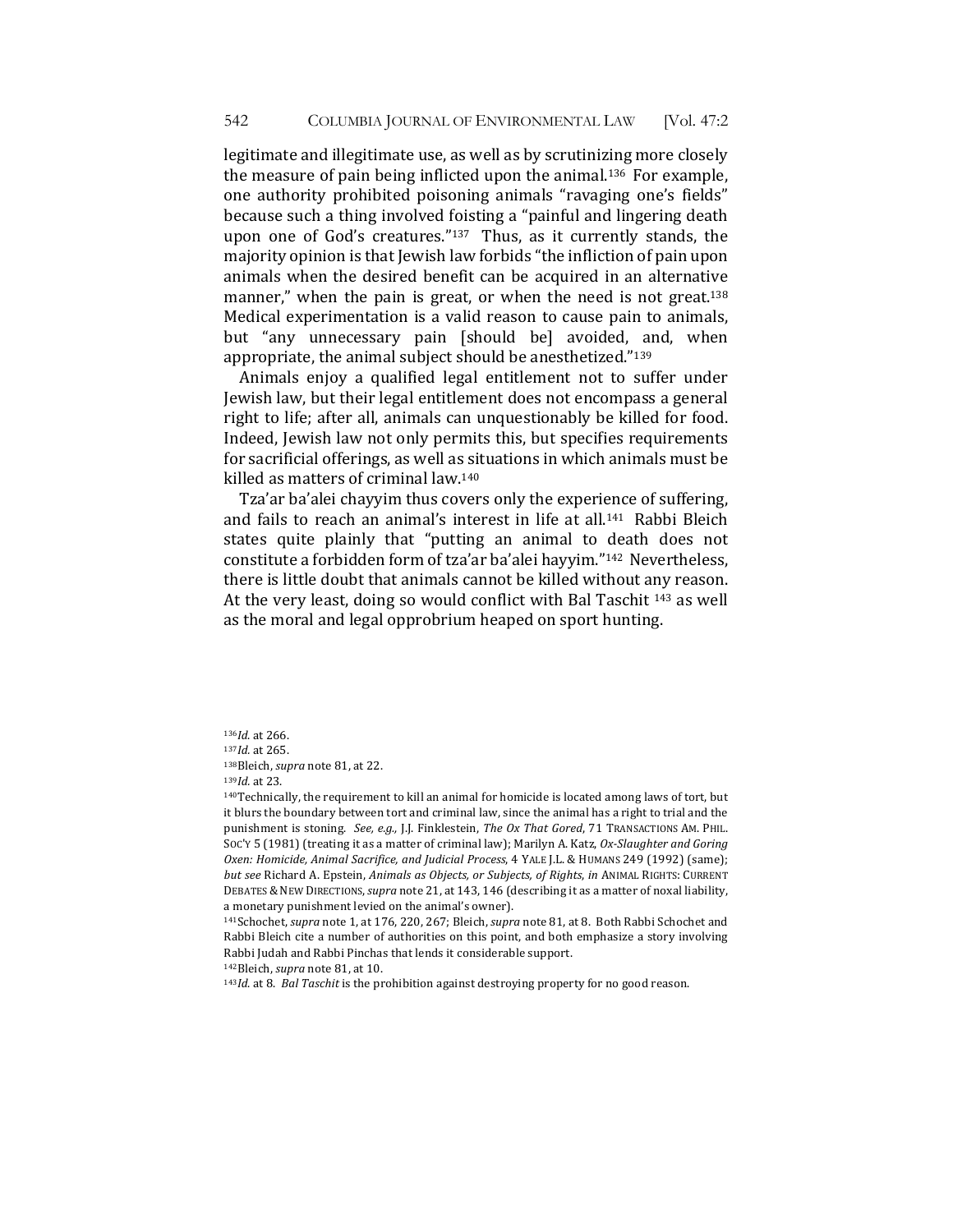- C. Philosophy and Basic Assumptions
- i. Determinants of the Legal Status of Animals

The legal status of animals under Judaism derives from the facts that animals are God's creatures<sup>144</sup> and that they suffer.<sup>145</sup> Animals are a "first-class" legal category under Jewish law; even though they are subject to ownership, they are never property in the same way inanimate objects are. Jewish law also does not hold that the property status of animals is conducive to their proper treatment. Jewish law does not consider animal cognition to be a major factor in allocating their rights.

Considering cognition first, although Judaism does consider humans to be set above other animals due to their intellect and capacity to reflect on their behavior, its view on this subject is not totally determinative of the legal status of animals.<sup>146</sup> Although some scholars suggest that animals are due compassion and care precisely because of their "inferior . . . intellectual potential," rabbinic explanations for the religious boundaries governing human treatment of animals tend not to discuss the cognitive abilities of animals as major factors in the delineation or setting thereof.<sup>147</sup>

Additionally, Jewish law does not tie the obligations owed to animals as closely to their property status as American law does, nor does it believe, as scholars such as Judge Posner do, that the property status of animals disincentivizes their mistreatment. As discussed above, there were a number of obligations owed to animals one did not own. Even animals owned by no one, wild animals, could not simply be killed on a whim via hunting. Indeed, many animal-related prohibitions of Jewish law were quite inconvenient for humans economically damaging, even. For example, the rules regulating Shechitah are in tension with the efficiency required to satisfy modern

<sup>144</sup>Schochet, *supra* note 1, at 65.

<sup>145</sup>See, e.g., id. at 153. There were lively debates among the rabbis through the ages over this. In particular, they debated whether the anti-cruelty provisions found in the Torah, as well as the rules of Shechitah were geared towards avoiding engendering habits of cruelty in humans that may carry into their conduct towards other humans. See, e.g., Cantor, supra note 84, at 97; Schochet, *supra* note 1, at 71-72, 207, 216.

<sup>&</sup>lt;sup>146</sup>Schochet, *supra* note 1, at 188. As shall be seen, Judaism is generally much clearer than Islam about the fact that non-human animals enjoy a station below that of humans, and that the former was likely created specifically to serve the latter. *Id.* at 190. That being said, this matter was not totally settled within Judaism either. Houck, *supra* note 27, at 8 n.44.

<sup>147</sup>Raisin, *supra* note 4, at 26-27.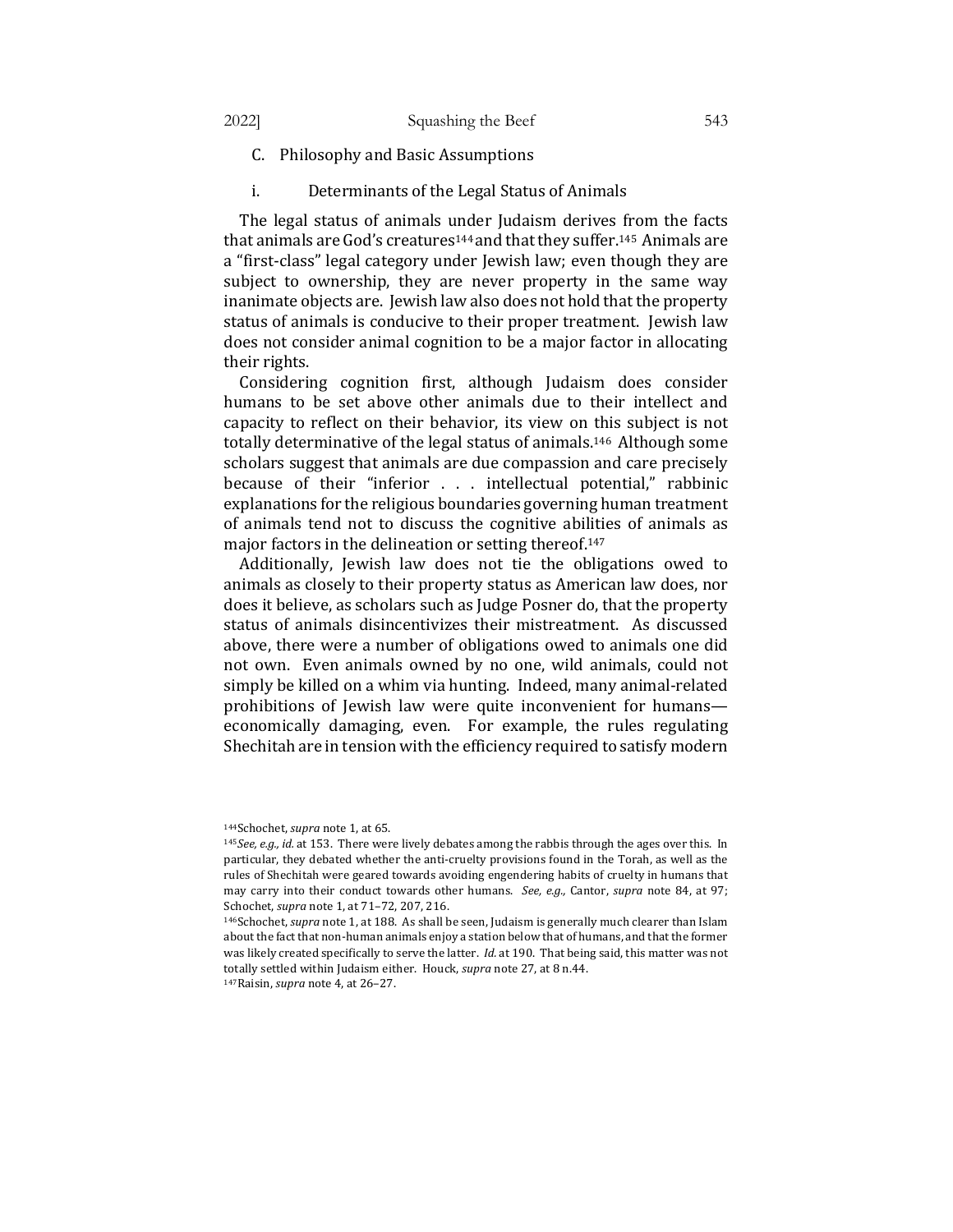society's demand for meat, a level of demand unique in human history.<sup>148</sup> Similarly, the prohibition of castration was a source of economic hardship for Jewish farmers.<sup>149</sup>

It is extremely important that animals exist as a legal category in Jewish law. The rules regulating human conduct towards them do not create that category; instead, the category and the principle of tza'ar ba'alei chayyim underlie the rules. Thus, under Jewish law, animals have some objective moral worth because of what they are, and that worth is respected across contexts and uses.<sup>150</sup> Accordingly, Jewish law contains no broad exemptions for particular uses. Instead, because of the intrinsic value of animals, certain uses, such as the use of animals for food, come under heightened regulation.<sup>151</sup>

#### IV. ISLAMIC LAW

Islamic law<sup>152</sup> and Jewish law<sup>153</sup> share many similarities in the realm of animal law. Like Judaism, Islam also does not consider the

<sup>150</sup>Houck, *supra* note 27, at 8 n.44 (noting that Maimonides considered animals to exist for their own sakes as opposed to human benefit); Goodman, *supra* note 3, at 233, 238. This is also the predominant view in Islam. S. Nomanul Haq, *Islam and Ecology: Toward Retrieval and Reconstruction,* 130 DAEDALUS 141, 154 (citing Quranic verses suggesting that the creation of nature is more important than the creation of humans and that the earth is meant for all living things); Houck, *supra* note 27, at 8 n.43.

151See Louis A. Berman, *The Dietary Laws as Atonements for Flesh-eating*, *in* JUDAISM & ANIMAL RIGHTS, *supra* note 4, at 150, 154 (arguing that the "complex system of rules of kashrut . . . governing the preparation and eating of meat" are in place in part to atone for the inherent "moral wrong" involved in animal slaughter); Androphy, *supra* note 101, at 76-80 (discussing in a fair amount of detail the requirements of Shechitah).

 $152$ The discussion of Islamic law in this Note derives mainly from sources that speak of Sunni Islam. However, any differences between the Sunni and Shi'a traditions in this area of law and religion are quite minor. See, e.g., ALIREZA BAGHERI & KHALID ABDULLAH AL-ALI, ISLAMIC BIOETHICS: CURRENT ISSUES & CHALLENGES (2017) (discussing the same Ahaadith and Quranic concepts discussed throughout this section); FOLTZ, supra note 15, at 34 (2006) (providing an example of a Shi'a list of animal rights, all of which are also recognized by Sunni Islam).

 $153$  Note that Islamic law and Jewish law both develop(ed) through scholarship. For the formative centuries of Islamic society and law, judges were generally independent of political and administrative rulers—and only sometimes were they themselves religious scholars. In general, the law was developed, interpreted, and promulgated by scholars of law who combined scholarly and religious functions, and executed and implemented by judges who took the writings of such scholars into consideration. See generally Phillip Ackerman-Lieberman, Comparison Between the Halakha and Shari'a, in A HISTORY OF JEWISH-MUSLIM RELATIONS: FROM THE ORIGINS TO THE PRESENT DAY (Abdelwahab Meddeb & Benjamin Stora eds., 2013); see also

<sup>148</sup>Kalechofsky, *supra* note 24, at 73.

<sup>149</sup>Schochet, *supra* note 1, at 155. Rabbi Schochet relates that some Jewish farmers so resented this prohibition that they engaged in the practice of having non-Jews "steal" calves, castrate them, and then return them, a practice that was of course met with rabbinic disapproval.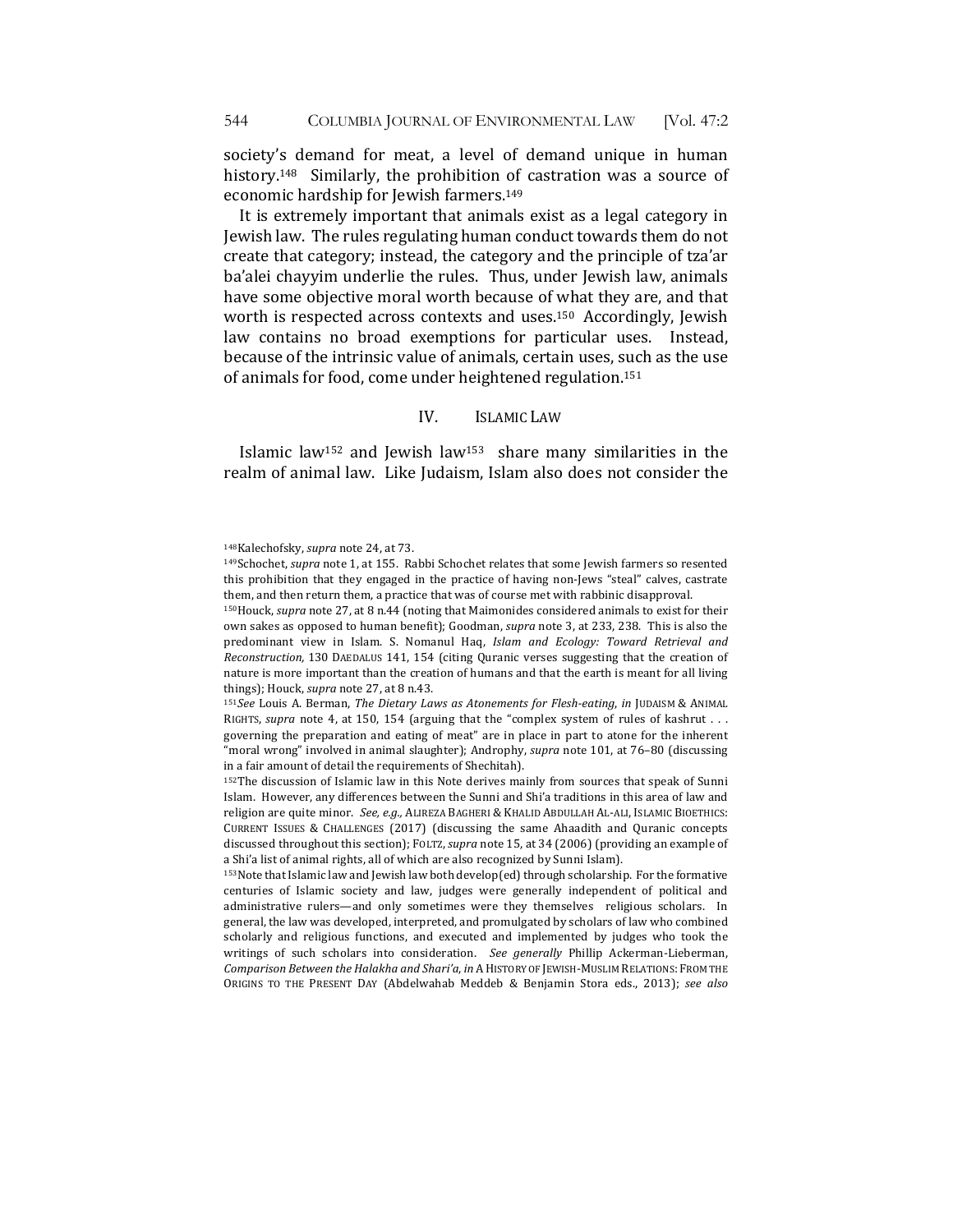cognitive capabilities of animals to be determinative of their rights. Instead, Islam considers animals to have intrinsic worth, and puts animals in a legal category of their own, in between persons and things. Islam also does not believe that animals are protected from mistreatment by virtue of being property.

Like the section on Jewish law, this section begins by detailing various specific rules on animals. It also describes situations in which Islamic law permits killing animals, and ends by summarizing Islam's philosophy towards animals, looking at some of the same concepts identified earlier in the Note.

#### A. Specific Commands

Like Jewish law, there are a number of specific commands with respect to animals in Islamic law. Some of these are strictly anticruelty, whereas others enjoin conduct to confer some affirmative benefit upon animals. Most specific rules pertaining to the treatment of animals derive from the Hadith literature, which consists of recollections of the Prophet Mohammad's words and actions.<sup>154</sup> For the most part, the Quran does not lay down specific rules pertaining to the treatment of animals. Instead, it furnishes the basis for Islam's philosophical views about animals.<sup>155</sup>

The Hadith literature is the primary source of anti-cruelty commands in Islamic law. The Prophet condemned beating animals, and issued a total ban on striking and branding them on the face.<sup>156</sup>

*generally* chapter 2 of KHALED ABOU EL FADL, SPEAKING IN GOD'S NAME: ISLAMIC LAW, AUTHORITY, AND WOMEN (2001). Ackerman-Lieberman uses the terms "jurisconsults" and "jurisprudents." The Arabic word for such people or positions is "mufti." I use the terms "jurist" and "scholar" interchangeably in this Note. Anyways, Islamic law, particularly in Sunni Islam, is filtered through different "schools of jurisprudence" (Arabic, *madhhab*, pl: *madhaaheb*). These schools are (in no particular order) the Shaf'i, Hanafi, Maliki, and Hanbali schools. Generally speaking, these schools of law all agree theologically, but differ as to the specifics of Islamic law. Contrary to popular belief among both Muslims and non-Muslims, Shari'a is not Islamic law, per se; it's instead the general sources of the principles, policies, rights, and obligations Islamic law should seek to implement. KHALED ABOU EL FADL, REASONING WITH GOD: RECLAIMING SHARI'AH IN THE MODERN AGE xl-xlii (2017). Instead, the interpretation and derivation of law from the Quran and Hadith by the various schools is Islamic law, and it is called *fiqh. Id.* at xli.

<sup>154</sup>As noted above in footnote 11, the Hadith literature also includes anecdotes about the Prophet's contemporaries, including certain normative statements.

<sup>155</sup>Of course, there are also important notes about animal cognition and spirituality in Hadith, as well, and Muslim jurists and scholars did derive certain concrete principles from some Quranic verses, so the distinction is not absolute. Nevertheless, it generally holds.

<sup>156</sup>Sira Abdul Rahman, Religion and Animal Welfare—An Islamic Perspective, 7 ANIMALS 11 (2017); MUSA FURBER, RIGHTS & DUTIES PERTAINING TO KEPT ANIMALS 9 (2015).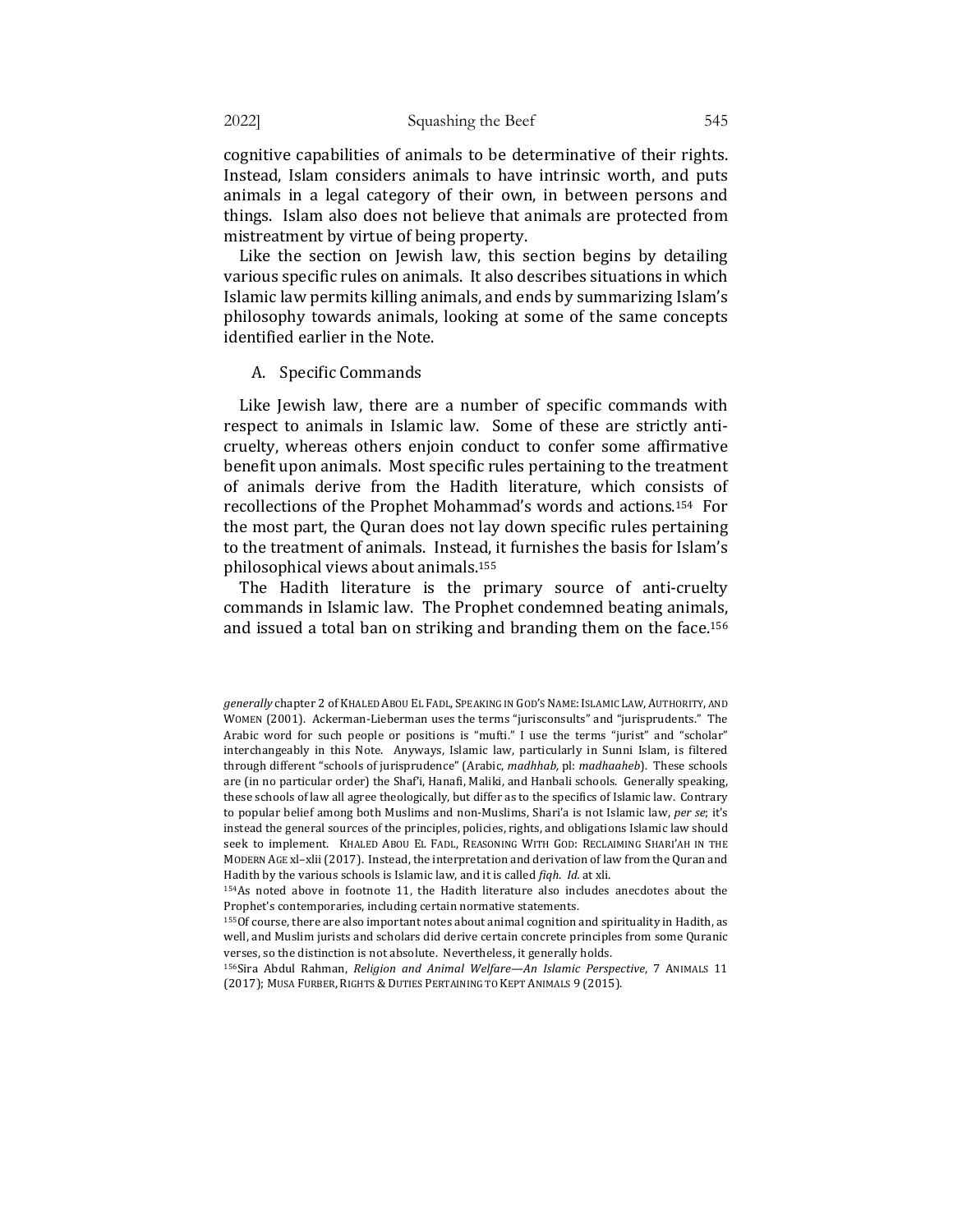Islam also forbids, on the basis of Hadith, hunting animals for sport,<sup>157</sup> a prohibition that shall be elaborated upon in the following section. One Hadith speaks of a woman who was condemned to hell for starving a cat to death, thereby indicating that killing animals outside of one of the narrow exceptions making such killing permissible is a grave sin.158

The Prophet's statements regarding human treatment of animals, particularly in the context of hurting them for sport, are made in terms quite emphatic relative to other Hadith;<sup>159</sup> he consistently "curse[s]" (or states that God curses) those who treat animals cruelly.<sup>160</sup> The sharpness of his language indicates that sins against animals are categorized as major.<sup>161</sup>

The mutilation of animals is prohibited by both Quran and Hadith.<sup>162</sup> Like Judaism, Islam prohibits in strong terms the practice of cutting off a piece of a living animal to eat.<sup>163</sup> This general prohibition includes the prohibition of castration of certain animals.<sup>164</sup> Islam also prohibits taking a mother bird's eggs from her nest on the basis of a Hadith wherein Mohammad admonished someone for having caused a mother bird emotional distress in such a way.<sup>165</sup> As to property and usage rights in animals, under Islamic Law, these rights are often curtailed quite clearly and sharply, and animal interests often supersede human commercial interests.<sup>166</sup> Ultimately, owners of animals simply do not have an absolute right to manage and dispose of their animals as they see fit.<sup>167</sup> For example,

158Wescoat, *supra* note 12, at 643; Haq, *supra* note 150, at 170.

159Haq, *supra* note 150, at 172.

160See, e.g., FURBER, *supra* note 156, at 8.

<sup>161</sup>*Id.*

<sup>163</sup>*Id*.

166Tlili, *supra* note 162, at 226.

167FURBER, *supra* note 156, at 32.

<sup>157</sup>Engy Abdelkader, Animal Protection Theory in U.S. and Islamic Law: A Comparative Analysis with a Human Rights Twist, 14 U.C.L.A. J. ISLAMIC & NEAR E. L. 45, 59 (2015); FOLTZ, supra note 15, at 25-26, 33.

<sup>&</sup>lt;sup>162</sup>Sarra Tlili, Animals Would Follow Shaf'i'sm: Legitimate and Illegitimate Violence to Animals in *Medieval Islamic Thought, in VIOLENCE IN ISLAMIC THOUGHT FROM THE QURAN TO THE MONGOLS 225,* 227 (Robert Gleave and Istvan Kristo-Nagy eds. 2015).

<sup>164</sup>*Id.* Castration of sheep and cattle is universally permissible, but the castration of horses and other equines is only permissible for Hanafis and Hanbalis, and the latter discourage it. *Id.* at 235, table 1. Within and among the various schools of law, there is disagreement over finer details as well, such as permissible purposes for castration, age limits, and whether castration renders otherwise permissible meat impermissible. *Id.* at 234-36.

<sup>165</sup>Abdelkader, *supra* note 158, at 15; FOLTZ, *supra* note 15, at 20.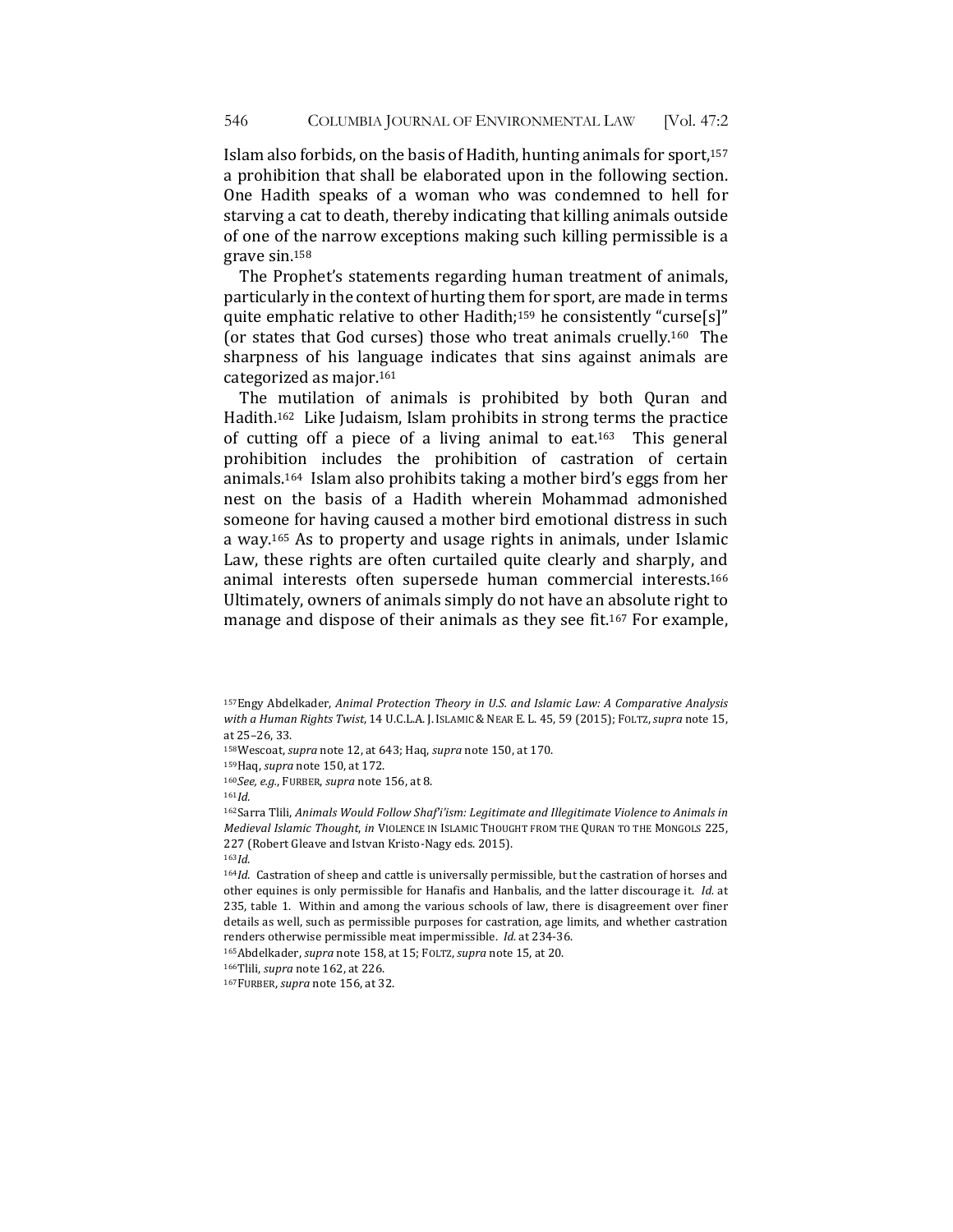male and female animals cannot be separated from one another during mating season, and it seems to be a matter of some debate whether cross-breeding is Islamically permissible.<sup>168</sup>

As in Jewish law, Islamic law specifically addresses loading animals with goods. Animals should not be loaded until the owner is ready to get going on the trip, so that the animal doesn't stand around burdened for longer than necessary.<sup>169</sup> Some Islamic scholars also reached the conclusion that when one sees an overburdened animal, one should try to unburden it even against the owner's wishes.<sup>170</sup>

The Prophet also placed specific requirements on the use of animals for transportation. He instructed Muslims to not sit on the backs of their animals and chat idly, so as not to burden the animals with having to support human weight for a long time for no good reason.<sup>171</sup> Similarly, those traveling by camel or horseback are obligated to give their animals time to graze when there is vegetation and greenery, but to proceed quickly to their destination when there is a drought.<sup>172</sup>

The mere fact that an animal may be usable for a certain task without obvious harm does not render it permissible to use the animal for that task. Islam holds the notion that, insofar as many animals are useful to humans, they provide specific uses only in certain contexts. Thus, for example, it is not permissible to ride a cow as if it were a horse or to use them to plow, even though it is permissible to use cows as sources of dairy and meat,.<sup>173</sup> By similar logic, birds cannot be kept in cages.<sup>174</sup>

Islam also evinces a general principle that animals have interests in their own bodies and the products thereof that cannot be overridden or infringed upon. For example, under Islamic Law, owners of sheep do not really own all of the sheep's wool; a contract to sell all of it would be invalid, as cutting the wool down to the sheep's skin would cause the sheep to suffer.<sup>175</sup> A similar limit exists with regard to an animal's milk; it is impermissible to milk all of it. $176$  Some milk must

<sup>168</sup>FOLTZ,*supra* note 15, at 28–29. 169Tlili, *supra* note 162, at 229. 170FURBER, *supra* note 156, at 32.

<sup>171</sup>Haq, *supra* note 150, at 170.

<sup>172</sup>*Id.*; TLILI, supra note 15 at 86.

<sup>173</sup>Haq, *supra* note 150, at 170.

<sup>174</sup>*Id.* at 171.

<sup>175</sup>Tlili, *supra* note 162, at 226; FURBER, *supra* note 156, at 27.

<sup>176</sup>FURBER, *supra* note 156, at 14.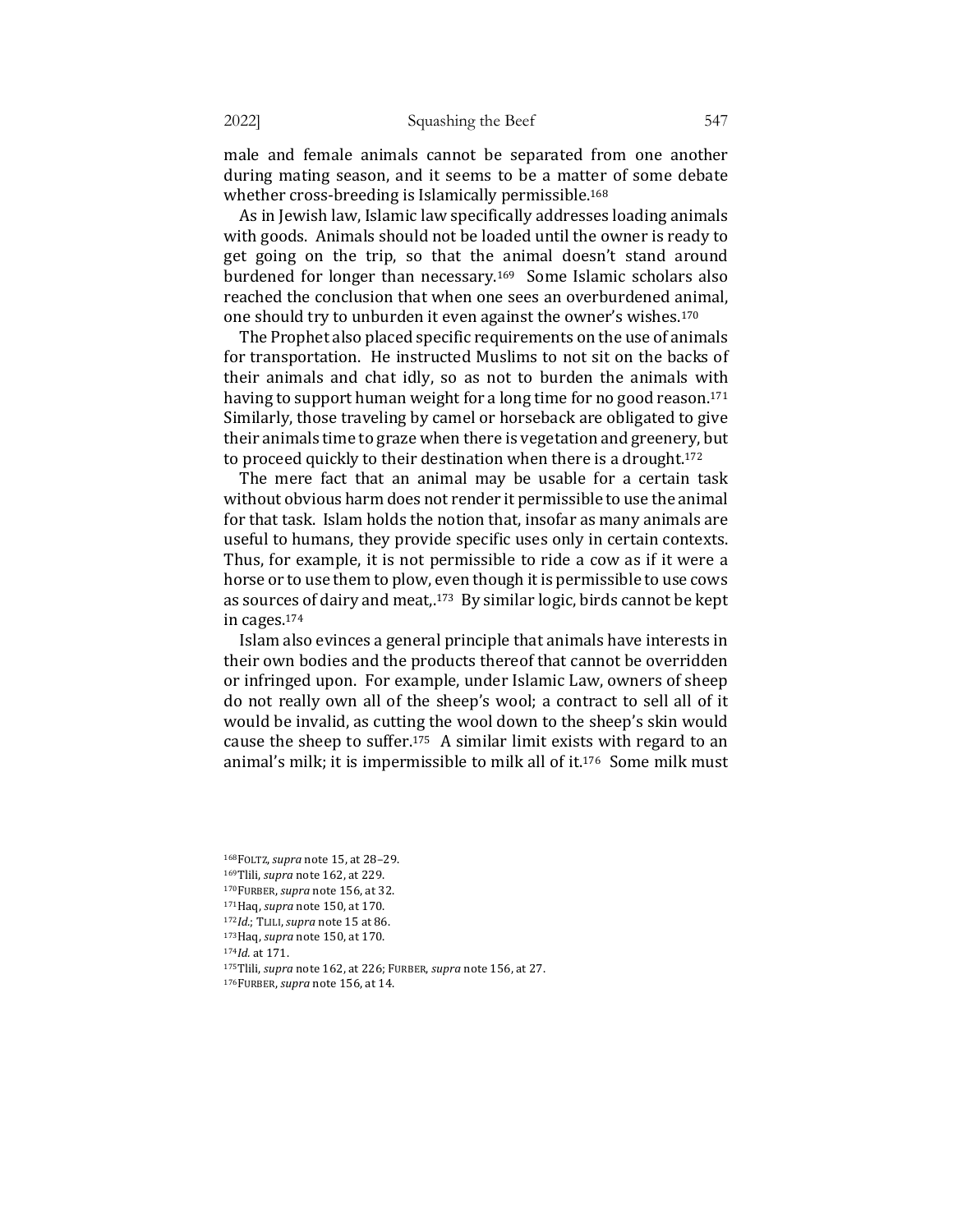be left over for the animal's young.<sup>177</sup> Muslim jurists also held that an owner must provide nourishment to supplement a mother animal's milk if she doesn't have enough for her young.<sup>178</sup> Likewise, bee-hives cannot be totally stripped of honey.<sup>179</sup>

As far as affirmative care goes, not only is proper care of animals one owns required, but Muslim jurists held that it was even permissible to steal food and medical equipment to this end, provided that the animals are on the verge of dying.<sup>180</sup> In such circumstances, one must compensate the victim of the theft at some point.<sup>181</sup> Animals must be provided for even if they provide no economic benefit to the owner (e.g., because of sickness or age).<sup>182</sup> Furthermore, an owner is obligated to provide care and nutrition for their animals even at the expense of other property, such as their house, even if such inanimate property is "on the verge of destruction." $183$  Animal owners are responsible for the welfare of animals under their custody, and, if they are unable to care for them, must sell them or free them.<sup>184</sup>

Islamic law also confers upon animals a specific right to water (*Haq* al-Shurb).<sup>185</sup> This right is derived from both the Quran and the Hadith.<sup>186</sup> The Quran states that drinking water is a gift from God for human and animal alike.<sup>187</sup> Additionally, one of the details of Moses's story as told by the Quran also helps establish this right. When Moses, out of Egypt, was at the oasis in Midian, he saw two women prevented by the male shepherds there from approaching the water with their

<sup>180</sup>FURBER, *supra* note 156, at 21. Most Shaf'is may have even viewed stealing in such circumstances as obligatory. *Id.* at 26.

<sup>181</sup>Id. at 21. This may admittedly be conjecture on my part, but I would assume that there was something almost rhetorical about marking the boundaries of the law this way, and that people didn't actually sneak into their neighbors' homes or barns to pilfer hay and herbs; more likely, the effect of was understood in society that, in such circumstances, one had to help someone out when they didn't have the resources to care for their animals.

182*Id.* at 24; FOLTZ, supra note 15, at 34.

183*Id.* at 21. This injunction comes from Imam al-Ghazaali no less, whose stature among Sunni Muslims approaches sainthood.

184Haq, *supra* note 150, at 170-71.

185Wescoat, *supra* note 12, at 637-40; FOLTZ, *supra* note 15, at 35.

186Technically, one of the "Hadith" bases for this right is a report of the conduct of Umar, the Prophet's second political successor. Such reports are often lumped together with Hadith literature. 

187Wescoat, *supra* note 12, at 641 (citing Quran 25:48-49, 79:33, 80:32).

<sup>177</sup>*Id.* at 19.

<sup>178</sup>*Id.* at 27.

<sup>179</sup>*Id.* at 26.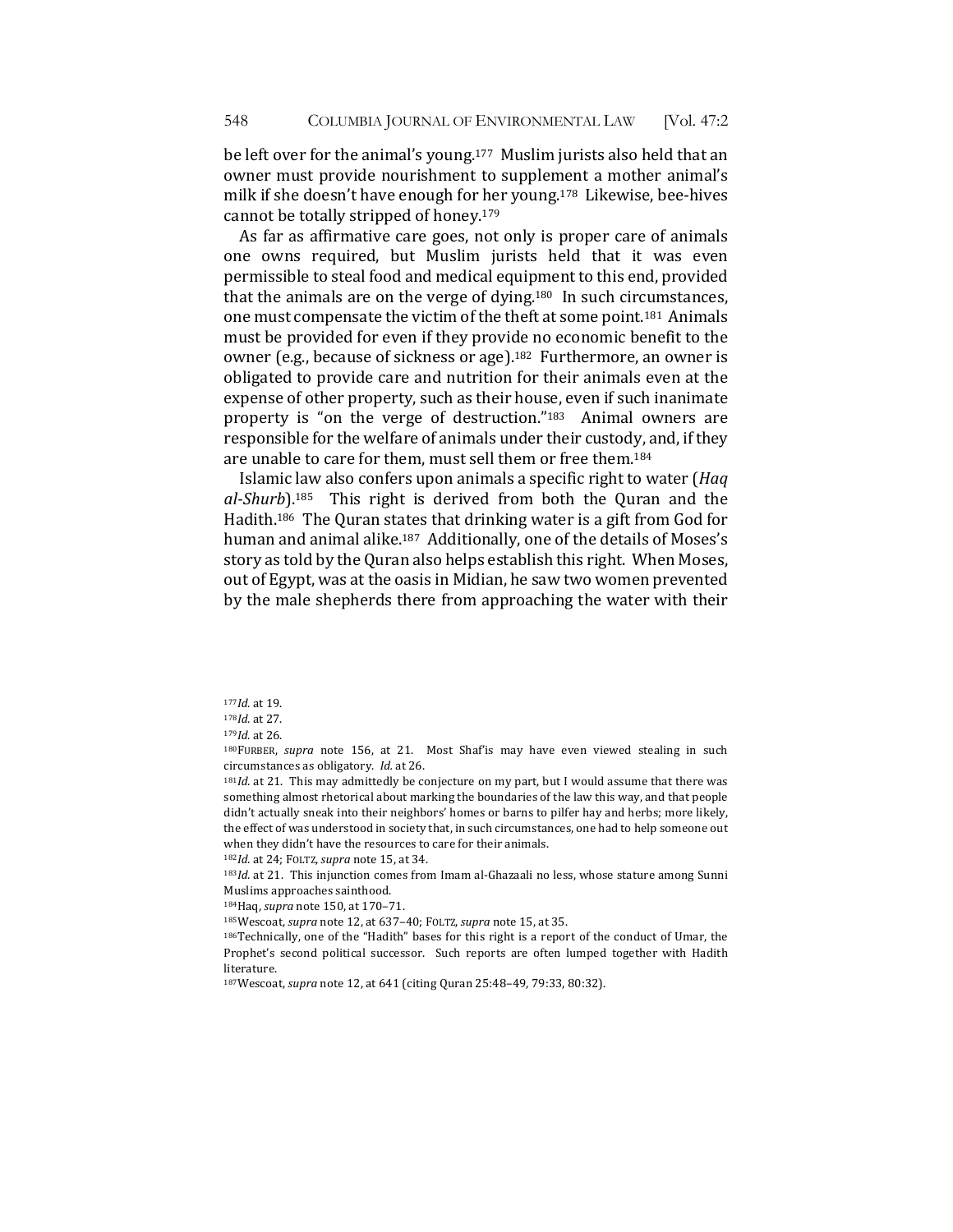flocks.<sup>188</sup> He watered the sheep for them, which then led to his meeting their father, the Islamic Prophet Sho'aib, and marrying one of the women.<sup>189</sup> Islamic scholars regard the denial of water as a wrong not only against the two women, but against the animals as well.<sup>190</sup>

The right to water is also supported by Ahaadith. A very common Hadith tells of a prostitute who gave some water to a severely dehydrated and thirsty dog, and who had all of her sins forgiven as a result of this act.<sup>191</sup> Another Hadith prohibits constructing wells and then prohibiting animals who need the water from obtaining it.<sup>192</sup> And a tradition about Umar, Mohammad's second political successor, states that he flogged a man who was about to slaughter a sheep without first providing it with water.<sup>193</sup>

Thus, we see the general right to water as derived from the Quran and Hadith. The application of this general right at the macro-level has been subject to some variance according to time, place, and the specific creed of the Muslims involved. In general, "running water is common property available to all people and their animals," so long as the animals do not exhaust the entire water supply.<sup>194</sup> Humans do have priority over animals in terms of access to water, at least in Sunni Islam, though some statutory codes, such as the Ottoman Civil Code, did not codify this prioritization.<sup>195</sup>

Contemporary scholarship does not present accounts of Muslim jurists opining on particular uses of animals to the extent discussed in the section on Jewish law.<sup>196</sup> However, Professor Tlili recounts somewhat similar material: discussion and debate regarding a set of weirdly specific and cartoonish hypotheticals involving one person's animal either ingesting someone else's valuable good or getting stuck in something.<sup>197</sup> The scenarios presented are, to say the least, obscure: "if a misappropriated thread is used to suture the wound of an animal, then is the thread's owner allowed to take it back?"; "what

<sup>188</sup>Quran 28:22-24.  $189$ Quran 28:24-29. It is not clear whether there is a Biblical analogue to Sho'aib. 190Wescoat, *supra* note 12, at 642. 191*Id*. at 643. <sup>192</sup>*Id.* 193*Id.* at 645. 194*Id.* at 643. 195*Id.* at 644.  $196$ One assumes that many such legal opinions exist, since that is what *fatwas* are—the Muslim analog of Jewish responsa (Heb: *she'elot u-teshuvot*, "questions and answers"). 197Tlili, *supra* note 162, at 239.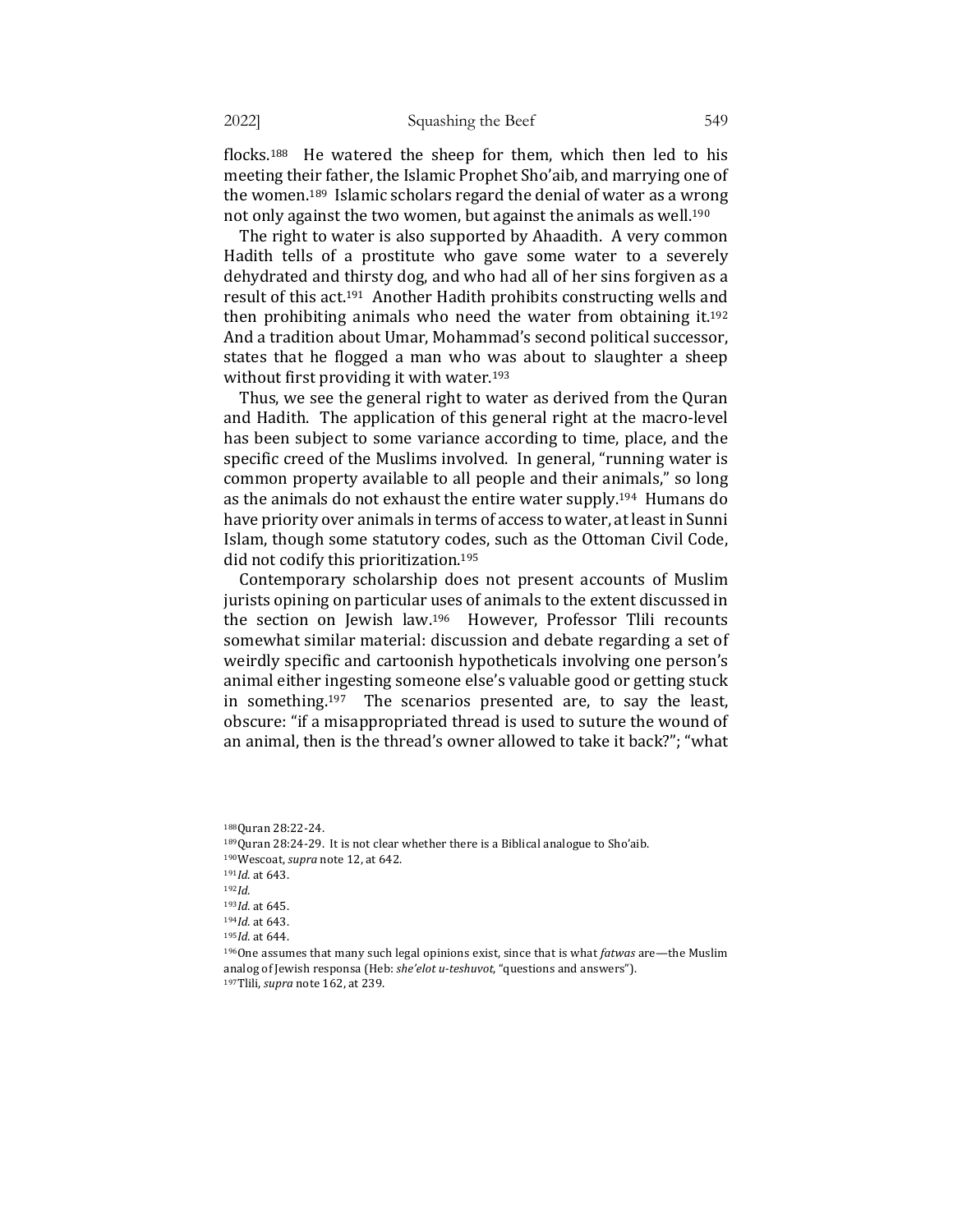happens if a sheep inserts its head inside a pot to eat something and cannot pull it out?"; "if a small camel goes inside a building and remains there until it becomes too large to exit through the door, should the animal be slaughtered or should a door be  $[made]$  or . . . a wall demolished for its sake?"198

In such situations, Hanafi law accords the least import to the animal interests involved. The school holds that the parties involved should assess the market value of the animal and the other items involved and come to a mutually satisfactory decision on how to proceed.<sup>199</sup> The other legal schools tend to give more consideration to the animal's interest in such situations.<sup>200</sup> An important reason for their doing so is the concept of the animals' "hurma," or inviolable rights,<sup>201</sup> which shall be discussed in Part iii of this section.

Muslim scholars have discussed the treatment of animals during war time rather extensively. Of particular attention was what could be done with animals belonging to the enemy that could not be carried off (apparently for practical reasons) as spoils of war. Hanafi scholars asserted that any such animals could be killed to prevent them from falling into enemy hands, but could not be mutilated to render them unusable to the enemy, such as by hamstringing them.<sup>202</sup> Hanbalis believed only animals whose meat was permissible to consume could be killed.<sup>203</sup> The Shaf'is believed that only the mounts of enemy soldiers could be killed.<sup>204</sup> Malikis were split between those who believed that any animal potentially useful to the enemy could be killed or mutilated and those who held the Shaf'i position.<sup>205</sup>

The Shaf' is held this position because they, along with the Hanbalis, tend to be more literalist in their interpretation of the Quran and Hadith than Hanafis and Malikis.<sup>206</sup> This literalism, applied to the

198*Id.* <sup>199</sup>*Id.* 200*Id.* at 240. <sup>201</sup>*Id.* 202*Id*. at 236. 203Tlili, *supra* note 162, at 236. <sup>204</sup>*Id.* at 236–37. The Shaf'i jurist al-Maawardi's argument against the positions of other schools does elevate animals in that it analogizes the killing of animals to the killing of humans, and doesn't assume there's a clear legal basis for treating the two scenarios differently. Specifically, he queried why, given that the different legal schools were unanimous that it was illegal to kill the enemy's women or its male non-combatants, the rule should be different as to the killing of

<sup>205</sup>*Id.*

<sup>206</sup>TLILI, *supra* note 14, at 244.

their animals. *Id.* at 237.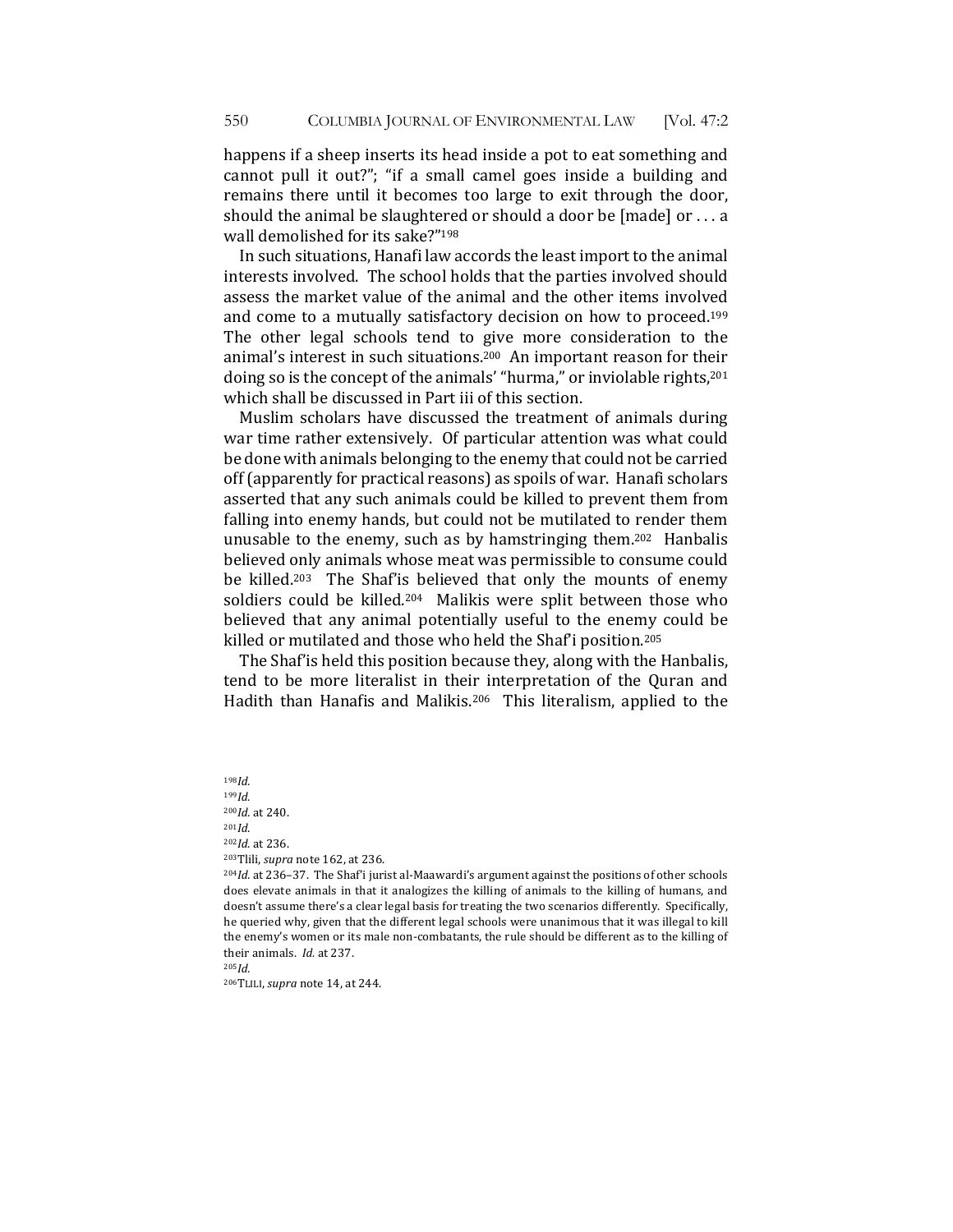Hadith in particular, inclined them to much more animal-friendly positions than the other schools.<sup>207</sup>

Islamic law also provides for the conservation of animal species. This is undergirded by the Quran. The Quran states that animals are organized into communities like humans,<sup>208</sup> and also that they engage in worship.<sup>209</sup> Thus, the extinction of an animal species is the extinction of an entire class of God's worshippers, and, accordingly, a pretty big deal.<sup>210</sup> Furthermore, the mere fact that God placed the species on the planet is itself reason for humans to preserve them.<sup>211</sup> Accordingly, Islamic law provides for wildlife preserves.<sup>212</sup>

### i. Remedies for Violations of Anti-Cruelty Injunctions

The Islamic tradition heaps much moral opprobrium on animal abuse. Accordingly, Islamic polities generally treated animal cruelty as a matter of criminal law.<sup>213</sup> The Andalusian jurist and scholar al-Qurtubi recounts that Umar, the Prophet's second political successor, personally flogged a man who overburdened his camel.<sup>214</sup> Additionally, at least one legal scholar considers the prohibition against killing animals in times of war to be a matter of "Islamic international criminal law."215

Sometimes, however, Islamic governments made certain crimes against animals a matter of regulatory law. During the classical period

<sup>207</sup>*Id*.

<sup>&</sup>lt;sup>208</sup>Sayed Sikander Shah Haneef, *Principles of Environmental Law in Islam*, 17 ARAB L.Q. 241, 250 (2002); Quran 6:38 ("There is no creature that crawls upon the earth, nor bird that flies upon its wings, but that they are communities like yourselves—We have neglected nothing in the Book and they shall be gathered unto their Lord in the end."). All translations of Quranic verses in this Note are from THE STUDY QURAN (Nasr et al. eds. 2015). The use of the Arabic word "ummah" for "community" here indicates that species of animals are religious communities. *Id.* at 352 (containing a reasonably thorough explanation of the significance of this usage); see also TLILI, supra note 14, at 226 (stating that when the Prophet issued the aforementioned ruling concerning stopping to talk idly on their mounts, he said that animals may actually be better than humans, because they might remember God more frequently).

<sup>&</sup>lt;sup>209</sup>Quran 6:38; 24:41; TLILI, *supra* note 14, at 166; FOLTZ, *supra* note 15, at 20.

<sup>&</sup>lt;sup>210</sup>Some have suggested that the story of Noah also supports the notion that the preservation of animal species is an intrinsic good in Islam's view. Abdelkader, *supra* note 157, at 52.

<sup>&</sup>lt;sup>211</sup>Geoffrey E. Roughton, *The Ancient and the Modern: Environmental Law and Governance in Islam*, 32 COLUM. J. ENV'T. L. 99, 110 (2007).

<sup>212</sup>*Id.* at 113.

<sup>&</sup>lt;sup>213</sup>FURBER, *supra* note 156, at 2.

<sup>&</sup>lt;sup>214</sup>TLILI, *supra* note 14, at 86.

<sup>215</sup>FARHAD MALEKIAN, PRINCIPLES OF ISLAMIC INTERNATIONAL CRIMINAL LAW: A COMPARATIVE APPROACH 289 (2011).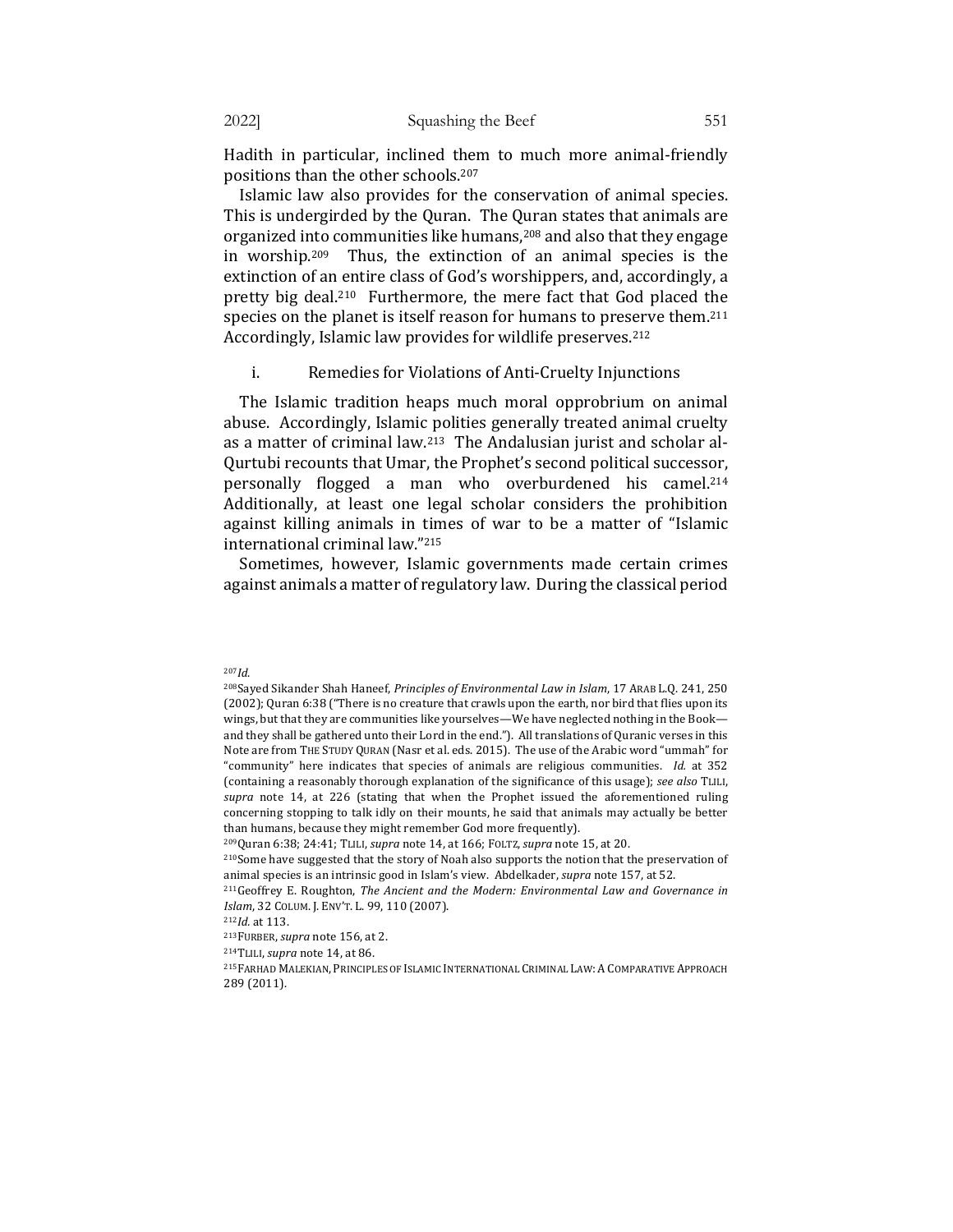of the Ottoman Empire, for example, certain crimes against animals, such as "hunting or disturbing animals on official reserves ... were often punished exclusively by fines."216 However, the Ottomans extensively used fines during this period not as a way of removing certain matters from the purview of criminal law, but for a variety of practical reasons, such as the logistical difficulties attendant to imprisoning people in rural areas and the high social costs of corporal punishment.217

Al-Shaf'i himself said that the legal consequences of failing to properly care for an animal should include government intervention in urban areas, but not in rural areas, likely due to the practical realities prevailing at the time.<sup>218</sup> The government action al-Shaf'i had in mind was forcing the owner to sell or feed the animal.<sup>219</sup> Al-Shaf'i stated that when people in rural areas are unable to properly provide for an animal, they could sell or, if the meat is permissible for Muslims, slaughter it.<sup>220</sup> Slaughter is not an option listed by al-Shaf'i for the government to induce or force, however.<sup>221</sup> Subsequent Shaf'i scholars added renting out the animal as an option.<sup>222</sup> This is consistent with views from other schools; it was presumed that animal rights would be enforced by the courts and political/executive authorities.223 

Consistent with government intervention, remedies also included giving the owner money from a common fund to care for the animal, or making the Muslim community as a whole responsible for the animal, though contemporary writers do not explain what this might entail.224 

Remarkably, animals may have legal standing under all Sunni schools of law except the Hanafi school.<sup>225</sup> Apparently, part of the argument made by the other three schools in favor of animals "being" represented in court" was "that animals are in reality analogous to

<sup>&</sup>lt;sup>216</sup>Metin M. Cosgel et al., *Crime and Punishment in Ottoman Times: Corruption and Fines*, 43 J. OF INTERDISC. HIST. 353, 356 (2013). <sup>217</sup>*Id.* at 357. 218FURBER, *supra* note 156, at 18. <sup>219</sup>*Id.* <sup>220</sup>*Id.* at 18–19. <sup>221</sup>*See id*. 222*Id.* at 20, 24. <sup>223</sup>Othman Abd-ar-Rahman Llewellyn, *The Basis for a Discipline of Islamic Environmental Law*, *in* ISLAM AND ECOLOGY: A BESTOWED TRUST 185, 234 (Richard C. Foltz et al. eds. 2003). <sup>224</sup>FURBER, *supra* note 156, at 25. <sup>225</sup>Llewellyn, *supra* note 223, at 234.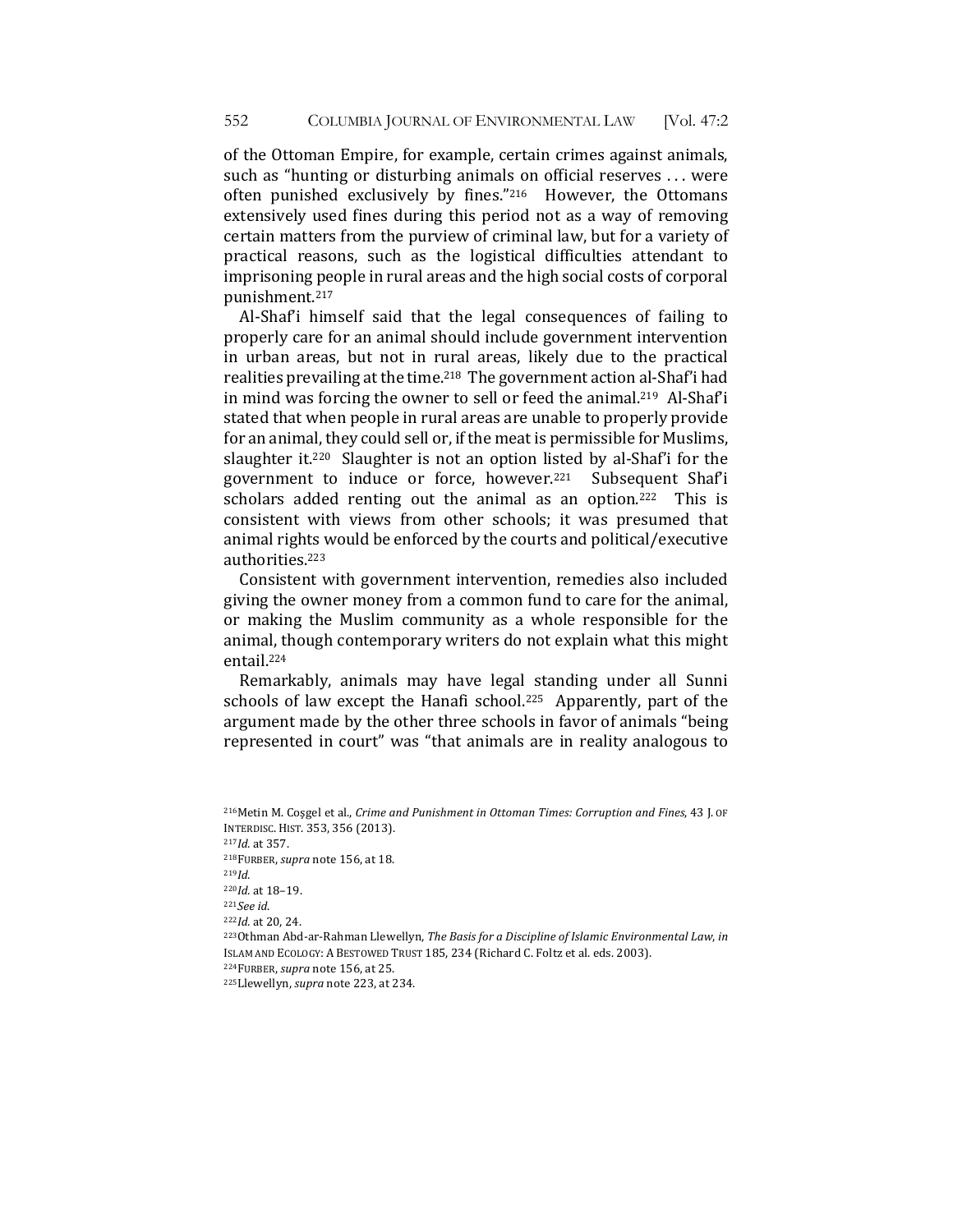slaves, and  $\dots$  [thus] their rights are to be safeguarded by courts."<sup>226</sup> In the context of contemporary animal rights in the United States, this is pretty significant, but unfortunately this topic does not seem to have been paid sufficient by contemporary scholars conversant with traditional sources of Islamic law.

# ii. Dhabihah and Other Rules Pertaining to the Killing of Animals

According to the Hadith, killing an animal is impermissible in Islam unless done for food or the abatement of danger.<sup>227</sup> As shall be discussed shortly, however, Muslim jurists, similar to how their Jewish counterparts applied *tza'ar ba'alei chayyim*, permitted the killing of animals for a variety of reasons that basically all came down to economics and material gain.

Nevertheless, there is unanimity across Islamic law that hunting is forbidden except to procure meat. The Prophet Mohammad stated quite clearly: "I cannot conceive of hunting wild animals except by those who are in need, and for whom therein lies their sustenance."228 There may be some disagreement, however, as to whether hunting is permissible when the goal is to use animal products—apparently, some Muslim jurists have taken a broad view of what constitutes "sustenance." $229$  Islam permits the use of dogs and other trained animals to hunt, though the meat from such a hunt is prohibited if the trained animal eats of the animal before ritual slaughter can be performed.<sup>230</sup> When hunting is permissible, it must involve "quick" and certain" kills. For example, one may not hunt using stones, as this may injure animals without killing them, causing them prolonged pain and suffering.<sup>231</sup> Even permissible hunting is forbidden when

<sup>226</sup>*Id.*

<sup>227</sup>Haq, *supra* note 150, at 171-72.

<sup>&</sup>lt;sup>228</sup>Omar A. Bakhashab, *Islamic Law and the Environment: Some Basic Principles*, 3 ARAB L.Q. 287, 297 (1988) (citing *Sahih al-Bukhari* and *Sahih Muslim*). It is unclear whether traditional scholars have taken literally that, not only must one eat they kill (and thus only kill animals whose meat is permissible for Muslims to eat), but one must be in a situation where they must rely on consuming meat to adequately nourish themselves.

<sup>229</sup>*Id.* at 296-97; see also Tlili, supra note 162, at 234 tbl.14.1.

<sup>&</sup>lt;sup>230</sup>See Sahih al-Bukhari, Book 72, Hadith 9, SUNNAH.COM, https://sunnah.com/bukhari/72/9 [https://perma.cc/9F63-Z3CY] (last visited Apr. 20, 2022).

<sup>&</sup>lt;sup>231</sup>Asmi Wood, *Animal Welfare Under the Shari'a*, 12 MACQUARIE L.J. 155, 163 (2013). This is indeed a major reason why hunting is viewed as cruel by Judaism and permitted in limited fashion by Islam. Contemporary hunting is no doubt a form of animal torture. Animals are often stuck with projectiles that are not retrieved. "Wounded animals often die slowly, over a period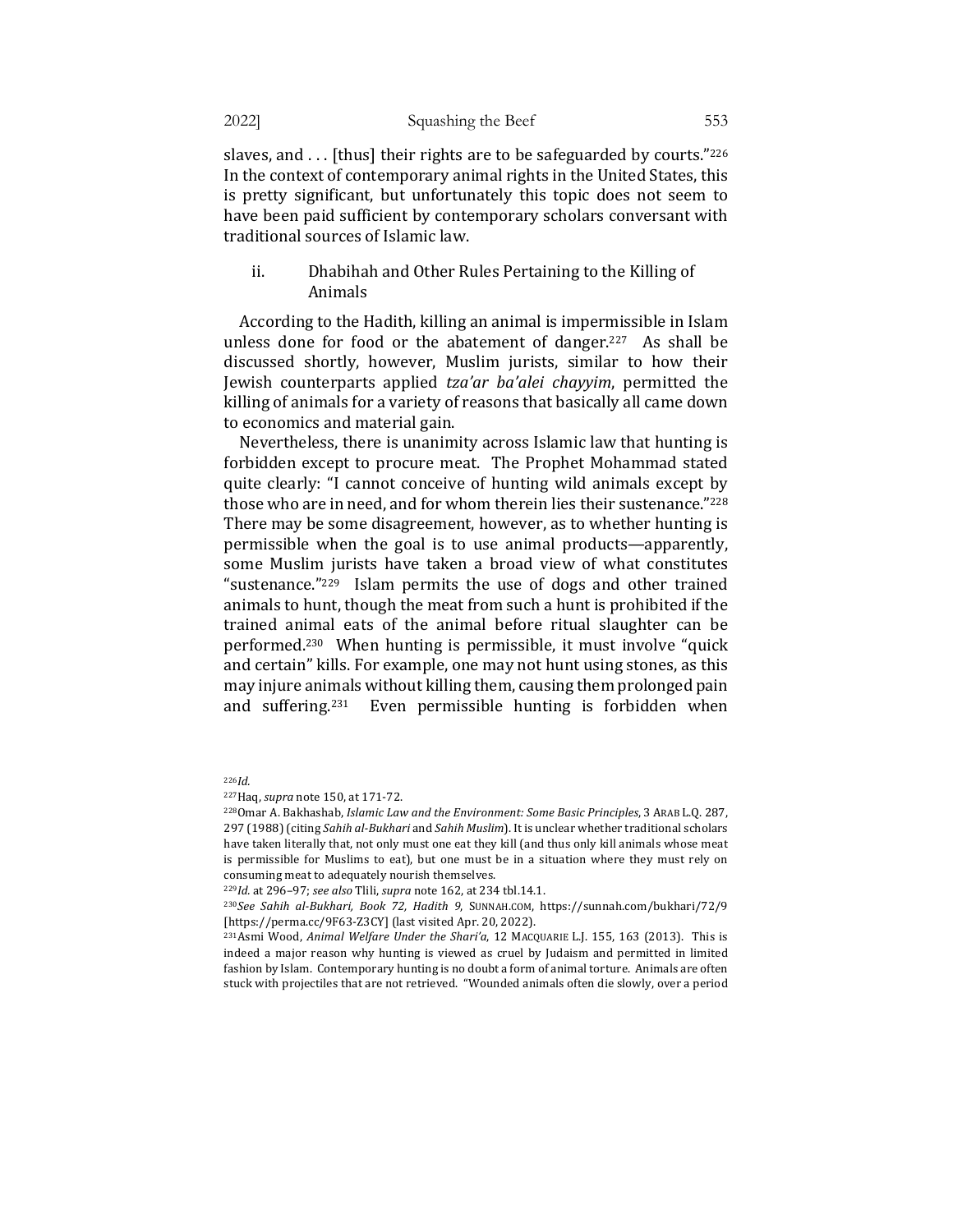undertaking the pilgrimage to Makkah.<sup>232</sup> And some animals seem to have been categorically impermissible to kill, including ants, bees, hoopoes, and sparrow-hawks.<sup>233</sup> Islam also forbids the use of animals in blood sport.<sup>234</sup>

The requirements of Islamic slaughter (Dhabihah) are extremely similar to those of Jewish slaughter. As per the Prophet's stipulations, the animal's pain during slaughter must be minimized.<sup>235</sup> To this end, the knife used in slaughter must be sharp and free of blemish.<sup>236</sup> It cannot be sharpened in front of any animals, out of consideration for their feelings.<sup>237</sup> The animal should be carried gently to the location of slaughter and permitted to rest on its side.<sup>238</sup> The animal must be securely restrained prior to the cut, $239$  which must pierce the trachea and esophagus.<sup>240</sup> Further preparation, butchering, and drainage of the carcass can only be done once it is confirmed the animal is fully dead.<sup>241</sup> Prior to slaughter, animals must be well-rested, well-fed, and well-taken care of in general.<sup>242</sup> When animals are mistreated prior to or during slaughter, the meat may be rendered "undesirable."243

Islam does not have an analogue to the shochet; instead, slaughter following the proper procedures by any mentally competent male or female Muslim, Christian, or Jew constitutes valid slaughter that renders the meat religiously permissible for Muslims to consume.<sup>244</sup>

<sup>234</sup>Llewellyn, *supra* note 223, at 235.

<sup>237</sup>Haq, *supra* note 150, at 172; Tlili, *supra* note 162, at 228.

<sup>241</sup>Abdul Rahman, supra note 156.

 $242$ *Id*. The early Caliph Umar is reported to have flogged a man who failed to provide a sheep with water prior to slaughter. Wescoat, *supra* note 12, at 645.

<sup>243</sup>Arabic: "Makrooh". Something that is Makrooh is not impermissible, but it is discouraged (in practice, this really just means it is permissible).

<sup>244</sup>SHEIKH YASIR QADHI, IS KOSHER HALAL? 6 (2012), https://www.amjaonline.org/wpcontent/uploads/2019/02/2012-5-slaughter.pdf [https://perma.cc/26TG-UW49].

of hours or even days, from blood loss, punctured intestines and stomachs, and severe infections." Francione, *supra* note 35, at 109.

<sup>&</sup>lt;sup>232</sup>TLILI, *supra* note 14, at 81. On this basis, Tlili questions whether hunting even for food is fully morally acceptable in Islamic thought.

<sup>&</sup>lt;sup>233</sup>Sunan Abu Dawud, Book 43, Hadith 495, SUNNAH.ORG, https://sunnah.com/abudawud/43/495 [https://perma.cc/6ABG-7Y2W] (last visited Apr. 21, 2022).

<sup>&</sup>lt;sup>235</sup>Haq, *supra* note 150, at 172.

<sup>236</sup>Abdul Rahman, supra note 156; see also MUFTI MUHAMMAD TAQI USMANI, THE ISLAMIC LAWS OF ANIMAL SLAUGHTER 31-32 (Amir A. Toft trans., 2006).

<sup>&</sup>lt;sup>238</sup>Tlili, *supra* note 162, at 228.

<sup>&</sup>lt;sup>239</sup>Abdul Rahman, supra note 156.

<sup>&</sup>lt;sup>240</sup>USMANI, *supra* note 236, at 31. For the purposes of this paper, that is a sufficient statement of the rule, but it is actually a little more complicated. See id. at 29-31.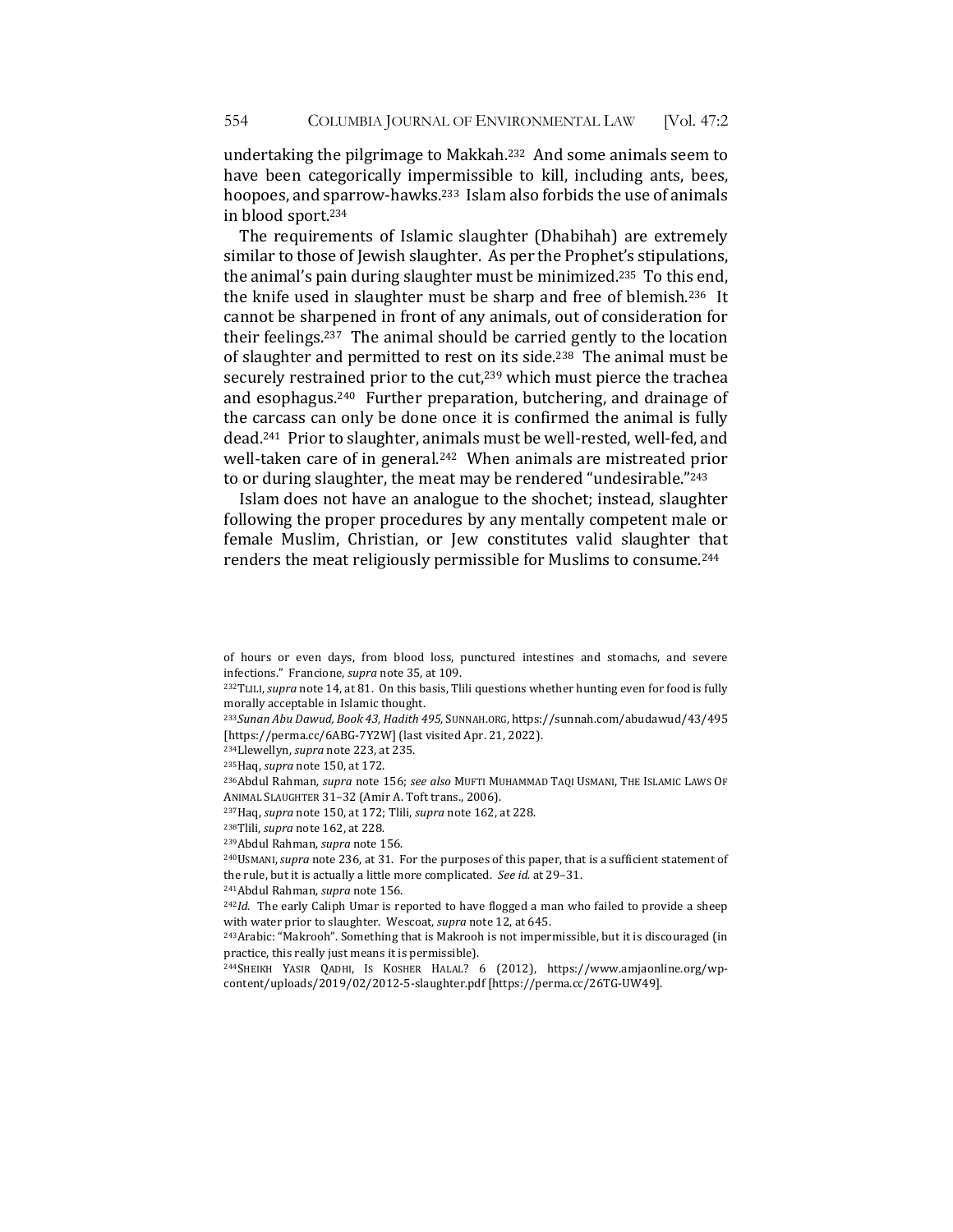Aside from Dhabihah, there are not many circumstances in which the primary sources of Islamic law permit killing animals; they permit killing animals only for food or the abatement of danger posed by the animals in question.<sup>245</sup> As mentioned, sport hunting is Islamically forbidden.246 

Despite the aforementioned moral opprobrium that the Prophet Mohammad attached to harming animals for sport, the ban on hunting was routinely violated by rich and powerful Muslims throughout history and across diverse geographies.<sup>247</sup> The Mughals were especially egregious offenders in this regard. The "hunting" practices they brought with them to India from Central Asia amounted to essentially mass slaughter.<sup>248</sup> Thinkers from these time periods sometimes justified hunting on various grounds, such as the training and exercise it provided to both soldiers and their horses.<sup>249</sup> However, this justification is not tenable, because the prohibition on hunting derives in part from statements of the Prophet Mohammad specifically condemning the use of animals for sport or targetpractice.250

In any event, certain animals are categorically deemed pests or threats and can be killed, according to Hadith, though there is some dispute about this among the Sunni schools of law. The original five animals in this category were rats, scorpions, kites, crows, and rabid dogs.<sup>251</sup> It seems this category is subject to expansion by Muslim jurists.<sup>252</sup> Even though killing these animals is generally permissible, it is impermissible to cause unnecessary pain in doing so, and certain methods, such as burning, are totally off-limits.<sup>253</sup>

<sup>252</sup>Tlili, *supra* note 162, at 230.

<sup>253</sup>*Id.* at 228, 229. The discussion of pests seems like a good place to note that there is some debate among scholars as to whether insects are subject to the same anti-cruelty provisions as

<sup>245</sup>Haq, *supra* note 150, at 171.

<sup>&</sup>lt;sup>246</sup>Abdelkader, *supra* note 157, at 45, 59; FOLTZ, *supra* note 15, at 25-26, 33. The requirements of ritual slaughter are modified during hunting. USMANI, supra note 236, at 27.

<sup>&</sup>lt;sup>247</sup>FOLTZ, *supra* note 15, at 33; HOUSNI ALKHATEEB SHEHADA, MAMLUKS AND ANIMALS: VETERINARY MEDICINE IN MEDIEVAL ISLAM 31-32 (2013).

<sup>&</sup>lt;sup>248</sup>FOLTZ, *supra* note 15, at 37. The Mughals also practiced the branding of animals on the face, in bald contravention of one of the commands of the Prophet Mohammad discussed in the previous section. *Id.* 

<sup>249</sup>SHEHADA, *supra* note 247. 

<sup>&</sup>lt;sup>250</sup>FURBER, *supra* note 156, at 8.

<sup>&</sup>lt;sup>251</sup>Id. at 10. Likewise, some animals seem to be categorically impermissible to kill, according to at least one Hadith. See Sunan Abu Dawud, Book 43, Hadith 495, SUNNAH.ORG, https://sunnah.com/abudawud/43/495 [https://perma.cc/6ABG-7Y2W] (last visited Apr. 21, 2022); FOLTZ,*supra* note 15, at 21.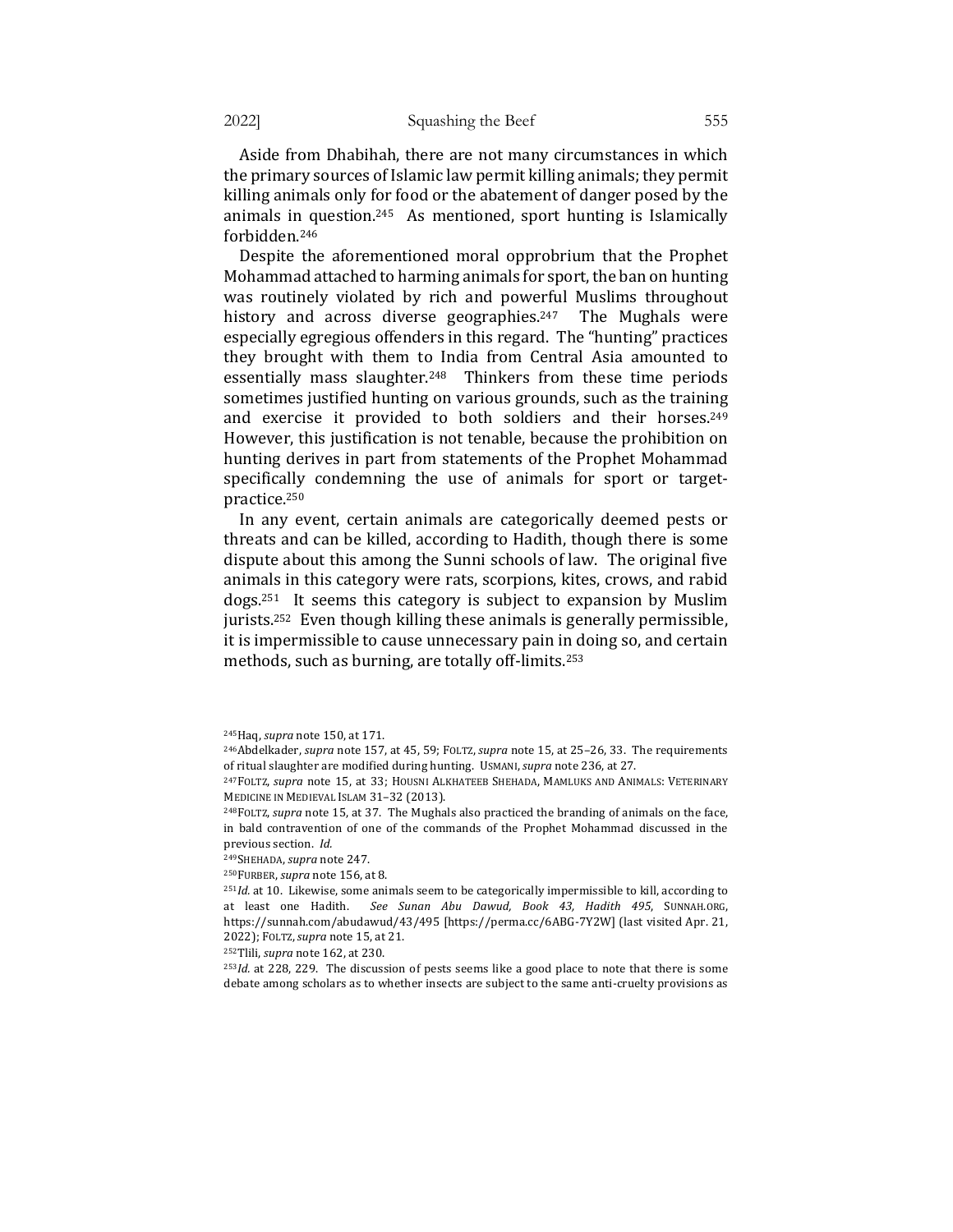Despite the clarity of the Hadith, Muslim jurists, like their Jewish counterparts, permitted killing animals in circumstances unsupported by the letter of the law. For example, killing elephants for their tusks was historically permissible under Hanafi and Maliki law, though not under Hanbali or Shaf'i law.<sup>254</sup> And the Hanafi school holds a general principle that animals can be killed when there is "need," even if the animals are not to be consumed for food.<sup>255</sup>

Bestiality is not something addressed in the Quran as it is in the Torah, but there is one Hadith addressing it, which says that, as in Judaism, the animal involved must also be killed.<sup>256</sup> The Hadith does not prescribe the method for killing an animal in these cases.<sup>257</sup>

B. Philosophy and Basic Assumptions

Several features of Islam's philosophy toward animals address topics that are the subject of debate in the American legal academy. First, Islamic scholars on the whole tended to believe that human intellectual superiority over animals was not particularly meaningful in determining the extent of animal rights. Second, Islamic law does not evince a belief that the property status of animals ensures their fair treatment. Third, Islamic law considers animals to have a distinct legal status. Indeed, under Islamic law, animals possess a kind of personhood, just not one that confers the same set of rights as those arising from human personhood.

Islamic scholars did not think that either the right of humans to use animals or human obligations toward animals had anything to do with the mental faculties of animals. To be sure, they did generally believe human faculties to be superior.<sup>258</sup> But at least two considerations cut

larger and more familiar animals; for example, some narrations do proscribe the killing of ants and bees. *Id.* 

<sup>&</sup>lt;sup>254</sup>*Id.* at 234 tbl.1.

<sup>255</sup>*Id.* at 236.

<sup>&</sup>lt;sup>256</sup>See FOLTZ, supra note 15, at 21. The Hadith is not universally accepted as authentic. *Id.* <sup>257</sup>*See id*.

<sup>258</sup>Classical Islamic scholars, under the influence of Greeks, divided creatures into the categories of "rational" versus "irrational." FURBER, *supra* note 156, at 4; FOLTZ, *supra* note 15, at 6. Some of them, under this same Greek influence, also subscribed to the "Great Chain of Being" concept. TLILI, *supra* note 14, at 61. They did, however, differ from their Greek predecessors in believing that non-human animals have souls, as well as, of course, their view that all animals worship God. FOLTZ, *supra* note 15, at 6. Interestingly, in light of the debate recounted in Section II.B.iii, the category of "irrational" beings includes not only animals but also children and the mentally defective. TLILI, *supra* note 14, at 139. Thus, although Islamic scholars recognized the cognitive similarity between these human subgroups and animals, they did not think that such similarity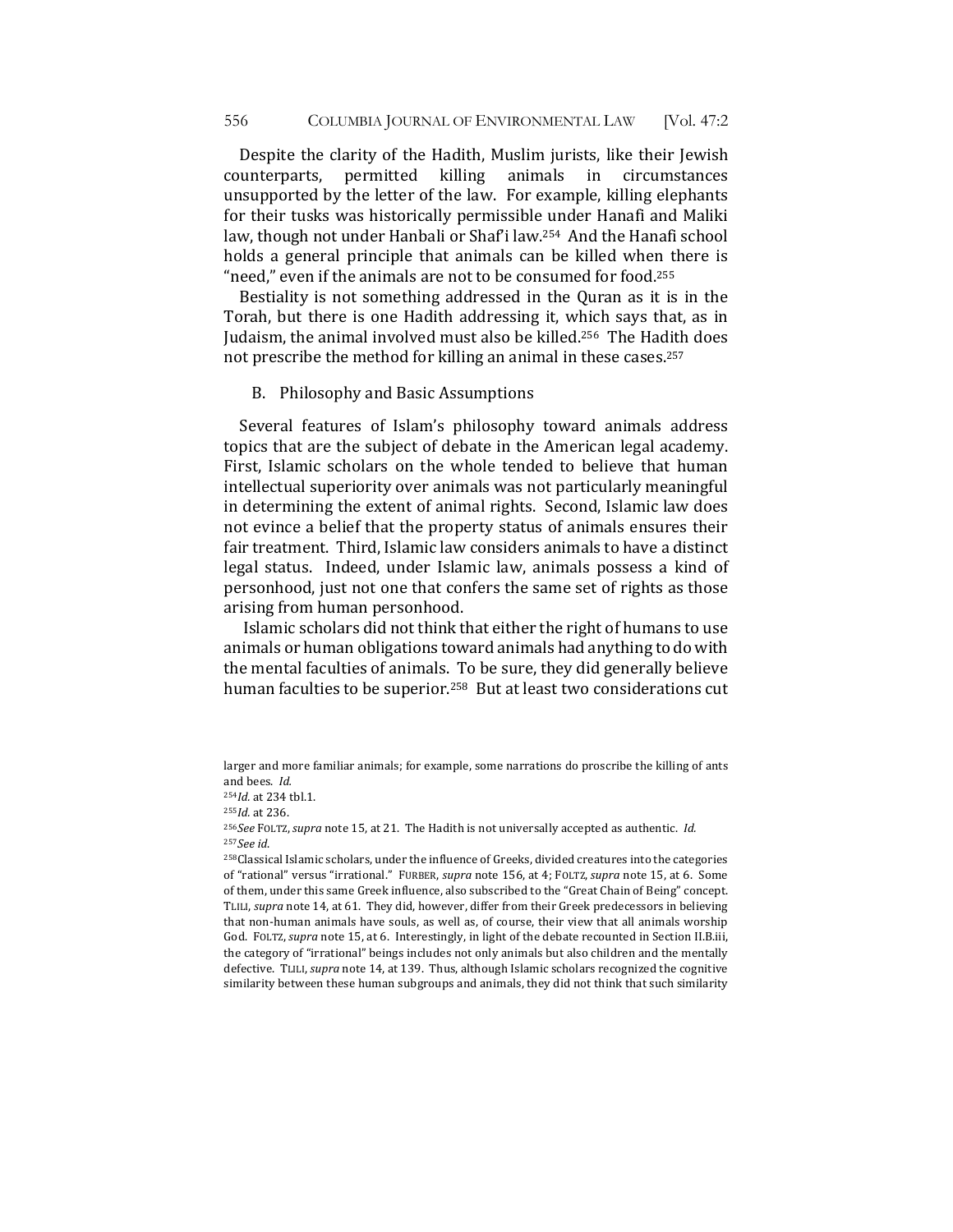against their believing this superiority should be determinative of the relationship between humans and animals. First, insofar as animals are subjugated to humans in a material sense, in the Islamic worldview, the subjugator is not humans, but God.<sup>259</sup> Second, human material dominance over the world was viewed by many within the Islamic tradition as a liability, a power to which is attached serious responsibility,<sup>260</sup> not a boon or perk.<sup>261</sup> Indeed, Islamic theology asserts that humans hold dominion over earth and its creatures in trust, and that "[s]urely the creation of the heavens and the earth is greater than the creation of mankind." $262$  Thus, human dominance only increases human obligations towards animals and the rest of the natural world, which Islam generally holds to be of greater import than humanity. Islamic jurists and scholars also often invoked the spiritual nature and capacities of nonhuman animals as bases for their ethical treatment.<sup>263</sup>

Muslim jurists also didn't believe that human owners are incentivized to treat animals well by virtue of economic incentives. Instead, as indicated above, Islam evinces a certain degree of skepticism that people treat animals well when using them for things such as transportation, and thus implements further restrictions and requirements for such uses.

Under Islamic law, animals are accorded legal protections by virtue of their status as living beings. As living things created by God, animals have inviolability, or "hurma."<sup>264</sup> Islam conceptualizes animals as having two layers of hurma, or a kind of dual legal status: they are assets or property of their owners, and injury to them

<sup>260</sup>See generally SPIDER-MAN (Columbia Pictures 2002).

should necessarily lead to equal treatment of animals. Thus, in this respect, Islamic law is in accord with the arguments of Judge Posner and Professor Epstein.

<sup>259</sup>TLILI, *supra* note 14, at 92-97, 100; see also Haq, supra note 150, at 151. Professor Tlili, across multiple writings on this subject, argues that Islam's primary sources do not assume there is a particularly large gap at all between humans and other animals. See, e.g., Sarra Tlili, The Meaning of the Quranic Word 'Dabba', 12 J. QURANIC STUD. 167, 182 (2010) (stating that, from an Islamic viewpoint, humans are not "an utterly distinct species ... excluded from the animal world," and not "above other animals."); TLILI, *supra* note 14, at 139 (distinguishing her view that the Quran views animals as moral and rational beings from the predominant traditional view of Islamic scholars that animals are "irrational" along Aristotelean lines).

<sup>261</sup>Haq, *supra* note 150, at 150-51.

 $262Id$ ; Quran (40:57). The full verse contains the additional sentence: "But most of mankind know not."

<sup>&</sup>lt;sup>263</sup>Tlili, *supra* note 162, at 226.

<sup>&</sup>lt;sup>264</sup>Tlili, *supra* note 162, at 237-38.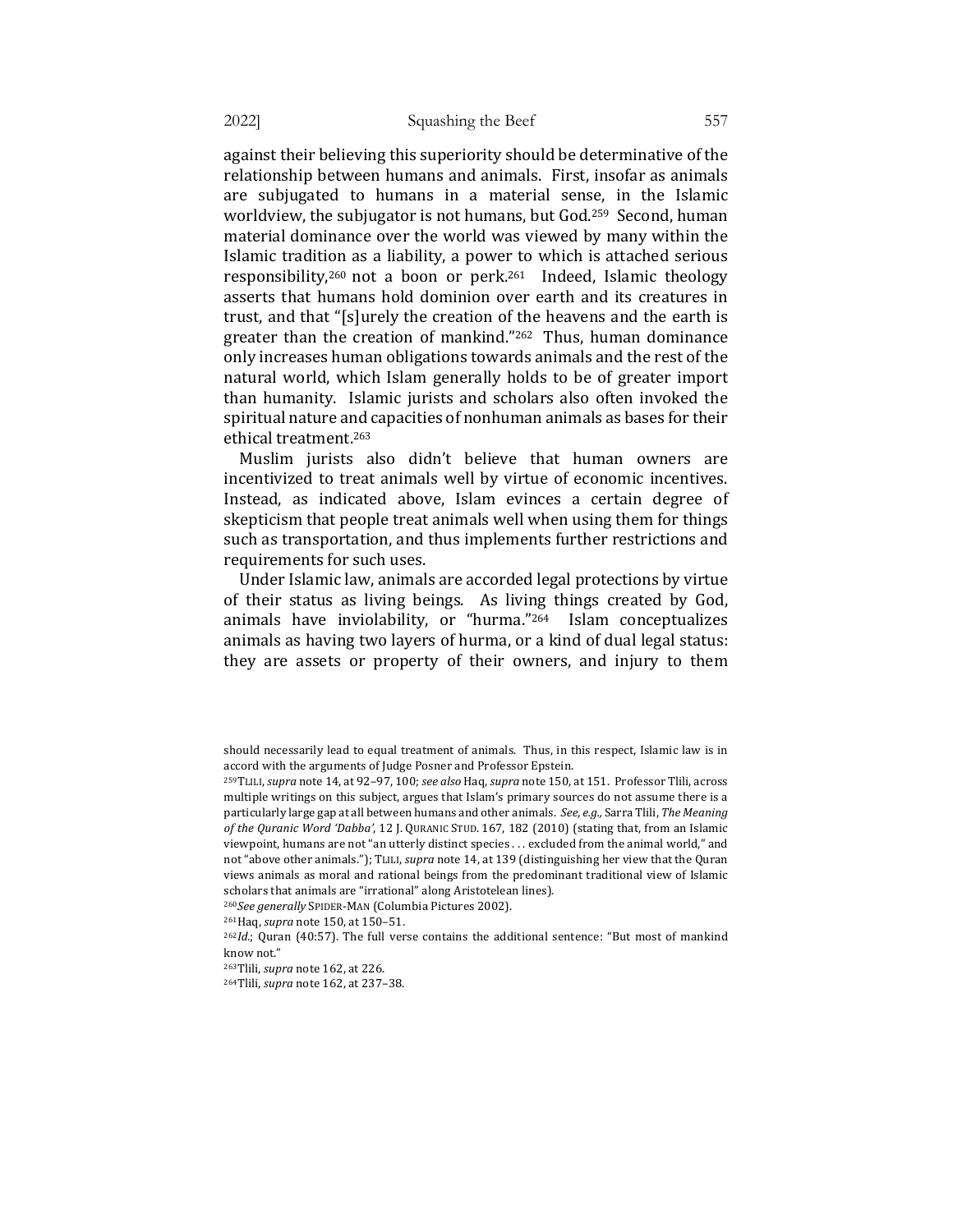violates their owner's rights;<sup>265</sup> and they are also creations of God, and thus enjoy certain rights and a degree of inviolability.<sup>266</sup> This Godly layer "is much more significant," cannot be abridged, infringed upon, or defeased.<sup>267</sup> and the rights it confers exist against the animal's owner him or herself. It is also the same layer of rights that undergirds the rights of humans under Islam.<sup>268</sup>

### V. COMPARISON & CONCLUSION

Jewish, Islamic, and American law all assume that it is permissible to own animals as property and to use them for our purposes, including as food. Neither has granted animals "rights" in the sense of interests that cannot be overridden, such as an unqualified right to life. But Jewish and Islamic legal systems are more protective of animals than American law in several ways, and these ways strike at the heart of what animal rights advocates think is wrong with American law. First, they generally permit, to varying degrees, animal interests to supersede human interests. Second, Islamic law and Jewish law accord animals a distinct status in the law in a way American law does not.

Because Islamic law and Jewish law permit animal interests to supersede human ones at least sometimes,<sup>269</sup> they quite simply end up prohibiting a wider range of harmful conduct towards animals than American law, and also establish more robust affirmative duties towards them. As seen in the preceding sections, the religious bodies of law are also more attentive to the emotional needs of animals. American anti-cruelty law, on the other hand, basically amounts to a prohibition against maiming and torturing pets, with the added

animals work on the Sabbath, and rules restricting the use of all of an animal's wool or milk.

<sup>&</sup>lt;sup>265</sup>In the Islamic worldview, everything is really owned by God, and human property rights, while they may be strong or even absolute vis-à-vis other humans, are really just usage rights vis-à-vis God. See, e.g., Llewellyn, supra note 223, at 198.

<sup>&</sup>lt;sup>266</sup>Tlili, *supra* note 162, at 237-38.

<sup>267</sup>*Id.* at 238. 

<sup>&</sup>lt;sup>268</sup>*Id.* ("God's rights' generally correspond to humans' obligations, whether in a ritual or social sense."); Llewelyn, *supra* note 226, at 233 (stating that animal rights fall under the category of *Huquq al-Ibaad,* "the rights of God's servants"—i.e., humans and animals); Ebrahim Moosa, The *Dilemma of Islamic Rights Schemes*, 15 J. OF L. AND RELIGION 185, 197-98 (2000) (relating an Islamic conception of rights that views them as theocentric as opposed to the anthropocentric paradigm of Western/secular rights). Note that this conceptual collapse of duties owed to other humans and duties owed to God also occurs in Judaism. See Schochet, *supra* note 2, at 155. 269 Examples include, among others, the castration prohibitions, the prohibition against making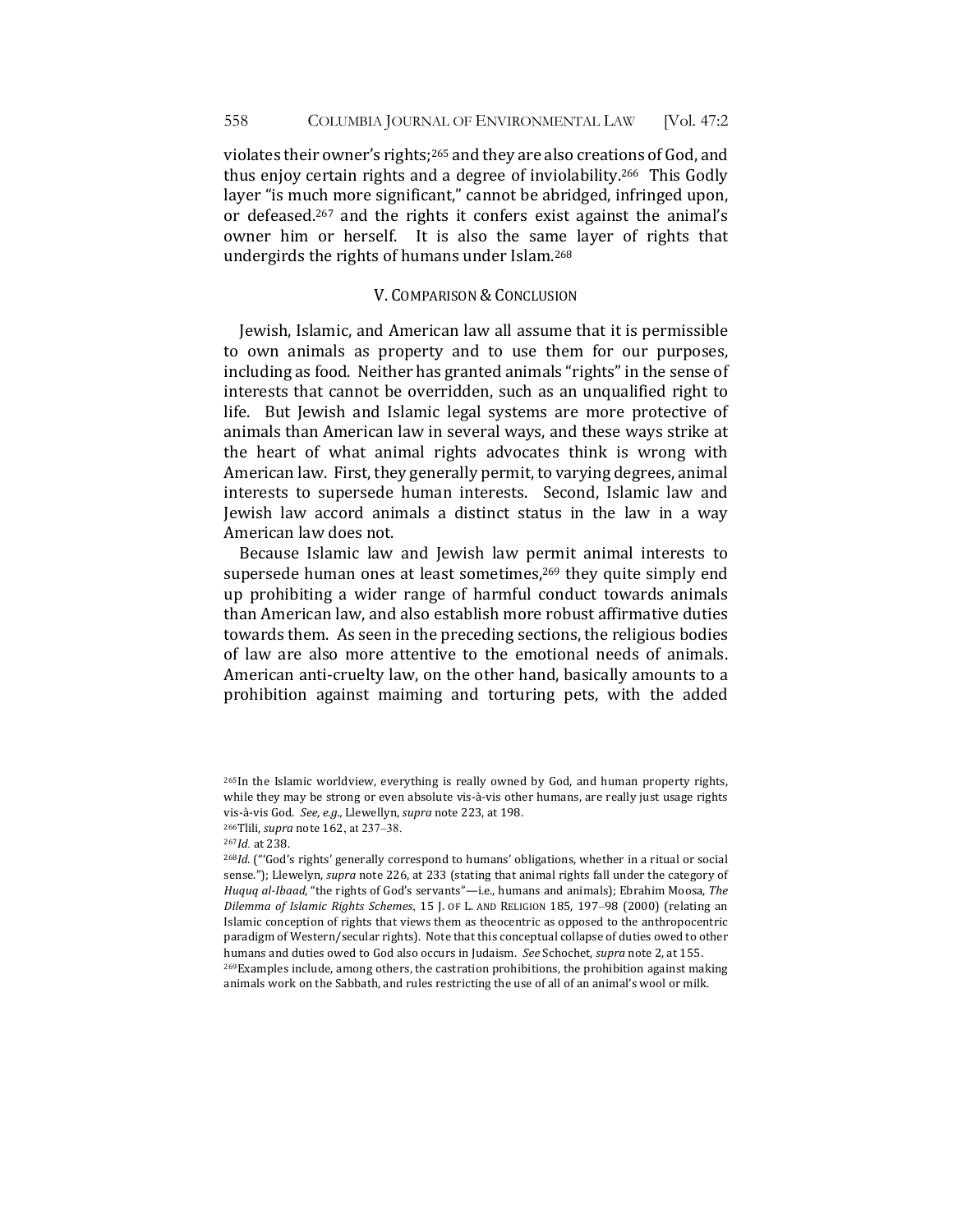obligation to feed an animal one owns. As mentioned, it almost totally excludes farmed animals from protection—this exclusion itself a tacit admission that practices that are widespread in that industry would be commonly recognized as cruel.

Of particular note here is the differential treatment of hunting among the various legal systems; the fact that American law permits sport hunting totally undermines any argument that American law accords animals much moral consideration at all. In contrast, Islamic and Jewish law do not think that a human interest in sport, or even practical training for warfare, could justify killing animals. Only a human need for sustenance may do so under Islamic Law, and, as stated above, the activity seems to have been considered historically impermissible by many Jewish scholars.

In further contrast to American law, Jewish and Islamic law do not flinch from the moral and ethical issues attendant to slaughtering animals for food. In fact, they predominantly deal with such issues, and actually subject animal slaughter to heightened regulation and scrutiny. Killing an animal is a serious undertaking under both systems of religious law, subject to numerous particularized rules geared quite explicitly towards minimizing the pain and discomfort of animals during the process. In Jewish law, it is to be performed only by a religious functionary.<sup>270</sup> The American system, in contrast, does things such as prescribing the painful suspension of animals from the ceiling for purely hygiene purposes that ultimately redound to the benefit of humans.<sup>271</sup>

The religious systems of law are also much more aggressive in placing affirmative obligations upon humans. For example, whereas the affirmative obligations under American law tend to be *de minimis*, providing basically only that one cannot starve, malnourish,<sup>272</sup> or overwork an animal, the obligations under Jewish law reach much further. Jewish law seeks to avoid harm to the animal *ex ante* by forbidding the purchase of an animal if one cannot adequately provide for it. $273$  It not only enjoins keeping animals adequately nourished,

<sup>&</sup>lt;sup>270</sup>Androphy, *supra* note 101, at 77.

<sup>&</sup>lt;sup>271</sup>See supra text accompanying notes 24-27.

<sup>&</sup>lt;sup>272</sup>Again, due to American law's built-in "customary practice exception," the prohibition against starving animals is meaningless; animals are routinely starved in the Western factory-farming system to achieve practical purposes deemed beneficial to humans. *See, e.g., Farmed Animals,* ANIMAL LEGAL DEF. FUND, https://aldf.org/focus\_area/farmed-animals/ (reference the deliberate starvation of egg-laying hens).

<sup>&</sup>lt;sup>273</sup>Cantor, *supra* note 84, at 103 (citing Yevamot 15).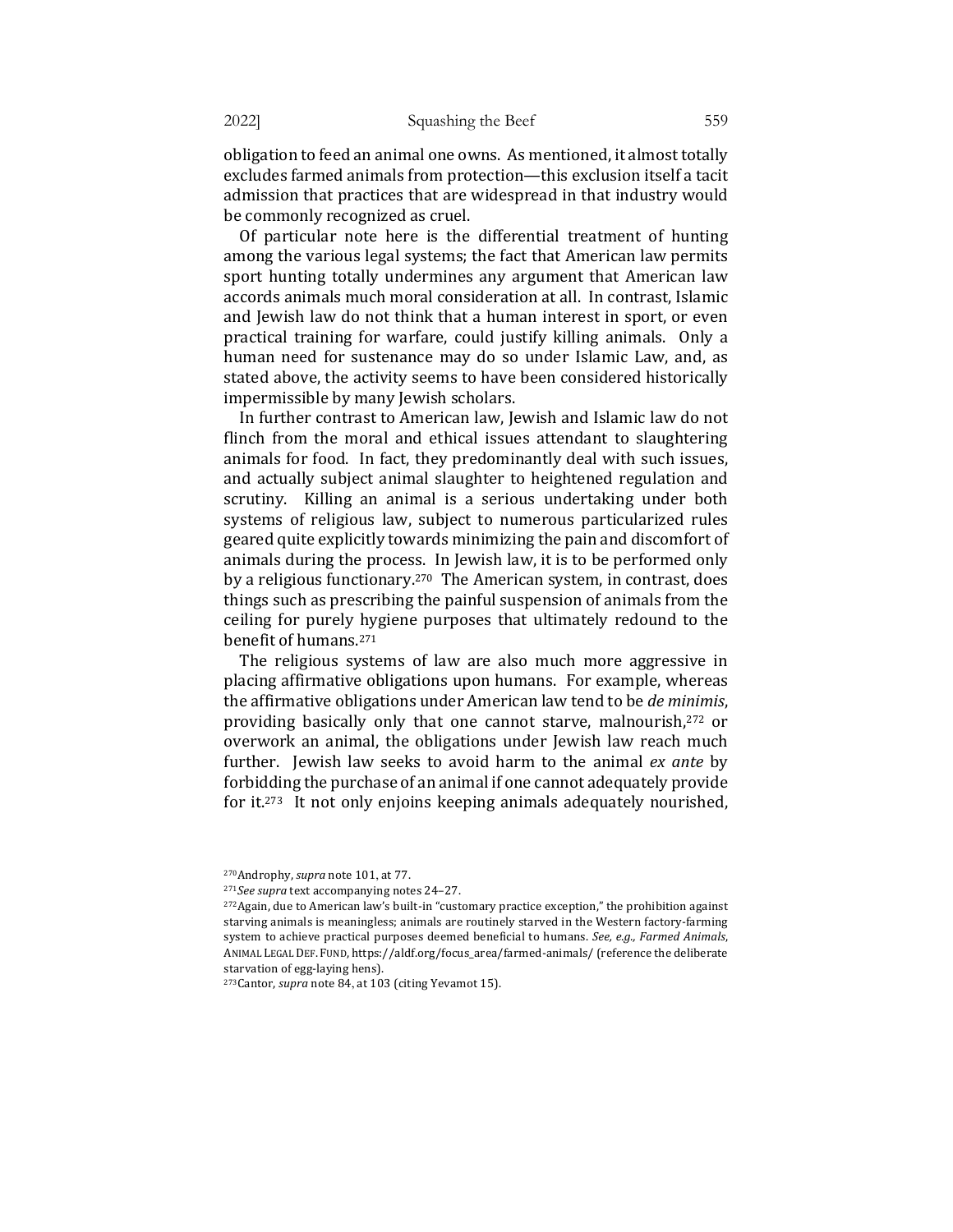but it obliges this in a manner conferring dignitary benefit on animals, requiring that people feed their animals before they feed themselves. It even goes further, according animals labor rights<sup>274</sup> and seeking to ensure their emotional well-being.<sup>275</sup> Islamic law contains similar provisions and is quite clear that the obligation to provide affirmative care for animals is one that should be enforced by the government. Given that the lack of government enforcement of American anticruelty laws is a consistent complaint of those concerned with animal welfare, $276$  this is significant.

The fact that animals, under Jewish and Islamic law, have a legal status beyond mere property is fundamental to the superior protections these systems afford animals. Animals under Jewish and Islamic law have status *qua* animals. This status is supra-statutory. It was not invented by legislators or interpreters of the law; the decision to accord animals special status cannot be reversed. In contrast, under the American system, animals are by default merely movable (and destroyable) property, unless statutes or regulations summon them into existence as something else. Anti-cruelty statutes do just that, but only with respect to those animals to which such statutes apply. This situation, whereby, under American law, animals are arbitrarily excluded from protection by certain statutes, could never exist in Jewish or Islamic law. $277$  Even the provisions both religious systems of law made for categorizing certain species of animals which threaten humans as "pests"<sup>278</sup> are consistent with this; such categorizations have to do with the intrinsic characteristics of the animals in question, and not merely, as in American law, with how certain animals or groups of animals affect human interests at a given point in time.<sup>279</sup>

Obviously, animal rights advocates tend to advocate for far more protection for animals than Islam or Judaism accords them. Afterall, animals are still on some level property in both Islam and Judaism, and those religions not only permit animals to be killed not only for human dietary purposes, but require such killing acts of ritual

<sup>&</sup>lt;sup>274</sup>I refer here to the prohibition against muzzling threshing animals, and the injunction that animals must be given the day off on the Sabbath.

 $275$ One example is the warrant, and, in some views, requirement to allow them to roam around on the Sabbath.

<sup>276</sup>See Sunstein, *supra* note 68.

<sup>&</sup>lt;sup>277</sup>Rachels, *supra* note 60, at 163.

<sup>&</sup>lt;sup>278</sup>To use the operative word in American law.

<sup>&</sup>lt;sup>279</sup>Bryant, *supra* note 42, at 148 n.31.